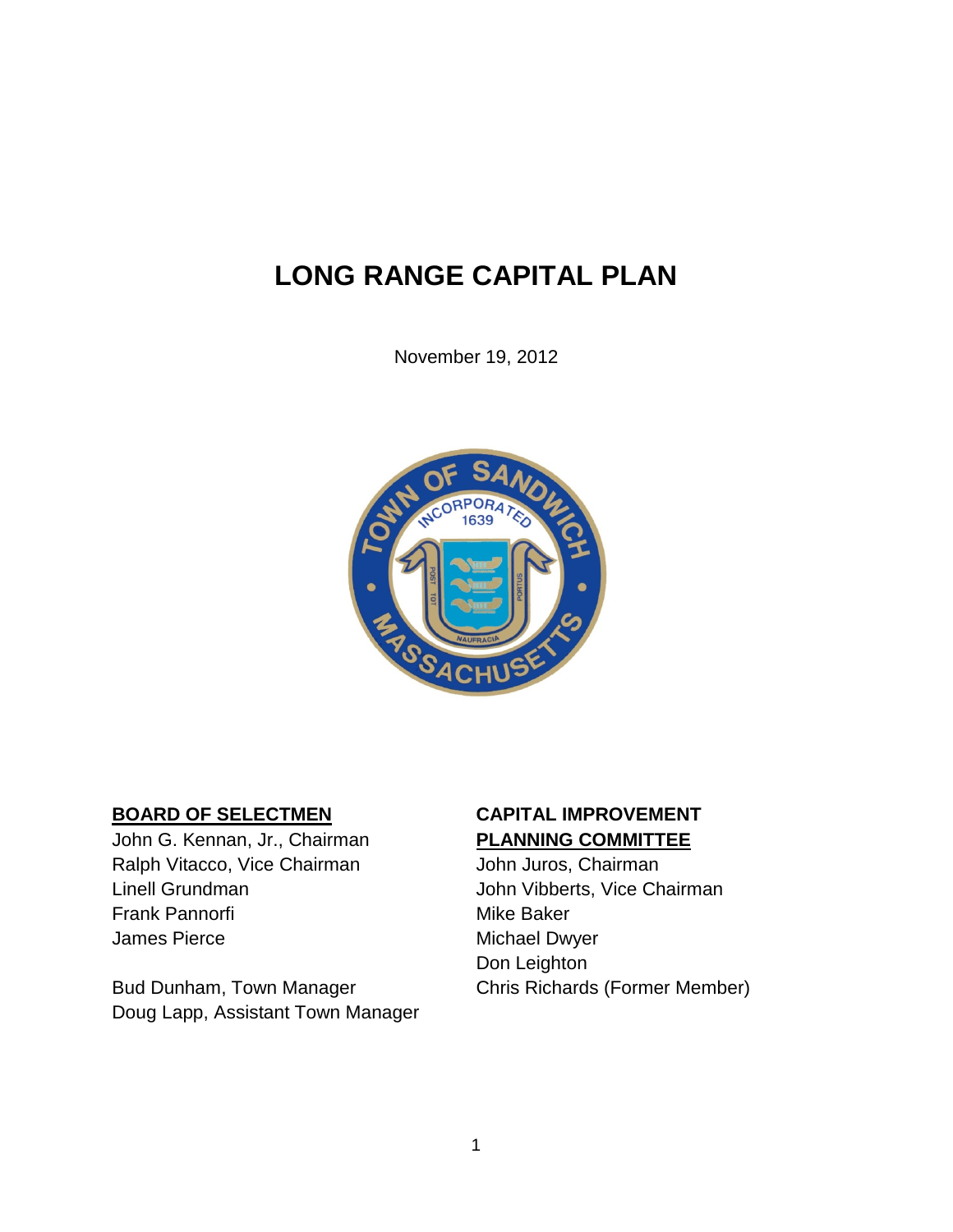#### **TABLE OF CONTENTS**

- 1. Introduction and Executive Summary (p. 3)
- 2. Historical Perspective (p. 9)
- 3. Explanation of Funding Alternatives (p. 21)
- 4. Discussion of Capital Needs, Estimated Costs, and Likely Funding Sources (p. 25)
- 5. Recommended Priorities (p. 38)
- 6. Estimated Tax Impact (p. 42)
- 7. List of Attachments Found Electronically (p. 47)



WILEMINKE EARTHLINE. WET

34

GOCEPICA COM/HONSBOUTUR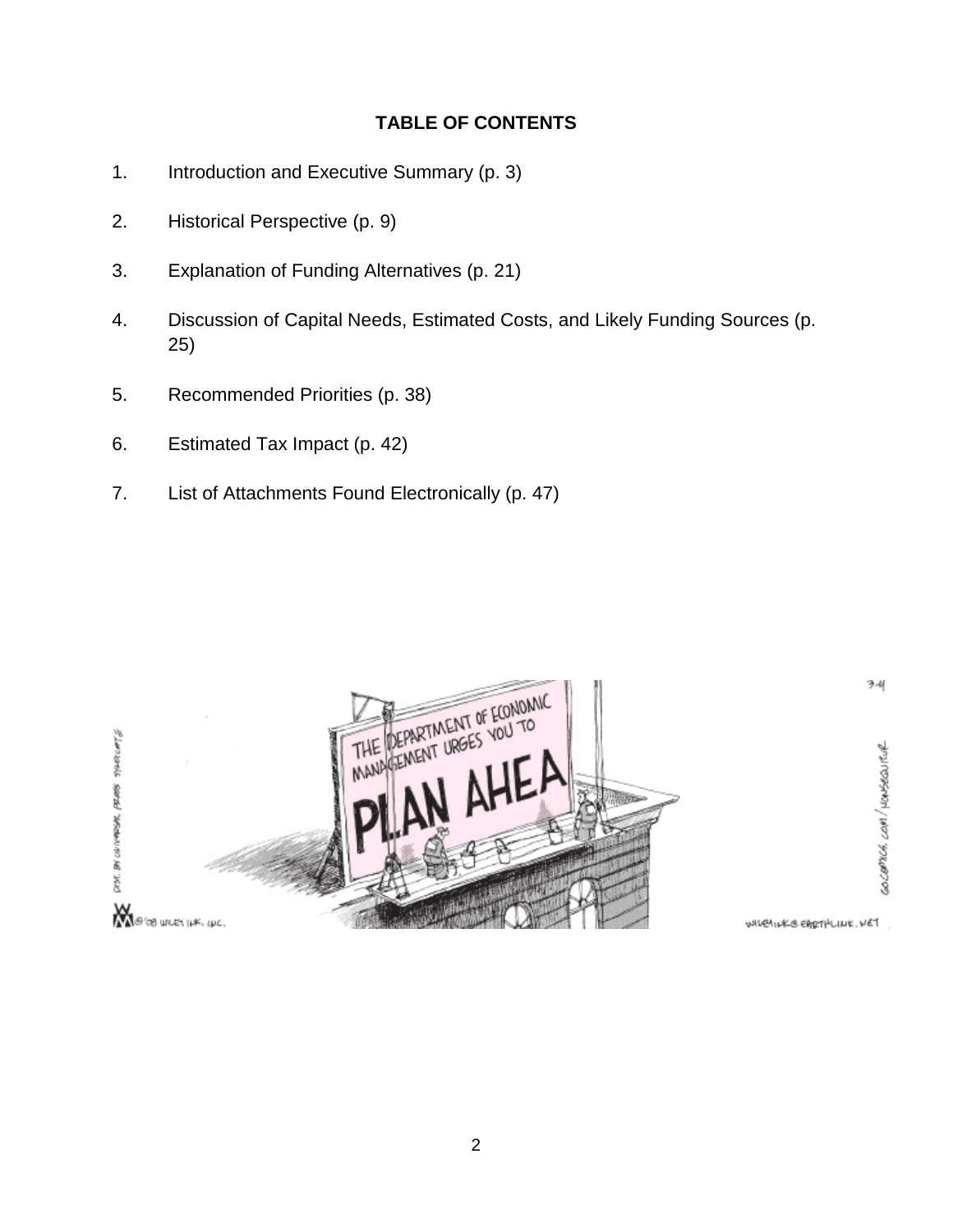#### **Section 1: Introduction and Executive Summary**

#### Introduction

The Town of Sandwich has developed many Long Range Capital Plans and project-specific studies over the last several decades. While these plans have not been acted upon for the most part, they have been critical in raising the level of understanding about the larger capital needs of the Town and School Department. The Board of Selectmen, with the support of the Capital Improvement Planning Committee (CIPC), has identified the development of a new, comprehensive Long Range Capital Plan (LRCP) by the conclusion of 2012 as one of the primary goals of the current Long Range Plan (LRP).

It is important to point out that while there is no standard definition of the types of projects and improvements that make up a Long Range Capital Plan, the general definition we have followed is a significant project or improvement that could not be funded within the constraints of Proposition 2.5 or within the Town's existing tax levy capacity. A more detailed explanation of funding mechanisms for the projects included in this Plan is found in Section 3. These projects include the construction of new buildings, the renovation of existing buildings, and the improvement of existing public infrastructure. An example of a potential new building would be a joint public safety building. An example of renovating an existing building would be improving and reusing the Henry T. Wing School if the existing School services currently provided there were reconfigured and/or relocated to another School building. An example of improving existing public infrastructure would be a road bond and/or override to improve the condition of public roads, drainage, and other similar municipal infrastructure like access roads, parking lots, and outdoor recreation courts.

The Long Range Capital Plan does not include the replacement and purchase of vehicles, equipment and minor building repairs which are typically funded through the annual capital budget within the Town's tax levy capacity, not requiring an exclusion or override. The annual capital plan developed by the Town and approved by the Selectmen, CIPC, and Finance Committee addresses and identifies many of these needs. It should be noted that occasionally, very expensive pieces of capital equipment may need to be purchased through an exclusion. An example of this is the effort to purchase the Fire Department's ladder truck in 1992 and 1995. It's likely the eventual replacement of the existing ladder truck will need a future exclusion vote as its current replacement cost is approximately \$1.5 million.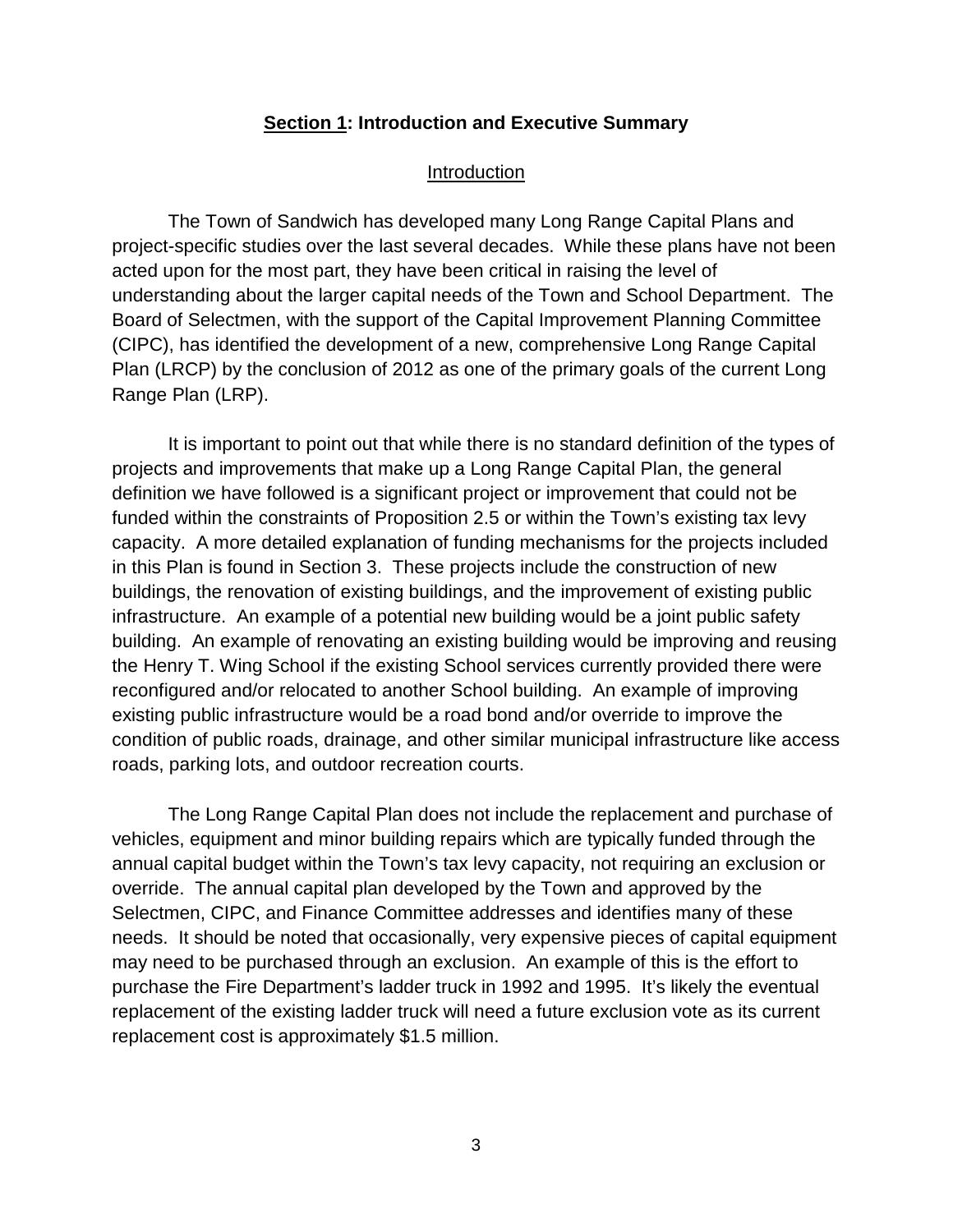Before identifying several needs and projects in the Long Range Capital Plan, it is important to point out why it is so critical to have a plan adopted by the Selectmen today. One of the primary reasons is because it is healthy for a community to realistically plan and project future needs and how they might be funded. The vast majority of long term capital needs are well known to Town officials and have been identified for many years. The real difficulty is determining how to fund these needs and actually implement the Plan.

The Town's debt payments outside of Proposition 2.5 have declined substantially over time. Since its recent peak in FY'07, annual debt payments have decreased by \$2.7 million by FY'13. The main reason for this significant decrease is that large School building projects – the construction of the Oak Ridge and Forestdale Schools and the major renovations to Sandwich High School – have either been fully paid off (Oak Ridge and Forestdale) or we're far enough along in the bonding schedule that annual payments have dropped over time (Sandwich High School). A chart depicting the dramatic decrease in annual debt payments since FY'07 is found below and as Attachment 1. We have also attached the Town's full Debt Schedule as it exists today as Attachment 2.

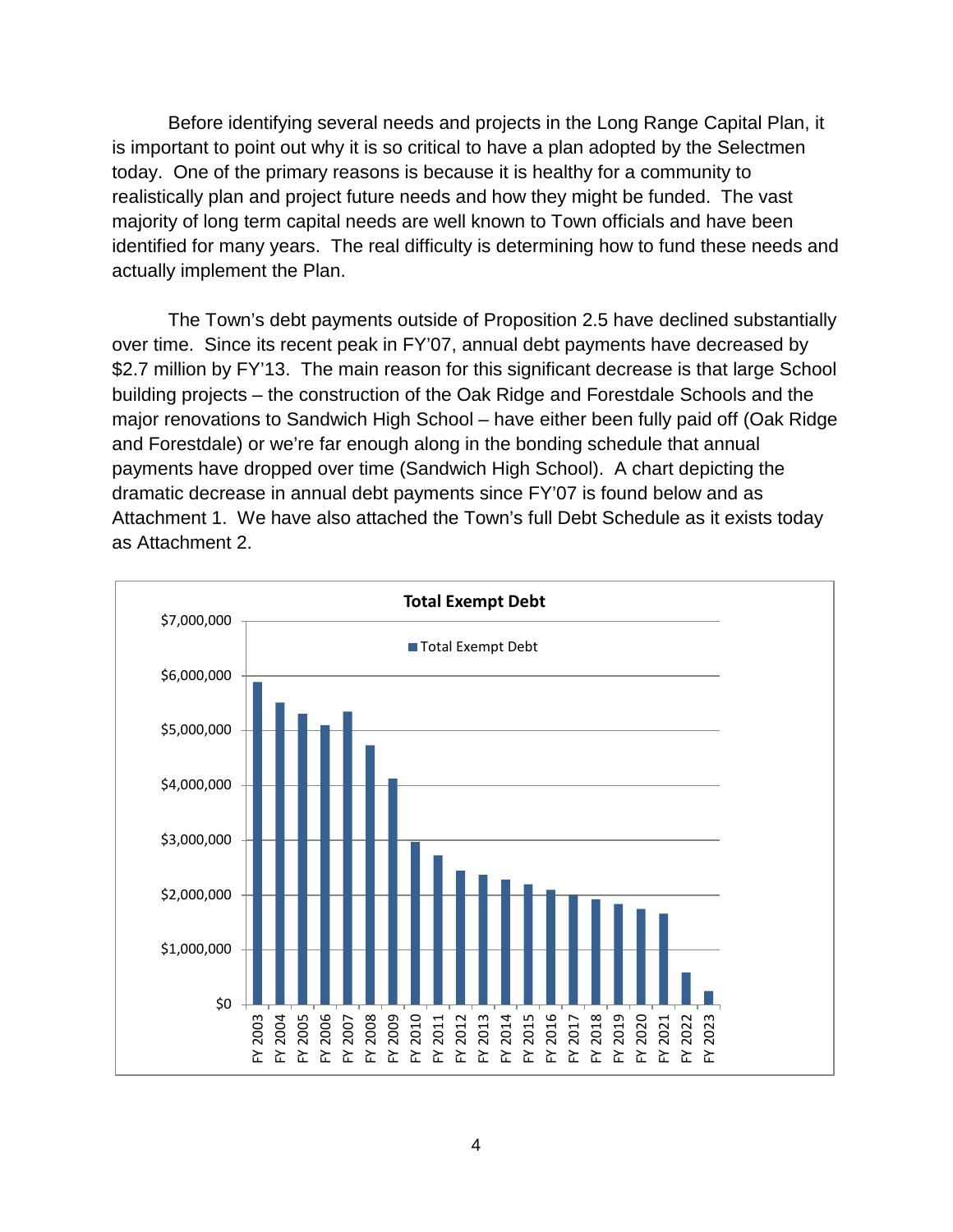The concept of issuing new debt as previously approved debt is retired is not new. The 2005 Town of Sandwich Long Range Plan (2005 LRP) adopted by the Selectmen stated that the plan "gives the Selectmen the opportunity to prioritize projects and then schedule them when funds are available. In the case of capital building projects, this document would be used in conjunction with the Town's debt schedule to time new capital expenditures as the debt on old ones is retired." The 2005 LRP also set the following goal to achieve financial stability and to better manage the Town's debt: plan future capital projects to coincide with retirement of existing debt as much as possible in order to stabilize the Town's total debt level.

Another factor that makes the timing of this Plan so critical is the fact that the Town is very close to reaching its build out population. As explained in great detail below, Sandwich grew so rapidly from 1970 – 2000 that substantial building projects, almost exclusively School construction and renovation projects, had to be addressed. At one point in the early 1990s, Sandwich had the second largest amount of total authorized debt in the Commonwealth, behind only the City of Springfield. Now that we have approached build out, with an expected maximum future population of 28,750 based on a 30-year build out analysis in the latest Local Comprehensive Plan (p. 1-50), it's likely that any future buildings we construct, or major renovations we undertake, will be sufficient for our maximum population in light of our current population of 22,000. This is particularly true now that it appears the 10-year trend of declining school enrollment figures will continue in the future and the possibility of reusing existing school facilities for other municipal needs is more of a reality. Attachment 3 shows the actual Town population and school enrollment figures for almost two decades.

Since the Town is so close to its projected build out population, we have a more accurate estimate of the square footage of buildings that are needed to serve this population. It's clear that any new construction should include a reasonable amount of space to allow for future growth, but it's also clear that the likelihood of needing substantial additions in the future to address a growing population is much less than if the buildings were constructed 20 years ago.

Yet another reason why the development of this Plan is so important at this time is the realization that the Town has, in many ways, neglected to approve the issuance of new debt to either renovate existing buildings and infrastructure or construct new ones. As identified by the primary municipal bond rating agencies, the issuance of debt is seen as a healthy sign that a community recognizes its long term infrastructure needs and takes the appropriate, responsible steps to fund these efforts for the benefit of future generations. Simply stated, towns that regularly agree to address growing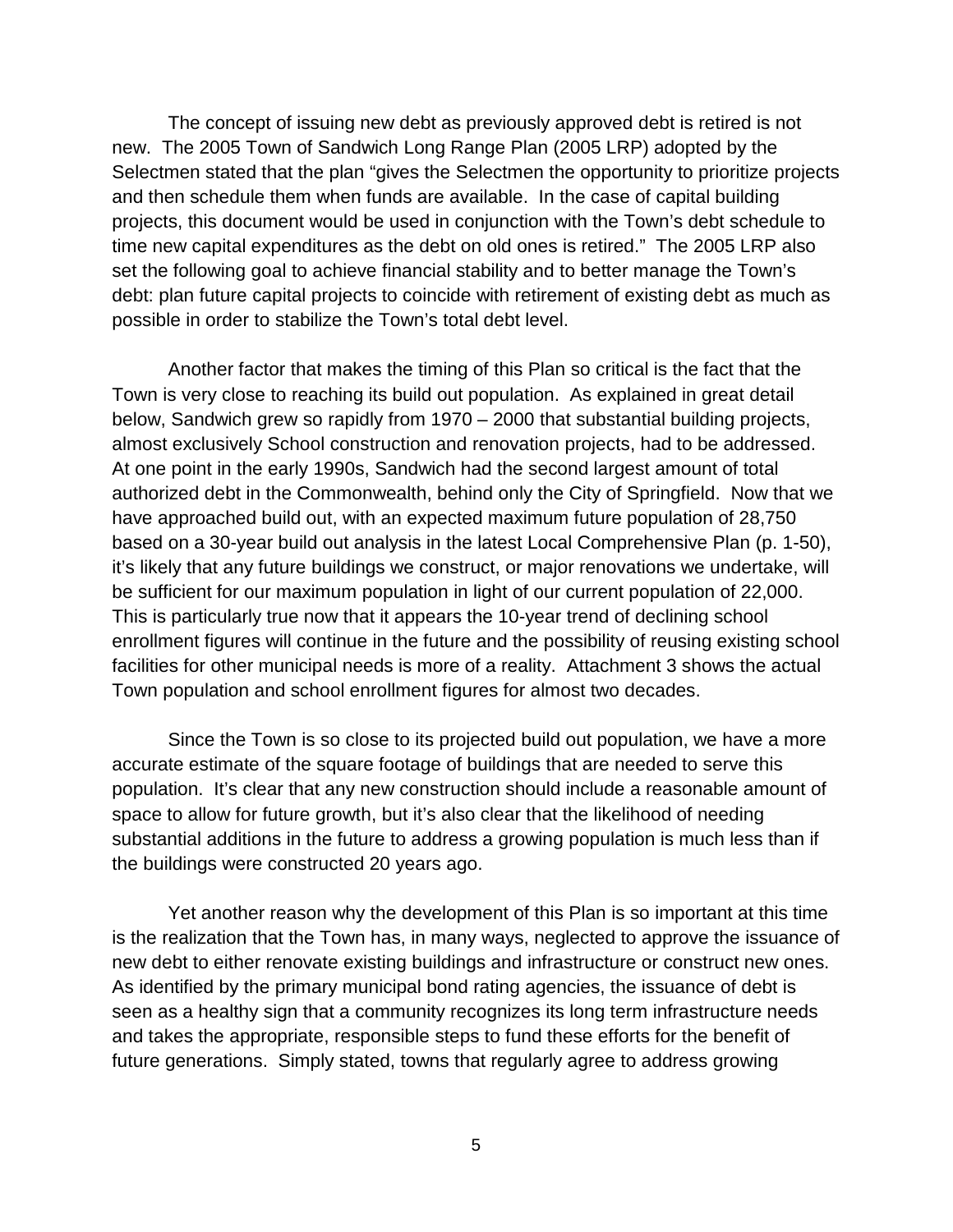infrastructure needs are rated higher in terms of their credit ratings and are deemed healthier than towns that don't.

Today, Sandwich has the best bond rating it has ever had (AA- through Standard & Poors), interest rates to borrow money are at historic lows, and it's indisputable that the longer the Town waits to address its capital needs, the cost to do so will only increase over time. Projects that were analyzed 10-20 years ago with accurate cost estimates would cost more than double that amount today. This trend will continue in the future with public construction costs and prevailing wage rates increasing constantly.

Prior to reviewing the entire Plan, it should be noted that during the numerous, widespread capital planning efforts identified below, professional advice and input was sought from architects the Town had worked with previously, but in virtually every case, funding for these professionals was not provided, so cost figures are truly best educated estimates. The same holds true for square footage needs estimates. Except in the cases where professional architects have been retained to fully analyze space and programmatic needs and develop construction costs based on schematic design plans or detailed construction plans, it's important to remember estimates of both space requirements and project costs are purely estimates.

Finally, certain assumptions have to be made in terms of estimating construction costs, bonding rates and costs, and the commensurate impact on Town taxes. In discussing capital needs and estimated costs, the assumptions we have used in arriving at our figures, and the reasoning behind these assumptions, will be explained in greater detail in Section 6.

#### Executive Summary

The prioritized listing of long term capital projects and infrastructure improvements, based on the Selectmen's prioritized project list, are explained in much greater detail in the remaining sections of this Plan. In listing the prioritized rankings, we have broken out the projects into three separate groupings. The first group – Group A – represents the highest priority projects, with the Joint Public Safety Building and Public Roads & Infrastructure projects being the clear, top two priorities. Group B represents the next several projects, most of which should be reviewed as part of the recommended feasibility study on potential reuse of the Henry T. Wing School if the School Department abandons use of this building. Group C represents the least important projects. In addition to this list, the CIPC also makes five separate recommendations to the Board of Selectmen which are explained in detail immediately following the prioritized grouping of long term capital projects.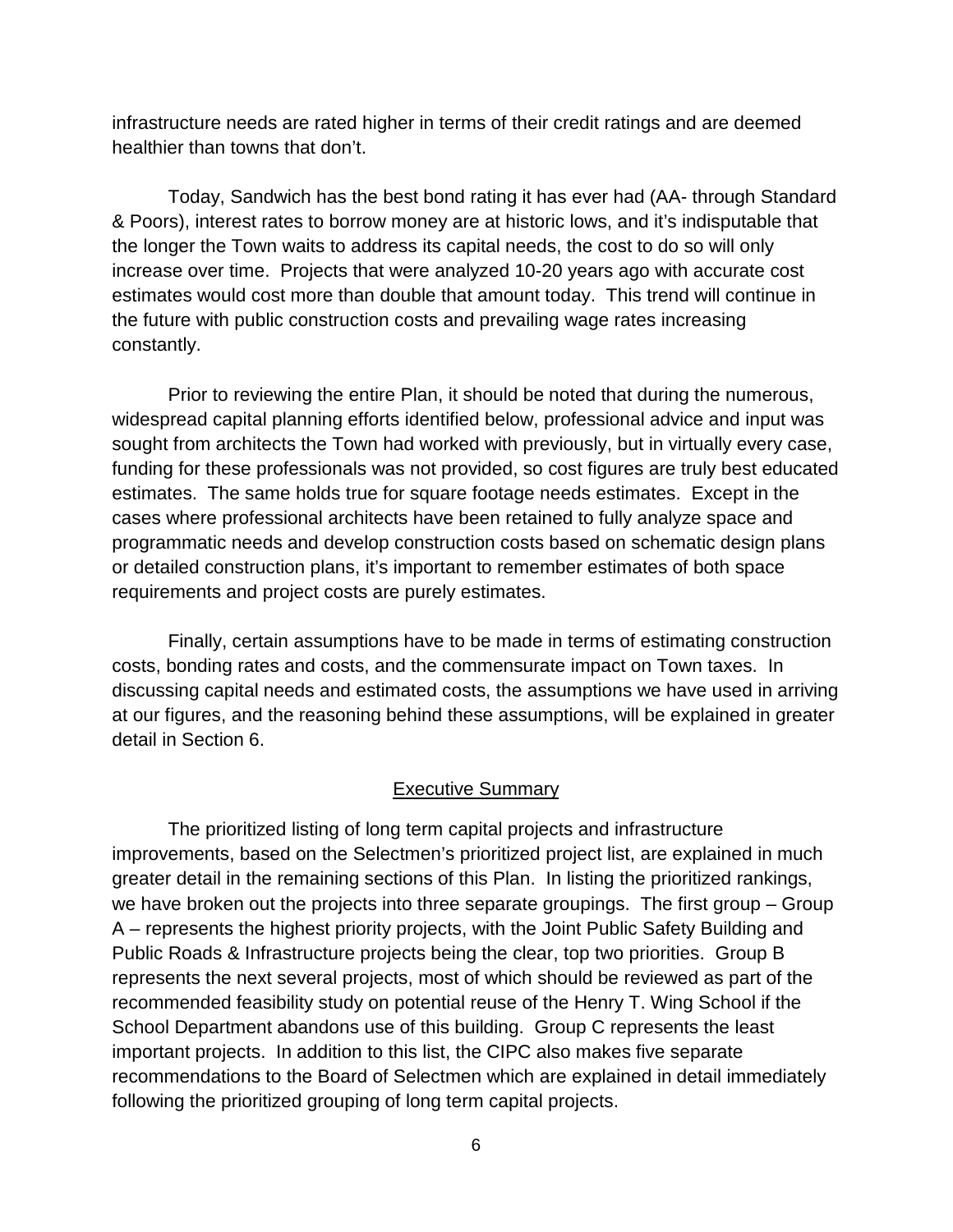#### **SUMMARY OF PRIORITIZED LARGE-SCALE CAPITAL PROJECTS**

#### **Group A – Top Priorities**:

- 1. Joint Public Safety Building
- 2. Public Roads / Infrastructure
- 3. Water Resources Management
- 4. Beach Erosion Prevention

#### **Group B – Secondary Priorities**:

(Subject to Completion of Feasibility Study of Henry T. Wing School Re-Use)

- 5. Municipal Offices Consolidation
- 6. Henry T. Wing School Re-Use
- 7. School Consolidation (STEM)
- 8. Senior / Community Center
- 9. Library Facilities

#### **Group C – Lowest Priorities**:

- 10. Recreation Field Development Plan
- 11. Marina Office Building
- 12. Pedestrian / Bike Path Improvements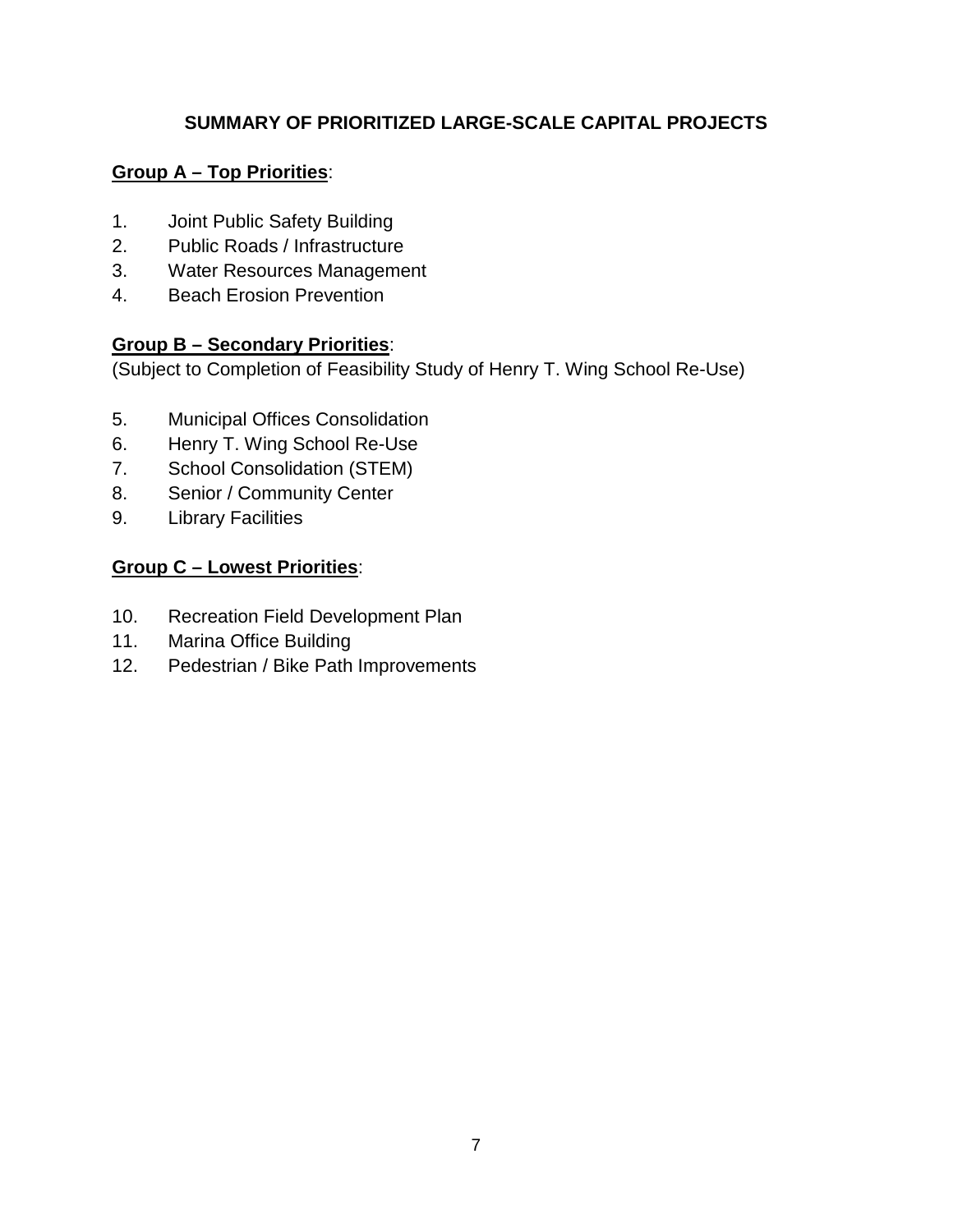#### **CIPC RECOMMENDATIONS TO BOARD OF SELECTMEN**

- 1. The Board of Selectmen should proceed as soon as possible with debt exclusions for the Joint Public Safety Building and Public Roads & Infrastructure projects. These projects are the unanimous top priorities of both the Selectmen and the CIPC and are desperately needed.
- 2. The Board of Selectmen should support funding a feasibility study on the potential re-use of the Henry T. Wing School. Several of the projects on the LRCP list could potentially be addressed by the extensive renovation and/or construction of new space at the Henry T. Wing School if the School Committee declares the building surplus in the future. It is anticipated the cost to perform such a feasibility study based on the desired scope of work would be \$75,000.
- 3. In projecting future debt service obligations, the Board of Selectmen should plan on issuing new debt so it at least equals the levels funded in FY'07. The Town has not issued significant debt for several years which has led to the list of needed projects outlined in the LRCP. The only way the vast majority of these projects can be funded is through debt exclusions. Delaying project needs will undoubtedly increase costs over time. Projections of future debt exclusions are found in Section 6.
- 4. As required by M.G.L. c.44, §63, any funds from the sale of Town land and buildings need to be placed in a Sinking Fund, with specific restrictions on how the sale receipts can be used. The CIPC recommends that this fund only be used to pay for the issuance of new debt, not debt already issued. The Town's long range capital needs are too voluminous to spend these monies on previously issued debt.
- 5. The CIPC recommends a threshold be established for any New Growth over and above an amount to be determined by the Board of Selectmen, which would be dedicated for capital improvement purposes. The 10-year average of New Growth is \$550,000. Since debt payments made within the constraints of Proposition 2.5 would still need to be funded in difficult financial times, caution needs to be exercised if recurring debt payments are considered to be funded this way.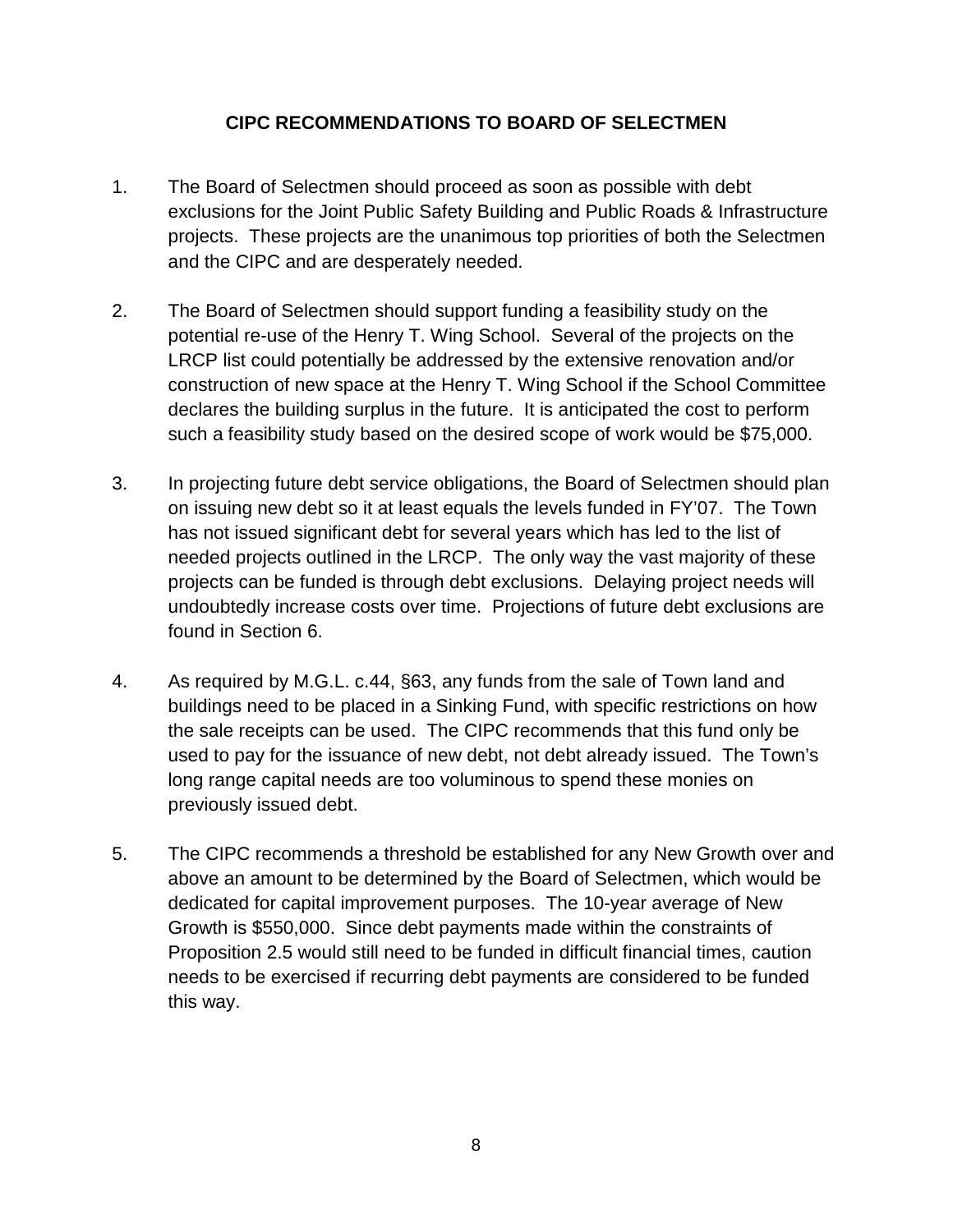#### **Section 2: Historical Perspective**

Prior to commencing a discussion about the Town's current capital needs, it is important to recognize the work that has been done previously by Town officials to identify and address our community's capital and infrastructure needs. There have been several study groups through the years that have developed plans, identified needs, and prepared cost estimates. In general, these plans have not been acted upon comprehensively and very few have even been addressed in a piecemeal fashion. Perhaps the biggest testament to this is after the first debt exclusion ballot question was presented to the voters in 1983, residents were asked to vote on 62 different ballot questions related to the issuance of debt or one-time capital expenditure exclusions over the next two decades. In the decade since 2003, voters have been presented a total of only 5 ballot questions. Even though many of the planning efforts outlined below have not been voted on, it is important to explain what work has been done previously in terms of long term capital planning and what votes the Town has taken since Proposition 2.5 went into effect in 1981 to fund capital projects.

#### Previous Capital Plans & Related Efforts

The Town likely had several capital plans prior to 1990, but it is clear based on how substantially Sandwich grew from 1970 – 2000 that rapid, informed decisions had to be made to address Sandwich's growing population. A town that had 4,000 yearround residents in 1970 grew 425% to 21,000 year-round residents by 2000. This was especially true when it came to addressing the very large increases in the student-aged population. In a relatively short period of time, the Town constructed Sandwich High School in the mid-1970s and the two additional  $K - 8^{th}$  Grade buildings that eventually became the Oak Ridge and Forestdale Schools in the late 1980s, completed extensive renovations to the Henry T. Wing School, funded additions to the two new schools just 9 years after they were built, and approved a major expansion and renovation of Sandwich High School in 1997. It was after these educational buildings were constructed that Town officials began to look at other, non-educational capital needs.

1985 – 1990. During this period, the Town desperately tried to address the building space needs that came with such a rapidly growing population. The largest, sustained effort was an active Municipal Building Committee that eventually developed a plan to construct a 40,000 sq. ft. municipal office building on Quaker Meetinghouse Road, across the street from the existing Human Services Building. The Committee also designed a central Fire headquarters at the same location. Funding for these design efforts was supported by Town Meeting and Sullivan Architects was retained, but an attempt to fund the actual construction of the two buildings failed at a Special Town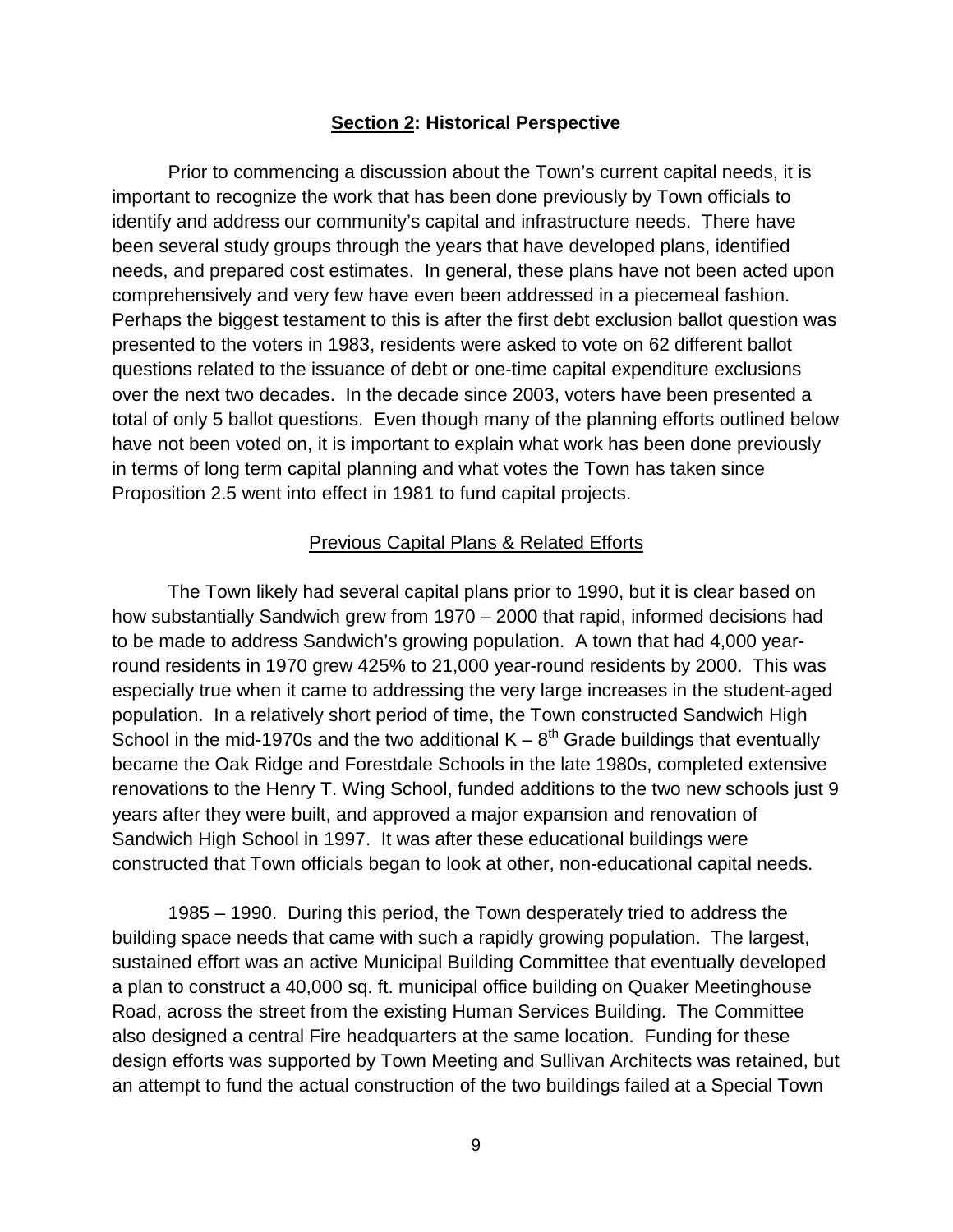Meeting in September 1988 and never made it before the voters through commensurate ballot questions.

In 1986 and 1987, the Human Services Building was constructed by students and faculty of the Upper Cape Cod Regional Vocational Technical School. This building housed the Council on Aging and Public Health Nurse's offices, with an unfinished, partial basement for storage purposes.

Most importantly, in 1987, voters approved a \$33.125 million bond to design and construct the Oak Ridge and Forestdale Schools, which eventually opened to students at the start of the 1990 – 1991 school year.

Concerted effort was also made during this period to purchase open space. More than 207 acres was purchased through 4 separate debt exclusion votes in 1986 alone.

1990 – 1995. During this timeframe, the Town attempted to address office space needs through a variety of measures. Offices were relocated between various municipal buildings to better group similar departments that would interact with each other most frequently (i.e. Accounting & Treasurer at Town Hall; Assessing & Collecting at Town Hall Annex; Engineering, Planning & Development, & DPW at DPW Barn). Improvements were made in existing buildings to expand usable space as much as possible (i.e. basement of Human Services Building for all Inspections Offices; basement of Library for expanded meeting and service space). Some existing municipal buildings were renovated to allow for increased services to the public (i.e. renovation of Forestdale Fire Station coupled with an override to hire Fire personnel to staff this station). And, ultimately, some additional office space was acquired by the Town to house municipal departments (i.e. purchase of bank foreclosed 16 Jan Sebastian Drive to house Inspections Offices, Planning & Development, and Engineering).

Despite these efforts, it became clear to most efficiently provide services to the public, additional consolidated building space, similar to the efforts of the mid-1980s, was needed to house municipal offices. Over the next several years, many attempts were made to prepare and act on a Long Range Capital Plan. The Annual Town Meeting of 1993 even granted the Selectmen the authority to appoint a Municipal Building Needs Committee which led to several study efforts spelled out below, but never materialized into the actual construction of new buildings or office space.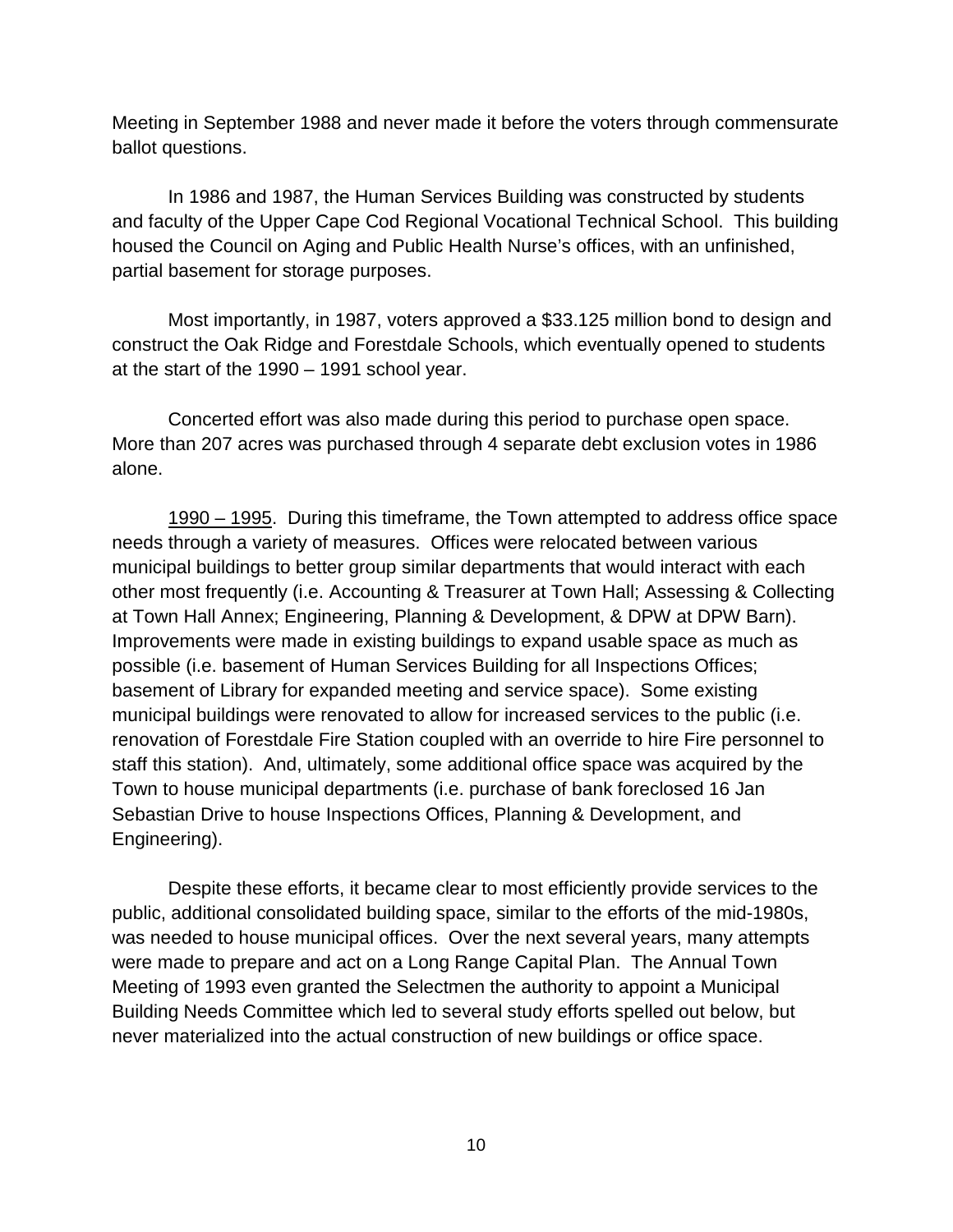In 1993, a \$6.5 million debt exclusion was presented and approved by voters to construct a regional septage pre-treatment facility at the Massachusetts Military Reservation (MMR). This effort was the culmination of work completed by the Solid Waste Wastewater Advisory Committee (SWWAC) and entailed extensive discussions with MMR officials and the other three Upper Cape communities. By the time all the details of the project could be worked out, the needs of the Upper Cape towns had changed based on excess capacity at other Cape wastewater treatment plants which ultimately meant the project was never bonded and never proceeded. Since that time, the MMR treatment plant has been expanded for Base-related users.

The Finance Committee and Town Manager also explored the possibility of a creating an Infrastructure Investment Fund to pay for long term capital needs, particularly as existing debt – primarily related to School construction projects – decreased over time. These efforts yielded reams of valuable information, including a prioritized list of projects with corresponding tax rate impacts, but did not materialize into a formally funded plan. Many of the ideas on how to establish a separate fund for new infrastructure were not allowed, by right, through State law and the filing of special legislation was deemed to be unlikely, at best. A summary of this effort is found as Attachment 4.

As a result of the cooperation and generosity of ComElectric, then owners of the Canal Station power plant, funding and work was provided to renourish the dune system at Town Neck Beach in 1990. This project was completely funded by ComElectric and placed approximately 45,000 cubic yards of material on Town Neck Beach through dune restoration and plantings.

1995 – 2000. During this period, several study groups were formed to develop plans for future municipal building needs, with the bulk of the efforts focused on developing the Town land off Quaker Meetinghouse Road in the so-called Golden Triangle (now South Sandwich Village Center) as a central municipal complex in a campus-style setting. It was also at this time the Fire Chief and Town Manager approached Hewlett-Packard Corporation about the possible donation of 5 acres of their land at the corner of Quaker Meetinghouse and Cotuit Roads for a new, joint public safety building. Previous studies and response time analyses indicated this was the desired location for a headquarters from which the Fire and Police departments could best respond. This request was denied, but several years later, Hewlett-Packard officials gave the Town the right of first refusal to buy their 83 acres which the public overwhelmingly supported in 2002 for \$3.6 million at both Town Meeting and the ballot.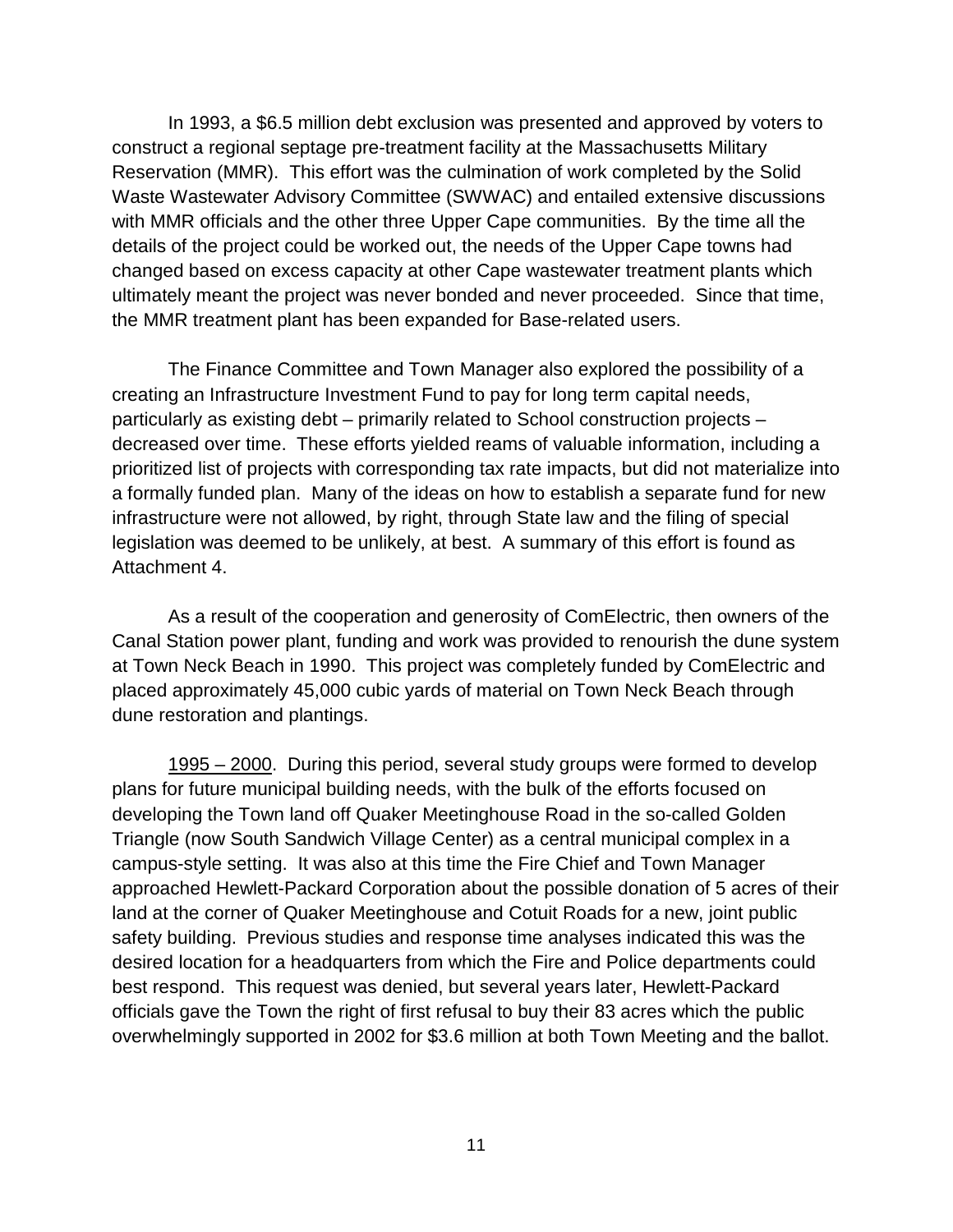In 1995, the Board of Selectmen reached out to all Town departments and the School Committee to solicit input on how best to address future capital needs focusing on the Town land across the street from the Human Services Building located at 270 Quaker Meetinghouse Road and the Town land in the Golden Triangle / South Sandwich Village Center. A copy of the information compiled at this time is attached as Attachment 5.

In 1997, the Board of Selectmen again reached out to all Town departments and the School Committee to solicit input on how best to address future capital needs, again focusing on the two areas previously mentioned. A copy of the information compiled at this time is attached as Attachment 6.

In 1999, the Board of Selectmen once again reached out to all Town departments to develop a long range plan for developing municipal buildings on the two Town owned groupings of land off Quaker Meetinghouse Road. This effort led to the formation of a Municipal Building Committee which submitted a report to the Board of Selectmen in the Fall of 2001. This effort included professional feedback and size and cost estimates from Sullivan Architects who previously did the municipal building work in the mid-1980s and HMFH Architects who constructed the Oak Ridge and Forestdale Schools. Cole Rosen Communications was also contracted to provide advice on public outreach and support efforts. A copy of the information gathered during this extensive effort is attached as Attachment 7.

The 1996 Local Comprehensive Plan (LCP) contained an entire section entitled "Capital Facilities and Services Element" outlining the Town and School building and infrastructure needs and highlighting the importance of funding capital planning efforts. This Plan was unanimously adopted at Town Meeting but never received the approval of the Cape Cod Commission. The 1996 LCP in found as Attachment 8.

In addition to the building efforts mentioned above, it was clear that the Town's road and drainage network – by far its most expensive and valuable physical asset – was deteriorating rapidly and could not be sustained within the constraints of Proposition 2.5. Following several years of educational efforts on this topic, voters approved a road bond debt exclusion of \$3.2 million in 1996 to fund repairs and improvements to many municipal roads and existing public infrastructure at school and municipal facilities.

In addition to the municipal efforts mentioned above, continued student population growth caused the construction of portable classroom units on the Oak Ridge and Forestdale Schools through an approved debt exclusion of \$1.4 million in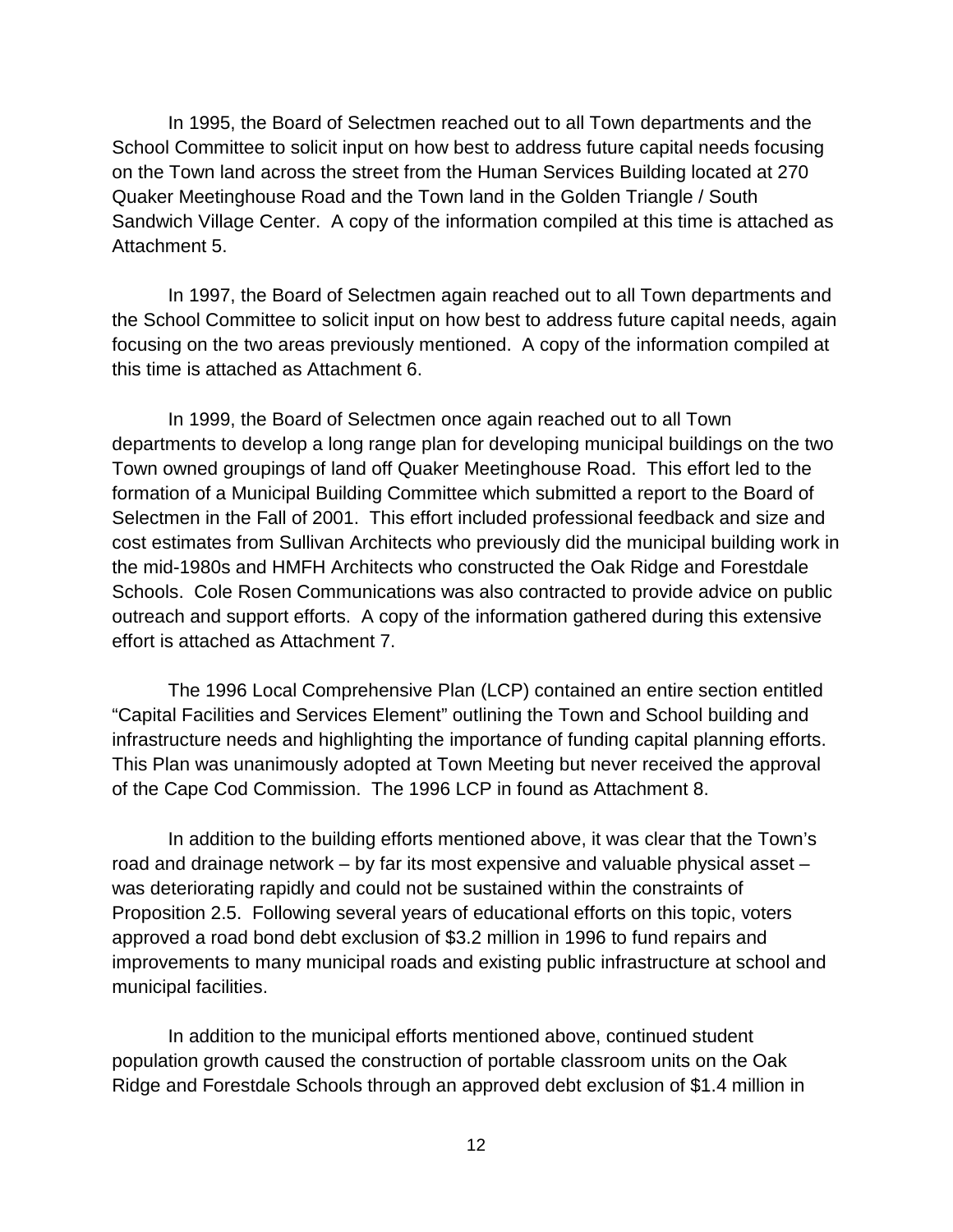1999. These additions to the two  $K - 8^{th}$  Grade schools were completed in 2000 and remain in use today.

By far the largest capital need that was addressed during this timeframe was approval by the voters in 1997 of just under \$26.0 million in additions and renovations to Sandwich High School. These improvements were completed in time for students to fully use the renovated building starting in the midst of the 1999 – 2000 school year.

2001 – 2007. Several additional large scale capital efforts were undertaken during this period, but most never received the required funding to complete them.

In terms of maintenance of municipal buildings, the Selectmen and CIPC prepared extensive summaries of needed building maintenance repairs and improvements through Corsano Engineering. These recommended repairs looked at 32 different Town and School buildings and totaled \$5.25 million if addressed immediately, with a corresponding projected cost of \$6.4 million if they were completed over time. A copy of this report is found as Attachment 9. Voters were approached twice in 2001 to fund repairs based on the Corsano report. An initial request of \$500,000 was rejected, but voters later supported appropriating just over \$1.25 million in additional funds for building improvements. To further emphasize the priority and importance of building maintenance, the Public Facilities Department was established in 2003 to better oversee and maintain the Town's buildings.

In 2006 – 2007, the Board of Selectmen again commenced a concerted effort to identify future capital needs, working in conjunction with the School Department. A group of 8 school and municipal officials analyzed the large scale capital needs of the Town and prepared summary documents listing all the anticipated projects, highlighting the more than \$2.5 million decrease in debt payments by FY'12, and hosting several public informational presentations. A copy of the information gathered during this extensive effort is attached as Attachment 10. Much of the work this group completed has been used in preparing this Capital Plan.

In addition to these efforts, the CIPC consciously highlighted on the front of each year's capital budget documentation a list of the prioritized large scale building needs with rough estimated costs for many years. Copies of these summaries are found in Attachment 11 and are available in the Town Manager's Office for relevant fiscal years. This practice ceased in the late 2000s as it became clear newer, more detailed size and cost estimates were required.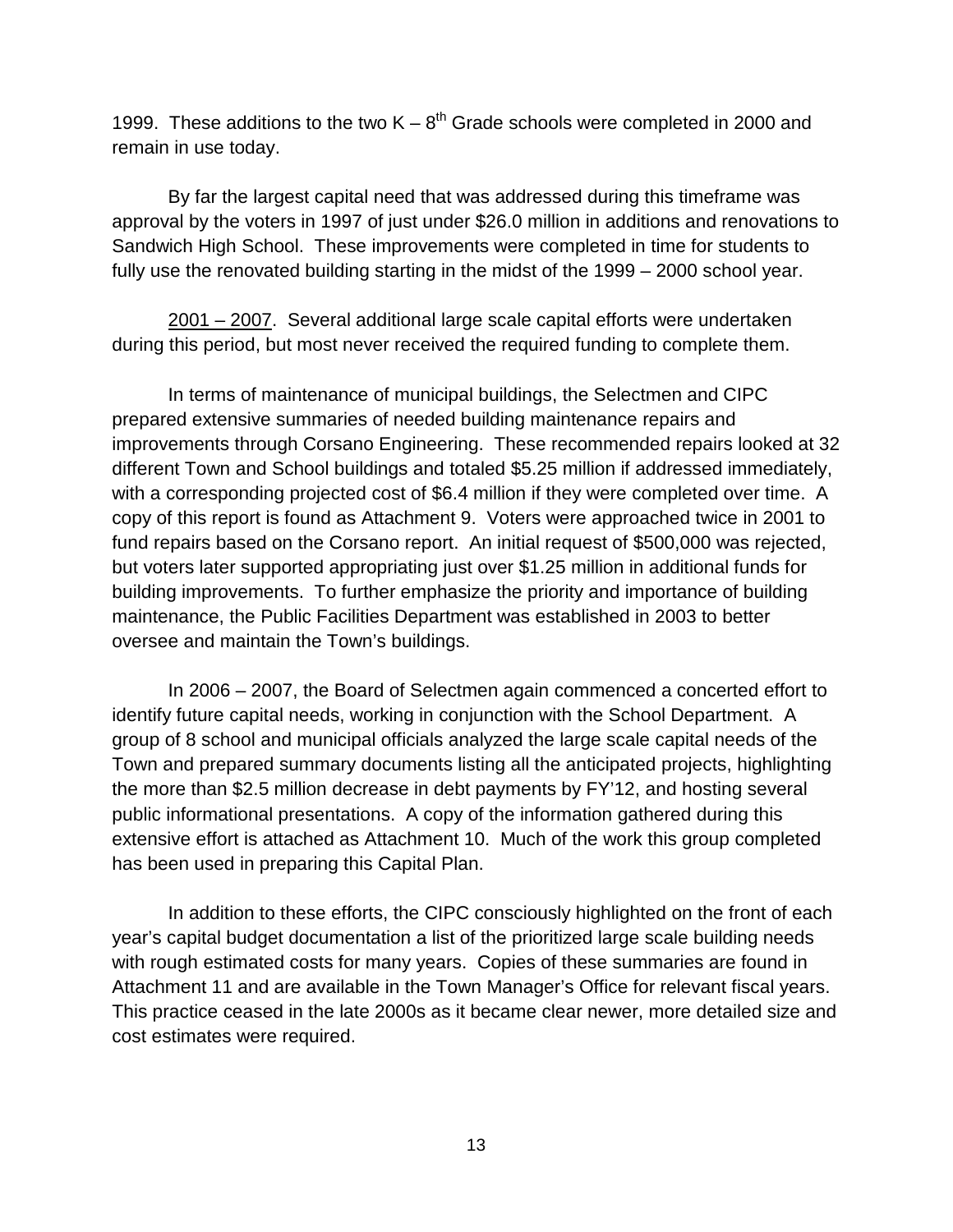During this time period, the Selectmen authorized the completion of a feasibility study for a potential new senior center. Catlin & Associates Architecture, Inc. (CAA) was hired to perform a feasibility, program, and space analysis. The review also looked at renovations and expansion of the existing Human Services Building. The results of this study called for an approximate 18,000 sq. ft. new building projected to cost \$4.0 million at the time of issuance of this report in 2005.

In 2006, the Recreation Director and other relevant departments worked with all the local youth sports organizations in developing a Recreation Field Development Plan outlining the specific types and number of recreation fields needed to properly serve our community. Beyond question, the existing field space at all the local public schools is inadequate. Fields are overused and cannot be rested appropriately. More details on this effort are described in Section 4.

Once again, the owners of the Canal Station power plant – this time Mirant Energy LLC – funded the placement of 55,000 cubic yards of material on Town Neck Beach in 2004, all above the mean high water line, to stabilize the dune system in this area. This project was completely funded by Mirant as a result of their need to perform dredging of the Cape Cod Canal to allow ships to access their facility.

In addition, the Town formally filed a Draft Environmental Impact Report (DEIR) with the Commonwealth for the Old Harbor Inlet Stabilization and Beach Management projects in November 2004. This filing was the culmination of more than 5 years of effort between the Town, its environmental and engineering consultant, Woods Hole Group (WHG), the Army Corps of Engineers, and various State and regional offices. Ultimately, the Commonwealth was not supportive of the efforts identified in the DEIR and the Town continued to attempt to find ways of addressing the beach erosion problems at Town Neck and Spring Hill Beaches, an effort that continues today. A copy of the DEIR submitted by the Town is Attachment 12.

To further supplement the beach erosion efforts, the Town formally filed several requests with the Army Corps of Engineers (ACE) between 2006 and 2009 with a goal of the ACE accepting responsibility for preventing the natural migration of sand to Sandwich beaches and dunes caused by the Cape Cod Canal East End jetties. A Section 111 study was requested and filed in 2006 and a Section 933 analysis request was filed in 2007. No formal response from the ACE has been received by the Town on either request.

2008 – Present. During this period, some major capital improvements were funded by Community Preservation Act (CPA) funds, an extensive review of the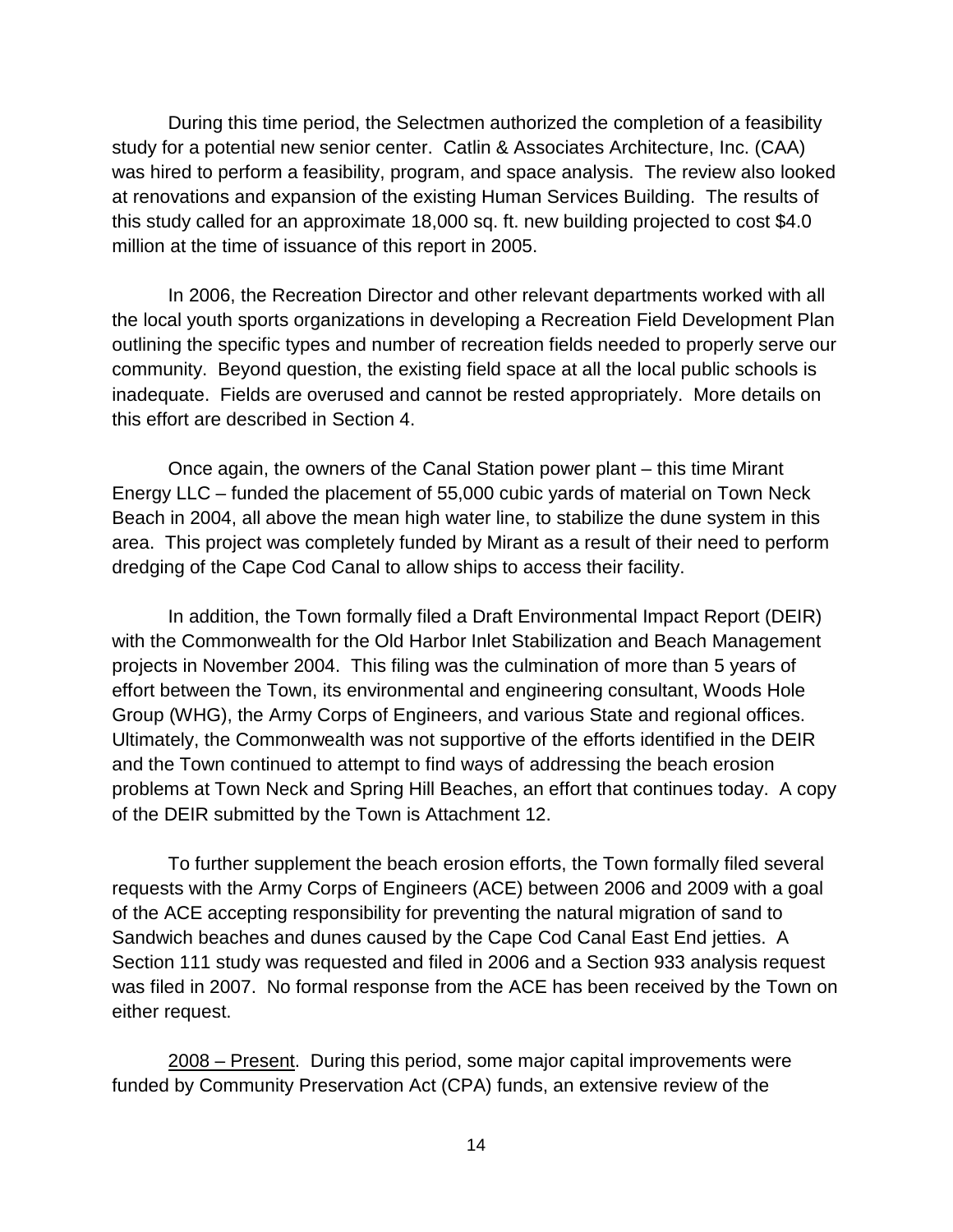condition and related repair costs of all Town and School buildings was conducted, and more extensive, detailed review was completed on several of the largest capital needs the Town currently faces.

Total preservation and restoration of Sandwich Town Hall occurred from 2008 to 2010, with the \$3.25 million project funded primarily through CPA funds. CPA monies were also used to fund other historic improvements during this time period at several other Town facilities, including the Hoxie House, Deacon Eldred House, the Sandwich High School track, and the Upper Shawme Pond Dam. The Upper Shawme Pond dam project, in particular, was an important capital effort as it provided greater protection for the public and private properties and the infrastructure below the dam and will not likely need to be improved again, other than normal maintenance, for many decades. The total cost of the dam project was just over \$1.1 million.

In 2009, Town Meeting and the Cape Cod Commission adopted an updated Local Comprehensive Plan. This document included an extensive section entitled "Community Services and Facilities" which outlined in detail many of the major capital needs that had been talked about and studied for years. The 2009 LCP is found as Attachment 13.

In terms of maintenance of municipal buildings, the Selectmen and CIPC also prepared extensive summaries of needed building maintenance repairs and improvements for all Town and School buildings, working with the infrastructure cost estimating firm Rider Levett Bucknell (RLB). This report highlighted a recommended \$25.6 million in total repairs needs, with further analysis recommended of the Henry T. Wing School due to the significant nature of repairs needed beyond an initial review of the building. A copy of the full report prepared by RLB is found as Attachment 14. The Town, working through the CIPC, attempted to prioritize the \$25.6 million total and reduced it to a recommended \$5.365 million in recommended Phase One repairs. This debt exclusion effort failed to receive support at a 2010 ballot question and, as a result, a reduced scope of work was prepared.

This effort to reduce the scope of recommended repairs eventually ended up breaking out the funding for the Oak Ridge and Forestdale School roofs and windows project through the MSBA Green Repair Program mentioned above and identified a \$500,000 capital exclusion to completely replace the Library's HVAC and associated systems. In addition, \$100,000 was appropriated to more closely analyze the condition of the Wing School. The Library HVAC capital exclusion was approved by the voters at the May 10, 2012 Town election after being defeated the prior year. The remaining repairs from the original \$5.365 million request were either eliminated from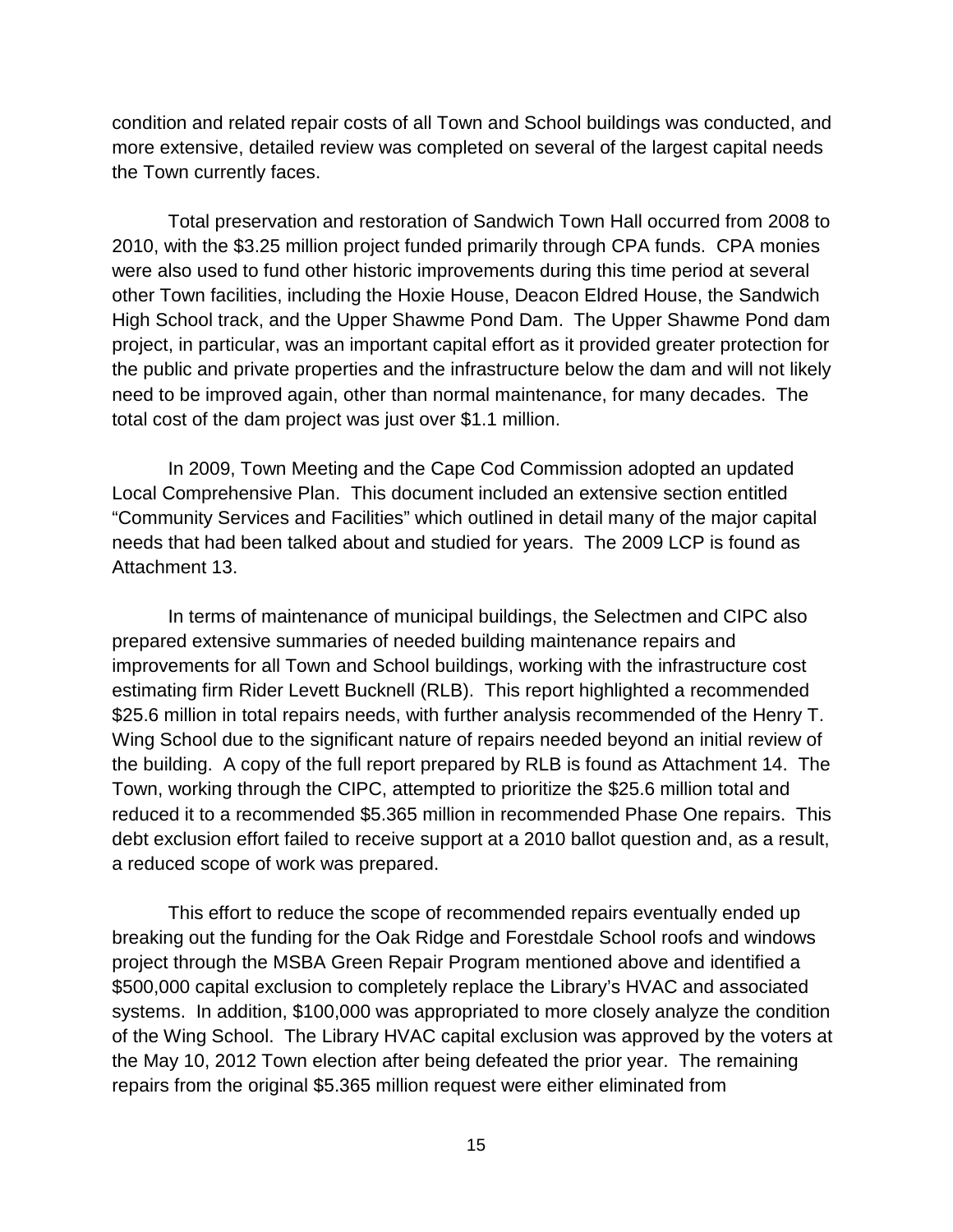consideration or attempted to be funded over time through an additional \$150,000 appropriation within the Town's annual operating and capital budgets to handle the most basic needed repairs and compliance issues. These efforts have proven to be extremely successful under the oversight of the Public Facilities Department, but in no way can they be expected to take the place of the \$25.6 million in repairs recommended by RLB or the failed debt exclusion attempt of \$5.365 million.

Voters in 2011 approved a \$5.4 million debt exclusion to pay for roof and window repairs at the Oak Ridge and Forestdale Schools, with work completed by the opening of school for the 2012-13 school year through the Massachusetts School Building Authority's Green Energy Repair Program.

Concerted efforts to address beach erosion problems continued throughout this time period. In March 2012, a new scope of work was signed with WHG to permit both the Beach Management and Old Harbor Inlet Stabilization projects. It is anticipated permitting efforts will culminate in 2014, with additional effort required to complete the Army Corps' review of study projects previously submitted by the Town. A copy of this scope of work, along with a brief summary of the historic efforts to mitigate erosion caused by the Canal jetties, is found as Attachment 15.

Three larger building needs were analyzed in the last few years, specifically, efforts surrounding a joint public safety building, a new Sandwich Public Library branch building, and a School Department master plan and needs analysis based on rapidly decreasing school enrollments and major physical shortcomings with the Henry T. Wing School building. In all cases, architectural firms were hired to complete detailed studies with eventual schematic designs developed of the public safety and library efforts, and specific recommendations for the Wing School and related School Department master plan. A brief overview of each effort is found below with very detailed reports issued on all 3 found as attachments to this Plan. Lastly, it's important to note that all 3 projects are still being reviewed and developed with no final decisions made at this time.

Over the last 18 months substantial progress has been made on a Joint Public Safety Building effort, focusing on both a new headquarters for the Police and Fire Departments and a new Fire substation to provide improved emergency response to the Town as a whole. The current emergency facilities are located in the wrong areas in Sandwich based on our population level and growth patterns, the buildings are in very poor condition, and to staff all 3 Fire facilities would be extremely expensive, requiring a significant override greater than \$1.0 million for personnel-related costs alone. One of the other glaring shortcomings of our current locations is emergency medical response times greater than 8 minutes to 27% of the Town's population, most in East Sandwich.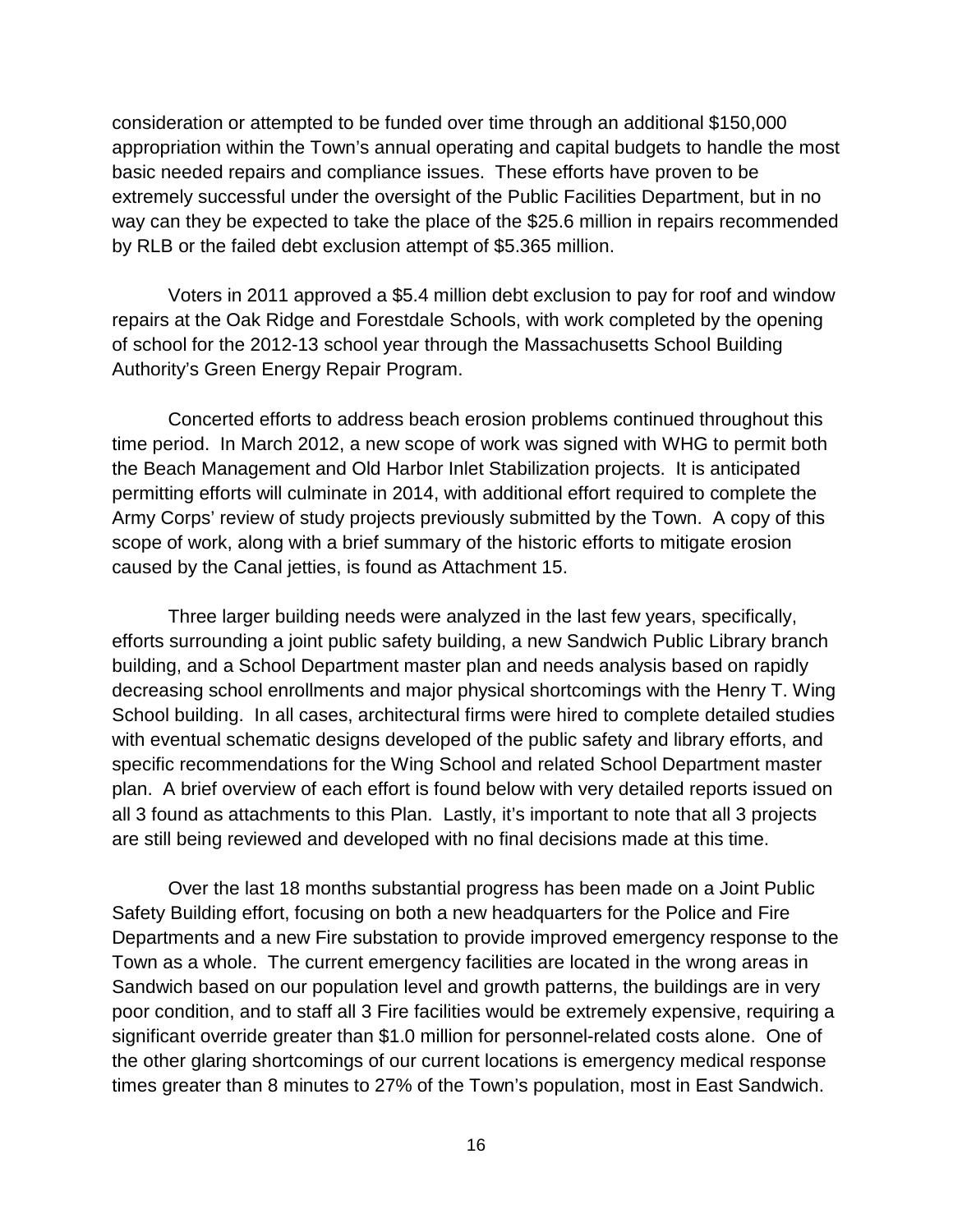The recommended solution would properly locate the headquarters station at the corner of Quaker Meetinghouse and Cotuit Roads and construct a new substation on municipal land at the Sandwich High School site, thereby establishing 8 minute response times for all but less than 1.5% of the total population. Much more is explained about this effort in Attachment 16 which was developed by Kaestle Boos Associates, Inc. (KBA) and KBA's professional subcontractors. The total cost for the recommended 56,000 sq. ft. headquarters and 8,500 sq. ft. substation is estimated at \$30.0 million.

Two years ago, Drummey Rosanne Anderson, Inc. (DRA) was hired to prepare a schematic design for efforts by the Sandwich Public Library to construct a new, branch library on approximately 3 acres in the area of Town known as the South Sandwich Village Center. A focus of DRA's efforts was to prepare a comprehensive report that could be submitted to the Massachusetts Library Commissioners to be approved for potential funding in the future. The report and application to the Massachusetts Public Library Construction Program was submitted in January 2011 and the proposal has been placed on a waiting list for potential State funding in the future. A copy of the application, which includes DRA's analysis, is found as Attachment 17. The report calls for a 42,400 sq. ft. building with an estimated construction cost of \$15.25 million. If ultimately approved for funding through the Construction Program, it's likely State resources will cover approximately half of the total construction cost. Personnel costs to staff the branch library have not yet been identified.

One of the results of the RLB analysis of the existing condition of dozens of Town and School buildings, was a recommendation to have a forensic engineering and detailed architectural analysis of the Henry T. Wing School due to the building's antiquated condition and the number of additions and renovations that have occurred on the site over the last eighty years. The firm of Symmes Maini & McKee Associates (SMMA) was hired to perform this review. Based on the results of the Wing School analysis and the enrollment decreases the Town has experienced, SMMA recommended the completion of the system-wide master plan study for the School Department. This study, which was completed in July 2012, is found as Attachment 18. It has numerous recommendations that are currently being reviewed by the School Committee, many of which will impact the future use of the Wing School and the other 3 public schools in Sandwich. In terms of the Wing School itself, which was the focus of the report, two of the findings on SMMA are important to point out for capital planning purposes:

• "The study of the H.T. Wing School showed the building has significant issues that need to be addressed. These include: many engineering systems at or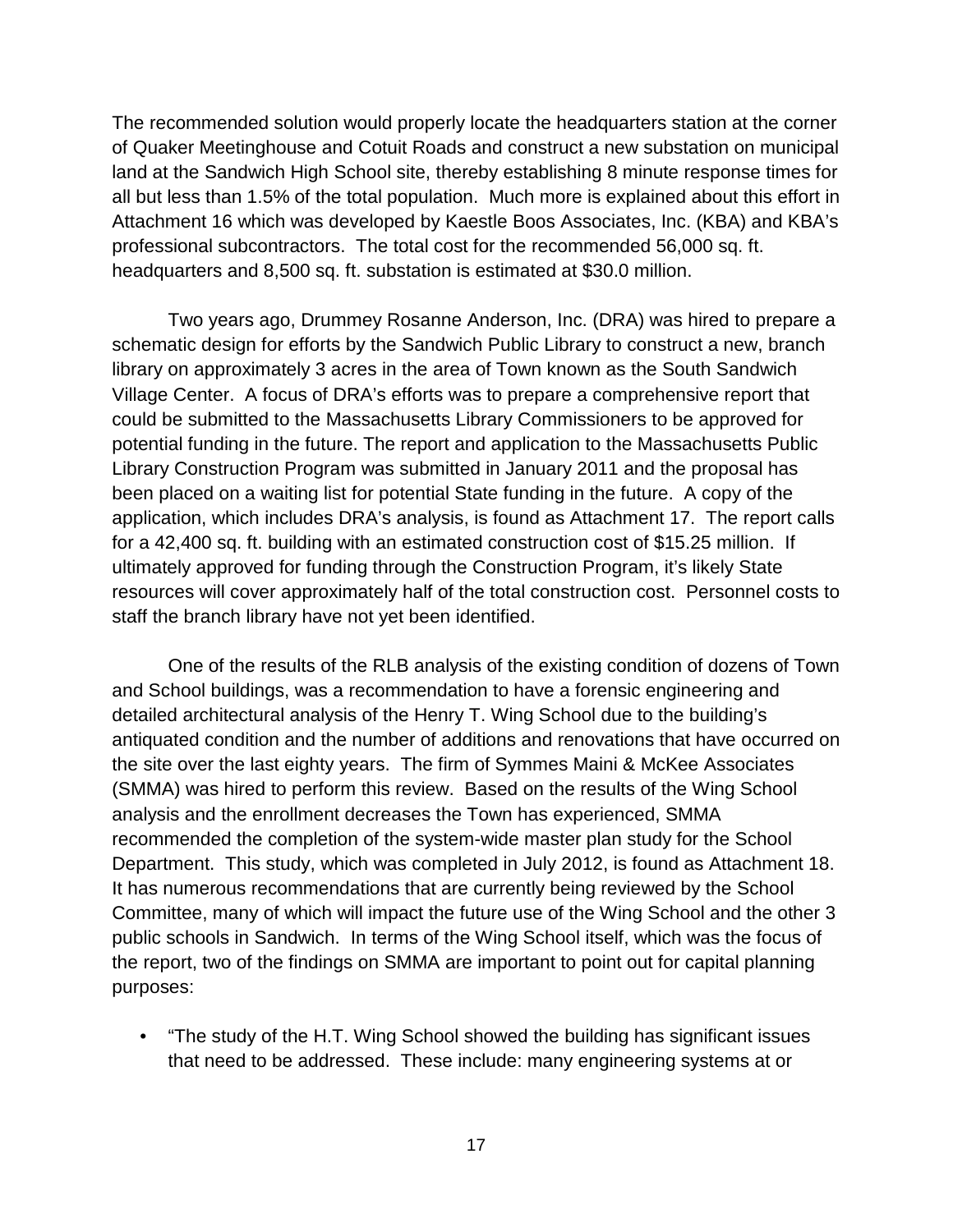beyond their expected useful life; building envelope issues; handicapped accessibility and others." (p. 10 of Attachment 18)

• "The Henry T. Wing School is in a condition that will require a significant investment just to maintain in good working order. There are short comings of the school such as the lack of handicapped accessibility and building systems that are beyond their useful life." (p. 52 of Attachment 18)

In short, based on the condition of the Wing School, the declining enrollment the School Department is experiencing, and a desire to offer enhanced curriculum at Sandwich High School, it is possible the Wing School may cease being used as a school, with the property available for other public uses, provided appropriate repairs and improvements are made. The list of required improvements for the Wing School include: the building envelope; masonry wall repairs; hazardous materials abatement (asbestos and lead paint); the addition of a fire protection system; and replacement of the plumbing, mechanical, and electrical systems.

#### Previous Proposition 2.5 Exclusion Votes:

It is important to recognize the previous attempts to fund capital needs presented to the voters since the implementation of Proposition 2.5 in 1981. As you will see from this list, several attempts have been made through the years to fund needed items, some have received funding and some have not. Very few requests have been presented to the voters over the last 10 years, largely an indication of more recent economic conditions in the region and nation. Of the 67 exclusion votes presented to voters, 35 – or 52% –have been approved. Listed below are all the Proposition 2.5 exclusion votes taken by the Town of Sandwich since 1981.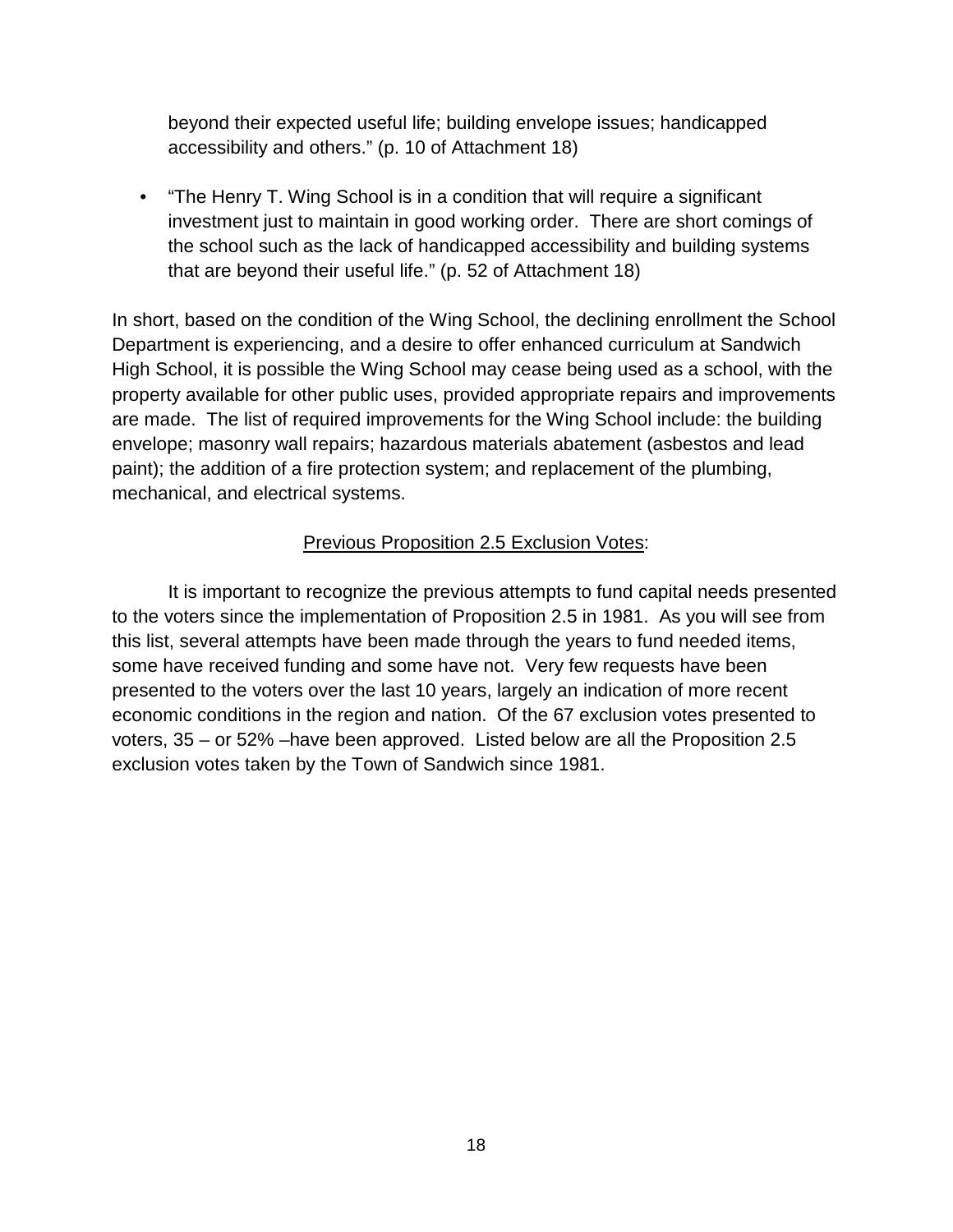#### **PROPOSITION 2.5 EXCLUSION VOTES SINCE 1981**

| <b>Date</b> | <b>Issue</b>                                     | <b>Amount</b> | <b>Vote</b> |
|-------------|--------------------------------------------------|---------------|-------------|
| 9/14/1983   | <b>Renovate Public Library</b>                   | \$850,000     | Yes         |
| 5/10/1984   | Renovate Town Hall & Town Hall Annex             | \$13,500      | No          |
| 5/10/1984   | <b>Purchase Police Cruisers</b>                  | \$34,500      | No.         |
| 5/10/1984   | <b>Repair Police Building</b>                    | \$5,000       | <b>No</b>   |
| 5/10/1984   | <b>Install &amp; Repair Guard Rails</b>          | \$5,000       | <b>No</b>   |
| 5/10/1984   | <b>Create Drainage Account</b>                   | \$30,000      | <b>No</b>   |
| 5/10/1984   | <b>Purchase DPW Sweeper</b>                      | \$3,000       | No          |
| 5/10/1984   | <b>Purchase Fire Pick-up</b>                     | \$14,000      | No.         |
| 5/10/1984   | <b>Purchase Fire Pumper</b>                      | \$110,000     | <b>No</b>   |
| 5/10/1984   | <b>Hoxie House Roof Repairs</b>                  | \$9,000       | <b>No</b>   |
| 5/10/1984   | <b>Highway Construction Efforts</b>              | \$25,000      | <b>No</b>   |
| 5/10/1984   | Pave Clayton Street                              | \$5,200       | No          |
| 5/10/1984   | <b>Town Engineer Vehicle</b>                     | \$8,600       | <b>No</b>   |
| 5/10/1984   | <b>HT Wing School Roof Repairs</b>               | \$12,600      | <b>No</b>   |
| 5/10/1984   | <b>HT Wing School Window Repairs</b>             | \$2,000       | <b>No</b>   |
| 5/10/1984   | <b>Master Plan Update</b>                        | \$70,000      | <b>No</b>   |
| 5/10/1984   | <b>Computerization of Library Services</b>       | \$35,000      | <b>No</b>   |
| 5/10/1984   | <b>Council on Aging Bus</b>                      | \$12,000      | <b>No</b>   |
| 5/15/1986   | Van Buskirk Land Purchase (27.5 acres)           | \$124,000     | Yes         |
| 5/15/1986   | Shields Land Purchase (48.3 acres)               | \$1,100,000   | Yes         |
| 5/15/1986   | Sullivan & Vaughan Land Purchase (46.0 acres)    | \$480,000     | Yes         |
| 10/9/1986   | <b>Purchase Fire Pumper</b>                      | \$147,000     | Yes         |
| 10/30/1986  | Plans for 2 K-8 Schools & Wing Renovations       | \$1,050,000   | Yes         |
| 10/30/1986  | Inismore Land Purchase (86.0 acres)              | \$2,500,000   | Yes         |
| 10/30/1986  | <b>Purchase Police Cruisers</b>                  | \$99,500      | Yes         |
| 10/30/1986  | DPW Dump Trucks with Plows                       | \$150,000     | Yes         |
| 5/7/1987    | Construct 2 K-8 Schools & Wing Renovations       | \$33,125,471  | Yes         |
| 5/7/1987    | <b>Solid Waste Transfer Station Construction</b> | \$965,000     | Yes         |
| 5/2/1988    | <b>Town Hall Repairs</b>                         | \$32,000      | No          |
| 5/5/1988    | Regional Solid Waste Transfer Station at MMR     | \$156,809     | Yes         |
| 5/5/1988    | <b>School Library Detection System</b>           | \$2,000       | Yes         |
| 5/5/1988    | <b>HT Wing School Repairs</b>                    | \$13,500      | Yes         |
| 5/5/1988    | <b>Portable Classroom Purchases</b>              | \$57,500      | Yes         |
| 5/5/1988    | DPW Road Survey & Inventory                      | \$15,000      | Yes         |
| 5/5/1988    | <b>Landfill Capping Efforts</b>                  | \$100,000     | Yes         |
| 5/5/1988    | <b>Recreation Sail Boats</b>                     | \$6,600       | Yes         |
| 5/5/1988    | <b>DPW Dump Truck</b>                            | \$20,000      | Yes         |
| 5/5/1988    | <b>Winter Maintenance of Private Streets</b>     | \$20,000      | No          |
| 5/5/1988    | <b>Police Equipment</b>                          | \$111,601     | Yes         |
| 5/5/1988    | <b>Wastewater Facilities Planning</b>            | \$255,003     | Yes         |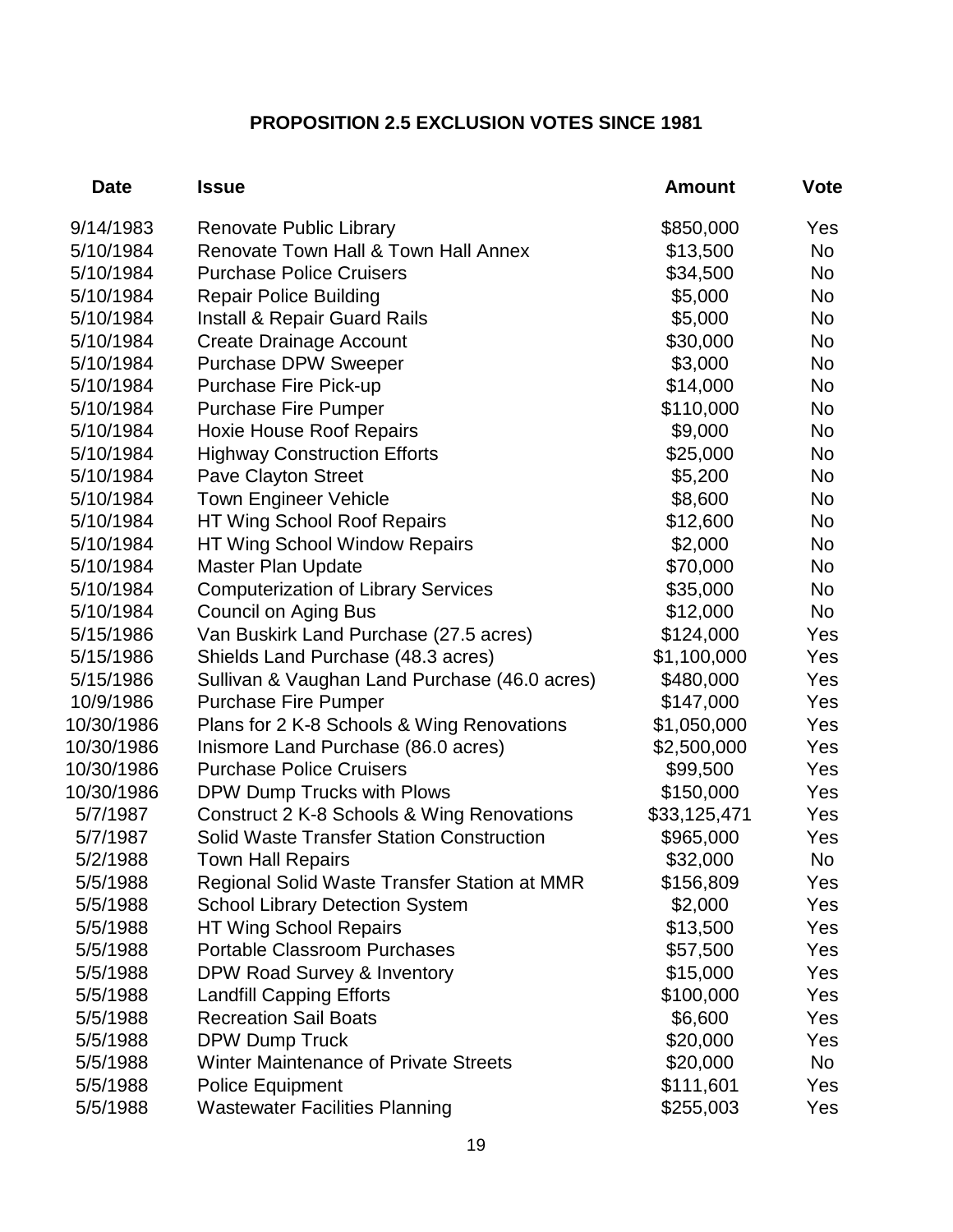| 9/19/1988  | Municipal Office Building *                    | \$7,000,000  | $No*$           |
|------------|------------------------------------------------|--------------|-----------------|
| 9/19/1988  | Central Fire Station *                         | \$4,400,000  | $No*$           |
| 9/19/1988  | Regional Solid Waste Transfer Station at MMR   | \$267,262    | Yes             |
| 5/1/1989   | Forestdale Fire Station Renovations & Staffing | \$488,352    | Yes             |
| 5/7/1990   | <b>Wastewater Facilities Planning</b>          | \$90,000     | <b>No</b>       |
| 5/9/1991   | <b>Groundwater Contamination Investigation</b> | \$125,000    | <b>No</b>       |
| 5/7/1992   | <b>Fire Department Ladder Truck</b>            | \$495,000    | <b>No</b>       |
| 5/7/1992   | <b>Fire Department Vehicle</b>                 | \$17,300     | <b>No</b>       |
| 5/7/1992   | <b>DPW Street Sweeper</b>                      | \$65,000     | <b>No</b>       |
| 5/6/1993   | Regional Septage Facility at MMR               | \$6,500,000  | Yes             |
| 5/6/1993   | <b>Landfill Capping</b>                        | \$2,000,000  | Yes             |
| 5/6/1993   | <b>Forestdale Fire Station Renovations</b>     | \$29,600     | Yes             |
| 5/6/1993   | <b>Fire Rescue Truck</b>                       | \$200,000    | <b>Yes</b>      |
| 4/4/1996   | Road Bond & Facilities Improvements            | \$3,200,000  | Yes             |
| 11/20/1997 | <b>High School Renovations &amp; Additions</b> | \$25,880,000 | Yes             |
| 11/20/1997 | OR, FD, HTW School Renovations & Additions     | \$7,161,000  | <b>No</b>       |
| 3/25/1999  | Oak Ridge & Forestdale Modular Classrooms      | \$1,400,000  | <b>Yes</b>      |
| 5/1/2000   | Sandwich Town Hall Renovations *               | \$675,000    | No <sup>*</sup> |
| 5/4/2000   | Service Road Reconstruction & Rt. 130 Signal   | \$1,325,000  | Yes             |
| 5/10/2001  | <b>Building Repairs &amp; Maintenance</b>      | \$500,000    | <b>No</b>       |
| 9/27/2001  | Renovations to Town & School Buildings         | \$1,255,000  | Yes             |
| 11/21/2002 | Hewlett-Packard Land Purchase (83.0 acres)     | \$3,600,000  | Yes             |
| 5/4/2006   | Repair Upper Shawme Pond Dam                   | \$400,000    | <b>No</b>       |
| 11/2/2010  | Repairs to Various Town & School Buildings     | \$5,365,000  | <b>No</b>       |
| 5/5/2011   | Oak Ridge & Forestdale Roofs & Windows         | \$5,415,780  | Yes             |
| 5/5/2011   | <b>Library HVAC System</b>                     | \$450,000    | <b>No</b>       |
| 5/10/2012  | Library HVAC System                            | \$500,000    | Yes             |
|            |                                                |              |                 |

**\*** = "No" Vote Received at Town Meeting so Ballot Question Never Presented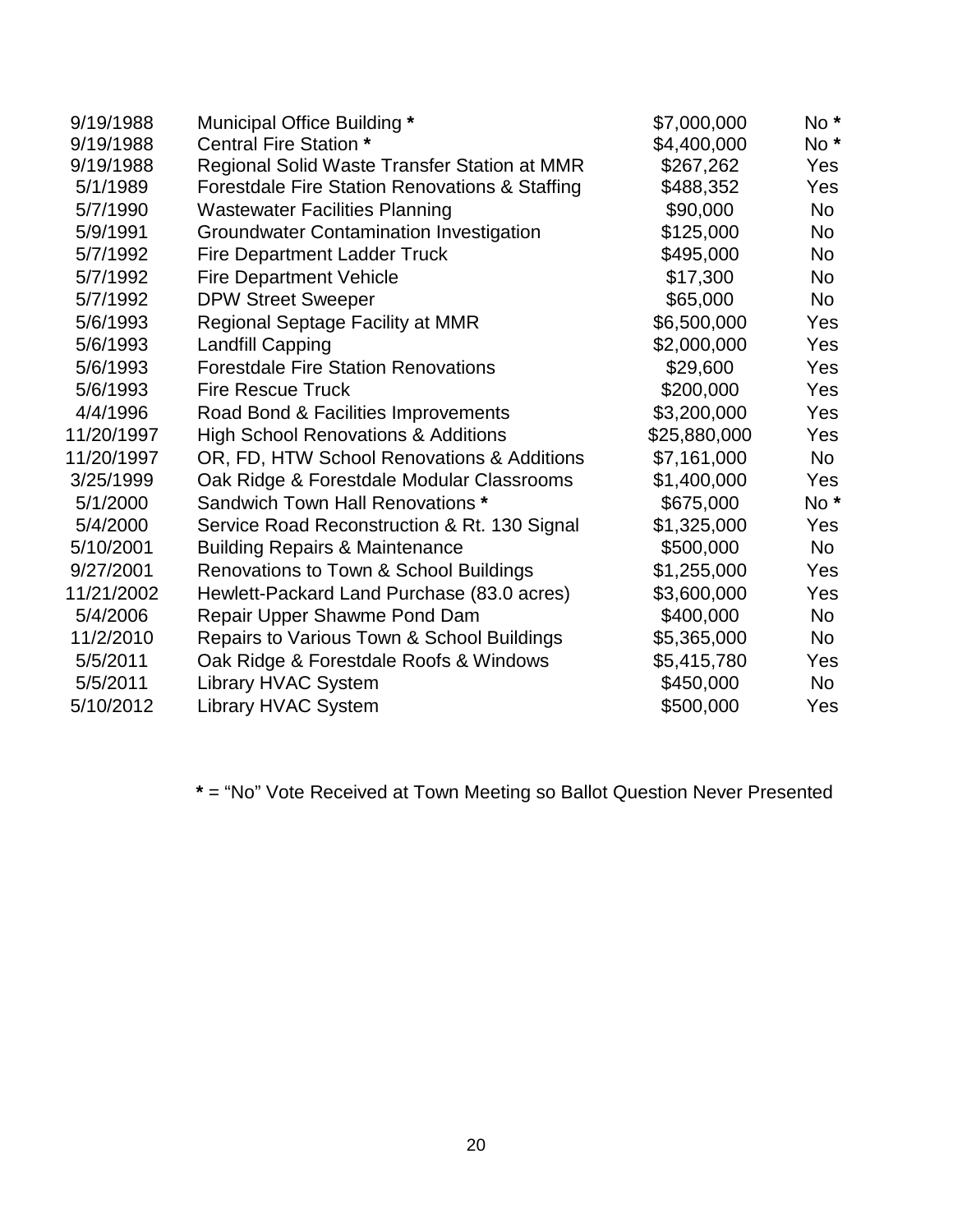#### **Section 3: Explanation of Funding Alternatives**

The Massachusetts General Laws (M.G.L.) are very specific in identifying how municipalities can raise funding for large scale capital projects. Some of these alternatives are very detailed in how they must be handled and others are quite complex requiring comprehensive legal review. Listed below is a brief explanation of the funding alternatives available to municipalities for capital and infrastructure projects.

Appropriations Within Tax Levy Capacity – Municipalities may vote to fund capital expenses within their tax levy capacities provided sufficient funding exists to fund these expenses. This type of appropriation requires only Town Meeting authorization to implement. It is safe to say that most, if not all, of the projects listed in the Long Term Capital Plan are too large to fund within the Town's levy capacity. An example of a project the Town funded through this alternative was the purchase of Sandwich Hollows Golf Club. This was approved at a March 1999 Special Town Meeting through funding within the Town's tax levy authority. As such, the bond payments for purchasing this land are not exempt from Proposition 2.5 and must be funded within the levy capacity by the Town until the bonds are fully paid.

Another source of potential funding within the Town's tax levy capacity is attempting to earmark any excess levy capacity or future increases in new growth for large scale capital expenditures. Excess levy capacity is the difference between the maximum amount the Town is allowed to raise through its tax levy and the amount it is actually authorized to raise by Town Meeting. Over time, the amount of excess levy capacity the Town has had at its disposal has drastically shrunk to the extent that for the last 8 fiscal years the excess levy capacity has average under \$35,000, which means it is basically \$0.

New growth is the amount of new tax value added to the Town's total valuation from things like new construction, additions and renovations, new commercial and housing development, etc. Over the past ten years, new growth has averaged just over \$550,000 and all of this has been needed and used to balance the annual Town budgets. If the economy improves and our new growth amounts increase above their historic averages, any increase over and above the traditional amount could be voted toward large scale capital needs. If this was ever done, once a commitment is made by the Town to honor the issuance of debt within Proposition 2.5, it has to come from within our levy capacity for the entire term of the bonding, even if the Town's financial condition worsens and future new growth amounts shrink like the Town has experienced for the last 4 years.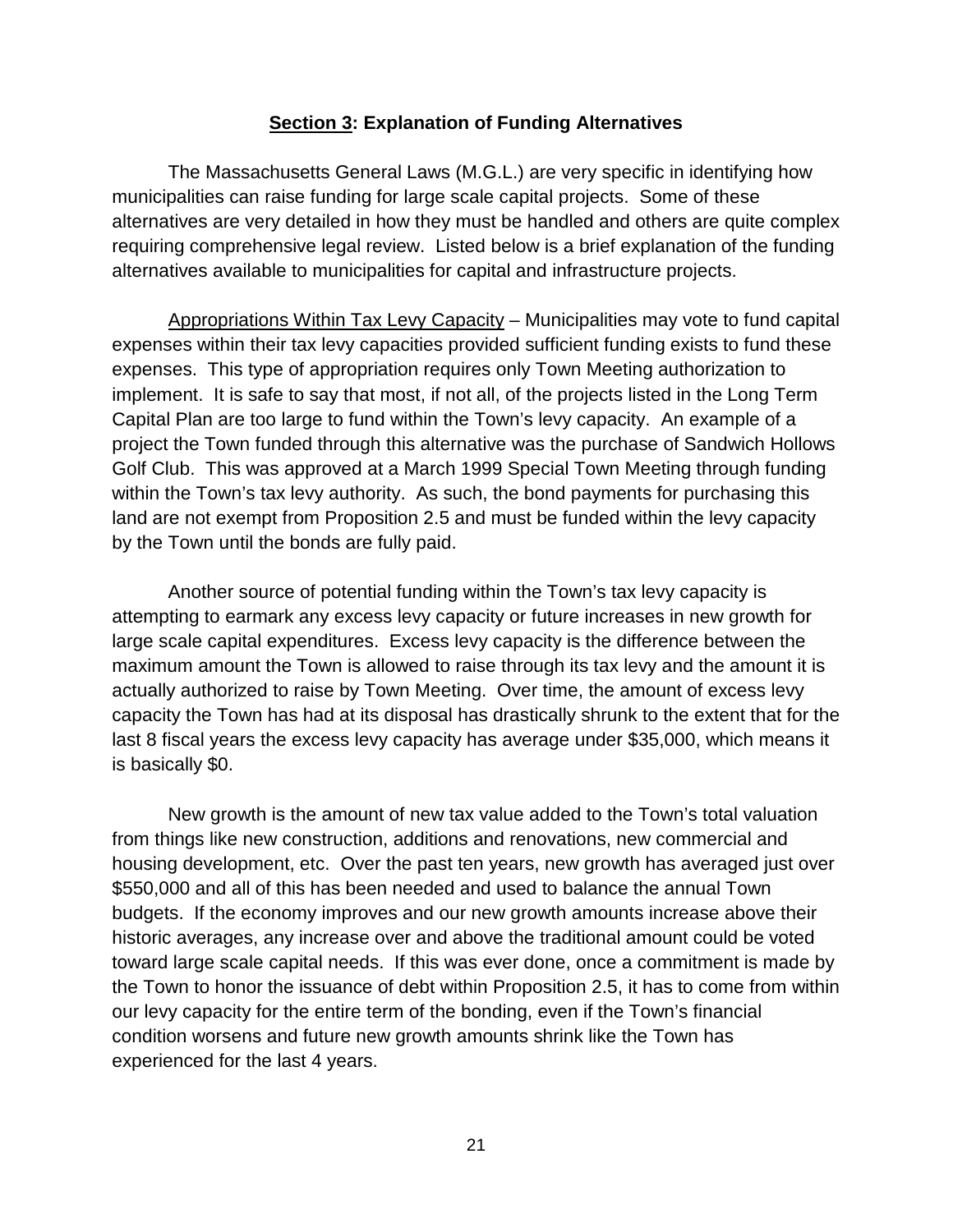Debt Exclusion – Municipalities may fund capital expenses by issuing debt over and above Proposition 2.5 levy limits through a debt exclusion. This is by far the most common way large capital projects are funded and is the most relevant funding alternative for the vast majority of projects listed in the Long Term Capital Plan. This funding alternative requires a 2/3 vote of the Board of Selectmen to place the question on a ballot, a 2/3 majority vote at Town Meeting because borrowing is involved, and a simple majority ballot vote at the town election. The wording of the ballot question is very specific under M.G.L. and it is important to remember that the debt service is added to the levy limit for the life of the debt only. Once the debt service is fully paid, it does not appear in the community's levy limit. Perhaps the best examples of debt exclusions are the votes to fund the construction of the Oak Ridge and Forestdale Schools and the additions and renovations to Sandwich High School.

Capital Outlay Expenditure Exclusion – Municipalities may fund capital expenses by issuing debt over and above Proposition 2.5 levy limits through a capital outlay expenditure exclusion. Unlike a debt exclusion which allows towns to exceed their levy limit for the life of the debt service, a capital outlay expenditure exclusion only increases the levy limit for the year in which the project is being undertaken. Since most of the projects listed in the Long Term Capital Plan have a high cost associated with them, it's unlikely a capital outlay expenditure exclusion would make sense. This funding alternative requires a 2/3 vote of the Board of Selectmen to place the question on the ballot, and majority approval of both Town Meeting and a ballot vote at a town election. A 2/3 majority vote at Town Meeting is not needed in this instance because borrowing is not needed. The wording of the ballot question is very specific under M.G.L. and it is important to remember that the approved amount is added to the levy limit only for the one year in which the project is undertaken. The community's levy limit does not increase past that one year. Perhaps the best example of a capital outlay expenditure exclusion is the May 2012 vote to fund improvements to the Library HVAC system as a one-time expense.

Override – Municipalities also have the option of funding additional capital expenses through an override above Proposition 2.5 levy limits. While it's most common to see overrides used to fund recurring operating expenses, they can be used to fund capital expenses as well. This type of funding is not common or prudent for major construction projects, but may make more sense for recurring annual needs like public road maintenance efforts or on-going building repairs. This funding alternative requires a majority vote of the Board of Selectmen and majority approval of both Town Meeting and a ballot vote at a town election. The wording of the ballot question is very specific under M.G.L. and it is important to remember that an override is a permanent addition to the levy limit. Again, there is no recent example of an override vote to fund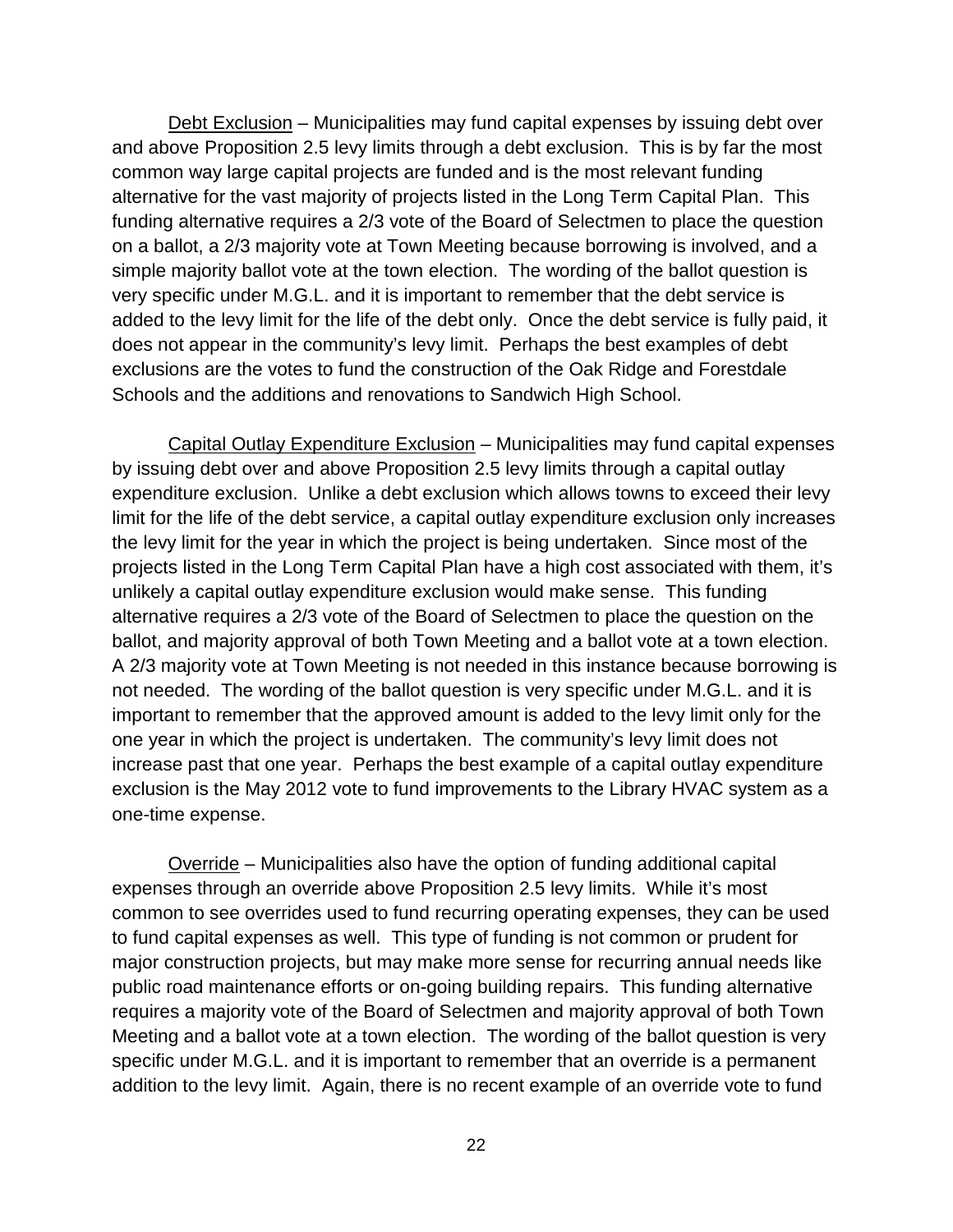capital efforts, but the two examples given previously – efforts focused on Town roads, parking lots and recreation surfaces and building improvement efforts – are the types of capital efforts that would make sense for this funding alternative if the best way to solve these problems was determined to be consistent annual funding allocations.

Town Land Sale Sinking Fund – M.G.L. c.44, §63 requires that the proceeds from the sale of any Town land and buildings, other than those acquired through tax title foreclosure, must be placed in a Sinking Fund from which funds may only be expended for purposes for which the town is authorized to incur debt for a period of at least five years. In short, if the Town decides to sell any of its land (i.e. Town land in South Sandwich Village Center), the proceeds from the land sale must be placed in a socalled Sinking Fund and may only be spent on purposes for which the Town can, or has already, incurred debt. Potentially, the sale of Town land could assist in funding the debt for an appropriate new or already authorized purpose or project.

Private Funding / Donations – The Town may be able to fund certain capital projects privately, but the laws governing this type of effort are extremely complex and projects contemplating this type of funding would need to be reviewed closely by Town Counsel on a case-by-case basis. M.G.L. are very strict in terms of public bidding and prevailing wage requirements, and there are safeguards in place to prevent municipalities from maneuvering around these requirements, which is why any consideration of this type of funding mechanism would need to be scrutinized before any ultimate decisions are made. Most of the public bidding and construction laws are overseen by Inspector General's and Attorney General's Offices, so these entities should also be consulted prior to seriously considering private funding capital projects. In short, there are so many different scenarios that could be considered which would be too lengthy to summarize here. An example of a potential project to consider this type of funding would be the design, construction, and operation of wastewater treatment and disposal facilities, which has been accomplished in other Massachusetts municipalities.

Other Governmental Funding – This category covers any other governmental funding that may be available for large capital projects. Historically, the Massachusetts School Building Authority (MSBA) has consistently funded a percentage of the total project cost of approved school projects. This percentage is determined on a case-bycase basis following the submission of a formal application from local school districts. A few years ago, the method of MSBA contribution switched from an annual reimbursement of a percent of the total cost over the life of the bonding to actual prepayment of the approved percentage up front so fewer total funds had to be borrowed. Another example of state funding that may be available is specific earmarks for public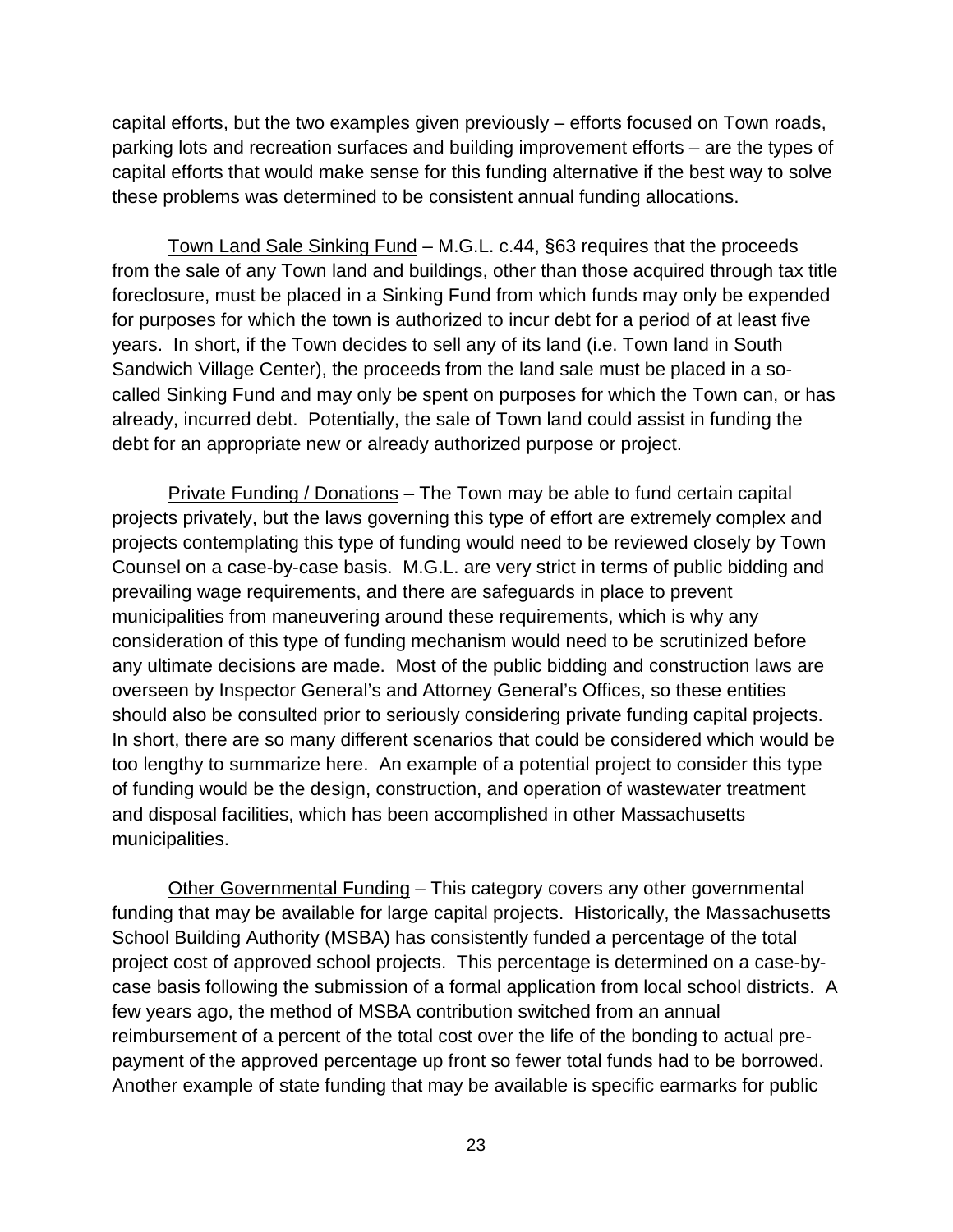library and senior center projects. Many of these types of grants are subject to appropriation and have not been as readily available as they have been in prior years from the Commonwealth.

Federal grants are another funding source we should always be cognizant of but, like State grants, almost all have dried up due to federal budget shortfalls. Another federal example would be if the Army Corps of Engineers (ACE) formally accepts responsibility for the impact the Canal jetties have had on beach and dune erosion in Sandwich. If the ACE approves one of the two formal filings the Town has made over the years, a percentage of the improvement costs would be the responsibility of the federal government. More about this topic is discussed below in the description of beach erosion prevention work needed by the Town. A final federal source is funds generated at the East Boat Basin / Sandwich Marina. Any dollars generated at the Marina are technically federal funds and have to be spent at that location, but with the appropriate Army Corps of Engineers approval, these monies can be used on Marina capital projects. This is highlighted below in the description of the Marina Office Building funding.

Informational Resources – Lastly, it should be noted that the Department of Revenue has published two documents that clearly and concisely explain many of the State and local funding alternatives mentioned above. These are "Proposed 2.5 Ballot Questions – Requirements and Procedures" and "Levy Limits: A Primer of Proposition 2.5" which are both attached respectively as Attachment 19 and Attachment 20.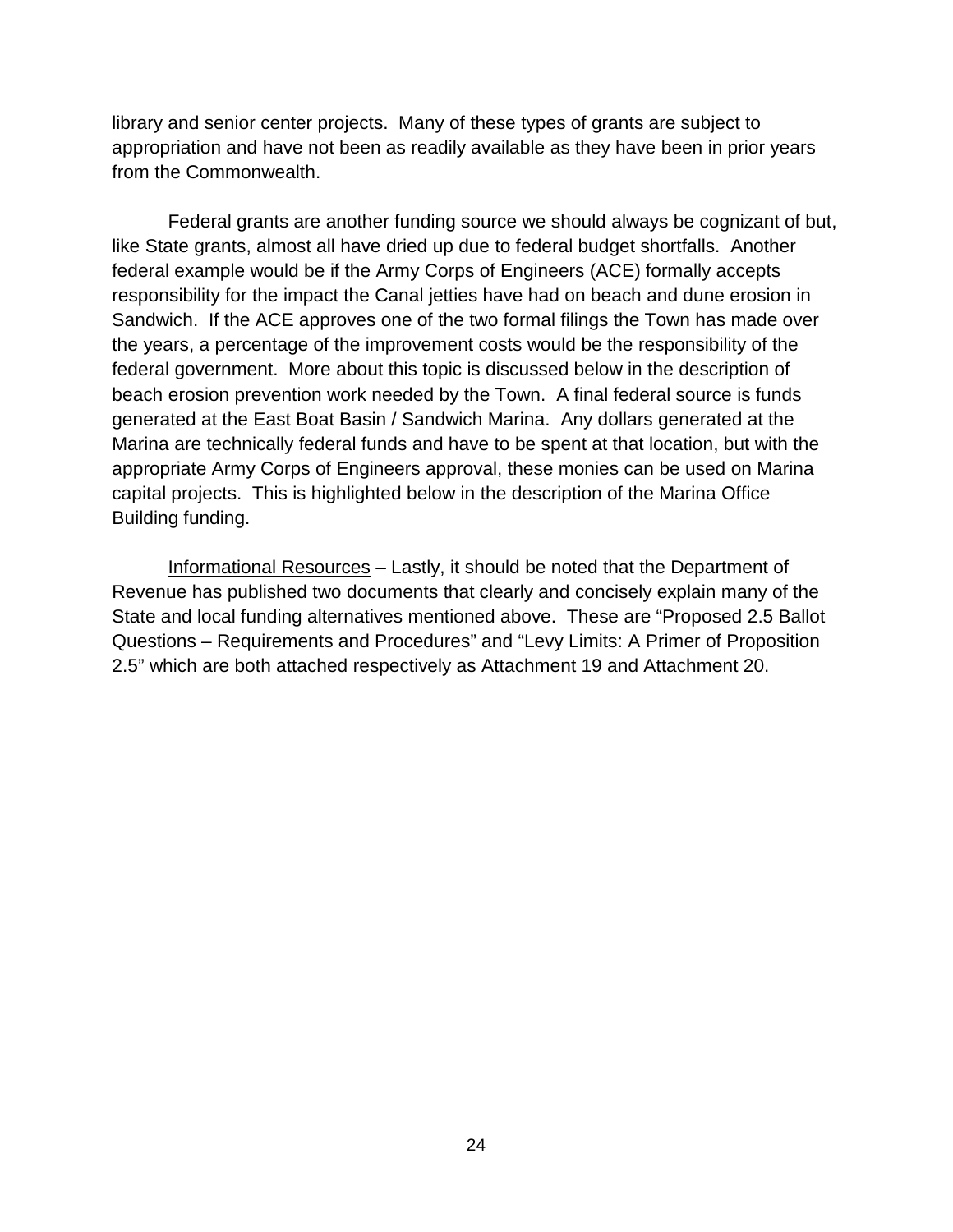#### **Section 4: Discussion of Capital Needs, Estimated Costs, and Likely Funding Sources**

In explaining the items to include in the Long Range Capital Plan, the following is a brief overview of the projects. On those items that directly relate to a School facility, the input of the School Department was sought to develop these estimates. Furthermore, the estimated size of a particular project greatly influences the estimated cost of the project. Where possible, we relied upon expertise from an architect or other relevant professional to develop the size and cost estimate. It's important to note that where an architect or other relevant professional has not been retained to review a particular project, the projected size and cost are much less accurate. For all municipal and school building projects without a detailed study from an architect or relevant professional the Town used a cost per square foot of \$250, not including any standard soft cost (architect, project manager, furniture/fixtures/equipment). In addition, the dollar values assigned to each project are based on today's estimated cost, not what the cost may look like once / if funded. Architectural firms the Town has worked with recently recommend using an inflation factor of 3-4% per year when estimating public construction costs.

It is important to reiterate that the LRCP is focusing on very large projects, all of which could not likely be funded within the Town's annual budget and tax levy authority. The Plan does not address the type of capital projects funded through the annual capital budget process. It's also possible that a project not even being considered at this time becomes of prime importance in the future. Issues like this will need to be addressed on a case-by-case basis as they arise.

As has been stated previously in Section 2, it's very important to remember that RLB's analysis of virtually all Town and School buildings – excluding any cost estimates for the Wing School – showed that a minimum of \$25 million was needed to be spent in 2010 to address building repair needs and code deficiencies. Funding was sought for a debt exclusion of a mere \$5.365 million of the \$25 million recommended, but this was turned down by voters. The Town ended up trying to address these needs by appropriating an additional \$125,000 in building improvements through the annual capital budget and adding another \$25,000 to the Public Facilities Department's operating budget. The roof and window projects at Oak Ridge and Forestdale Schools and the Library HVAC replacement were all ultimately addressed separately through debt and capital expenditure exclusions, respectively. Obviously, additional annual appropriations of \$150,000 do not take the place of more than \$25 million in needed capital repairs, but the Facilities Department has done an exceptional job getting as much done as possible at prioritized municipal buildings.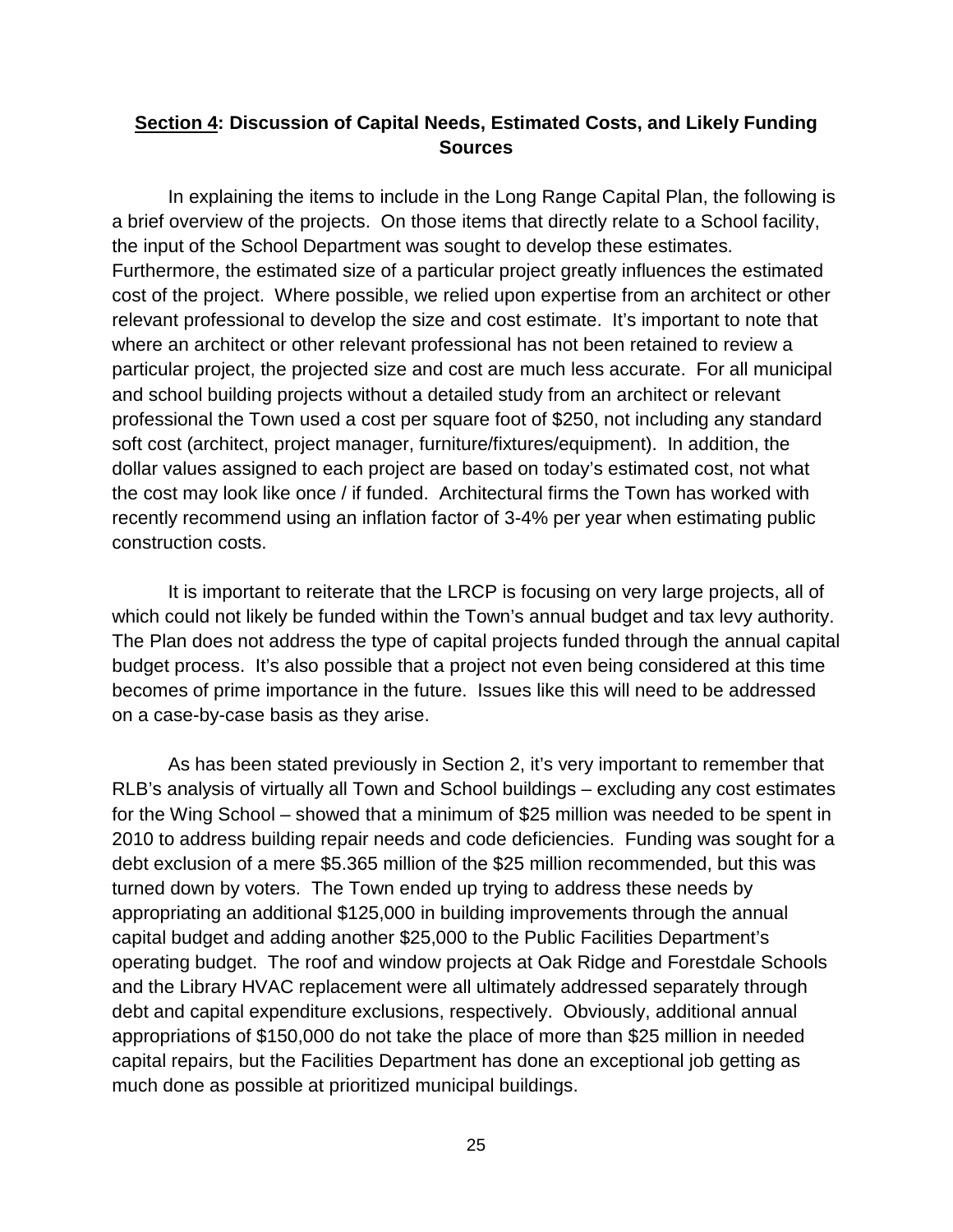The following is a list of projects outlined in greater detail below:

- Joint Public Safety Facilities
- Senior / Community Center
- Beach Erosion Prevention
- Water Resources Management
- Public Roads / Infrastructure
- School Consolidation (STEM)
- Henry T. Wing School Re-Use
- Library Facilities
- Municipal Offices Consolidation
- Marina Office Building
- Recreation Field Development Plan
- Pedestrian / Bike Path Improvements

Project: **Joint Public Safety Facilities** – As explained in Section 2, for the past 18 months the Town has been working with architectural firm KBA on an analysis of Sandwich's public safety facilities and needs. After extensive professional review and analysis, a 56,000 sq. ft. joint headquarters is recommended at the corner of Quaker Meetinghouse and Cotuit Roads and an 8,500 sq. ft. substation on the Sandwich High School property. One of the key reasons why this arrangement is recommended is more than 98% of the Town's population will be able to be responded to within the recommended 8 minutes. Currently, only 72% of the population is covered under 8 minutes. The effort has been taken as far as schematic plans and costs estimates. Construction documents have not been prepared. KBA's report is found as Attachment 14.

Estimated Cost: The total estimated cost for both the headquarters and substation is \$30.0 million

Likely Funding Source: With a projected cost of \$30.0 million, the only way this project can be funded is through a debt exclusion of Proposition 2.5.

Project: **Senior / Community Center** – As explained in Section 2, the architectural firm of CAA was retained in 2004 to conduct a feasibility study and master plan for a new senior center which was issued in early 2005. This study led to the recommended preschematic design of a new building consisting of 18,000 sq. ft. to provide services to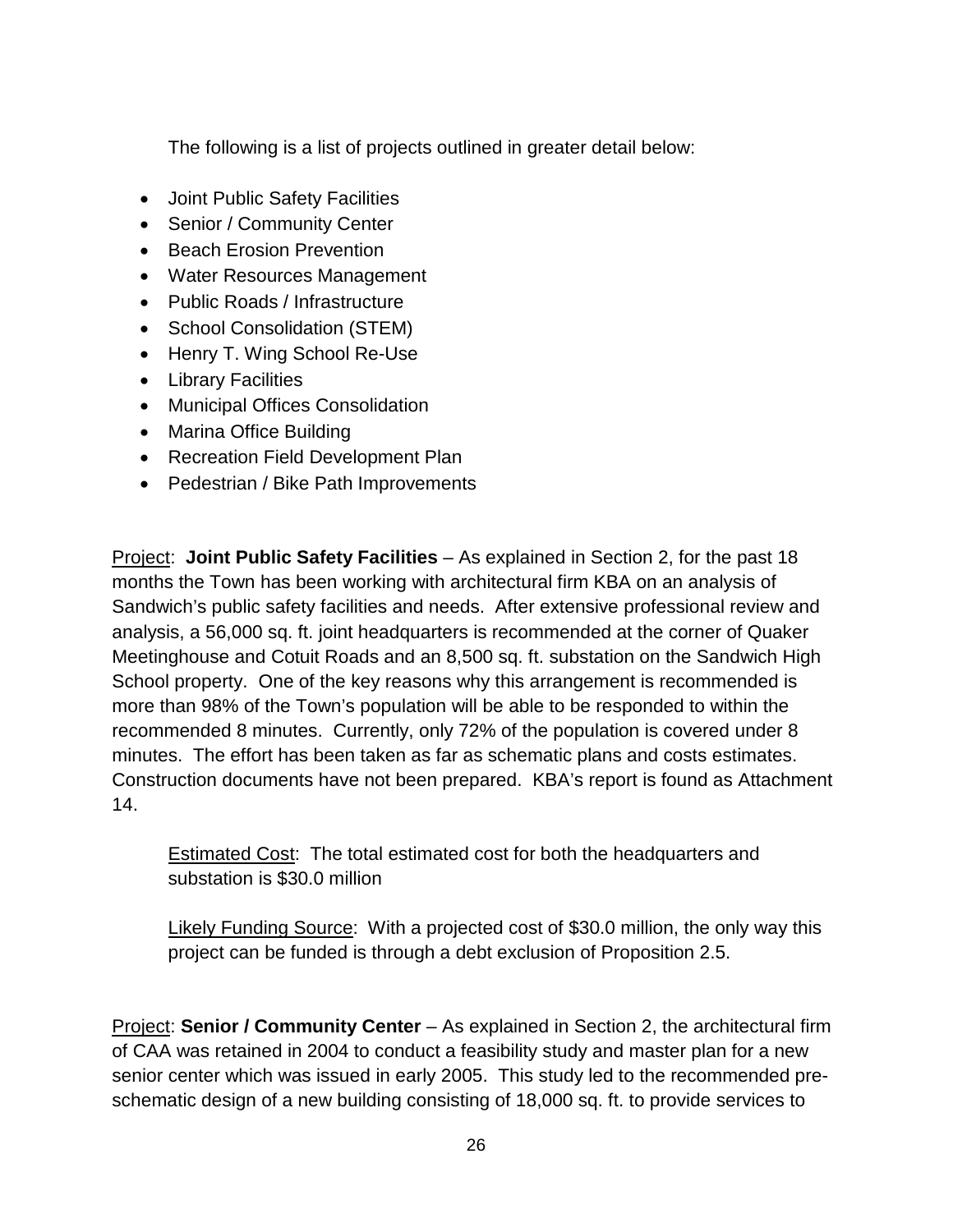seniors and the community. The plan included Council on Aging and Nursing Department services in the building. The estimated construction cost in 2005 for the new building was approximately \$4.0 million. The feasibility study also looked at renovations and expansions to the existing Human Services Building totaling \$850,000. This study did not take the programmatic planning efforts to a full schematic design and, therefore, the size and cost estimates from 2005 would need to be re-analyzed to make the figures relevant today. CAA's feasibility study is found as Attachment 19.

To facilitate public support for such a project, any new municipal building should focus on senior services and also provide some resources to the entire community. As highlighted throughout this Plan, Sandwich has not built new general government buildings for many, many years. When constructing new buildings, we would be remiss by focusing them only on a single department or service and should provide program space that other departments and the public can utilize. This can be accomplished through public meeting rooms, shared spaces that allow other departments to provide services there, etc.

Finally, as highlighted in more detail below, if the Henry T. Wing School is no longer used for school services and is significantly improved to meet required code and programmatic requirements, an additional option for a future Senior / Community Center could be considered.

Estimated Cost: The estimated cost for the Senior Center proposed by CAA was \$4.0 million in 2004. Without revisiting the study and updating its programmatic and needs analysis, it is hard to pin-point a specific estimated price. Using the standard of \$250 per sq. ft., a more accurate, updated cost estimate is \$4,500,000, not including soft costs. Again, more detailed professional review needs to be conducted to establish an updated projection.

Likely Funding Source: If funded by the Town, the only way a project of this size could be funded is through a debt exclusion of Proposition 2.5. The Senior / Community Center may be an excellent example of the type of public building that could be funded by private developers if they were attempting to attract visitors and customers to their commercial facilities. Discussions surrounding the development of the South Sandwich Village Center area have includes some conceptual plans for a Senior / Community Center.

Project: **Beach Erosion Prevention** – This project focuses on addressing the erosion that has occurred at Town Neck Beach, Spring Hill Beach, and the entrance to Old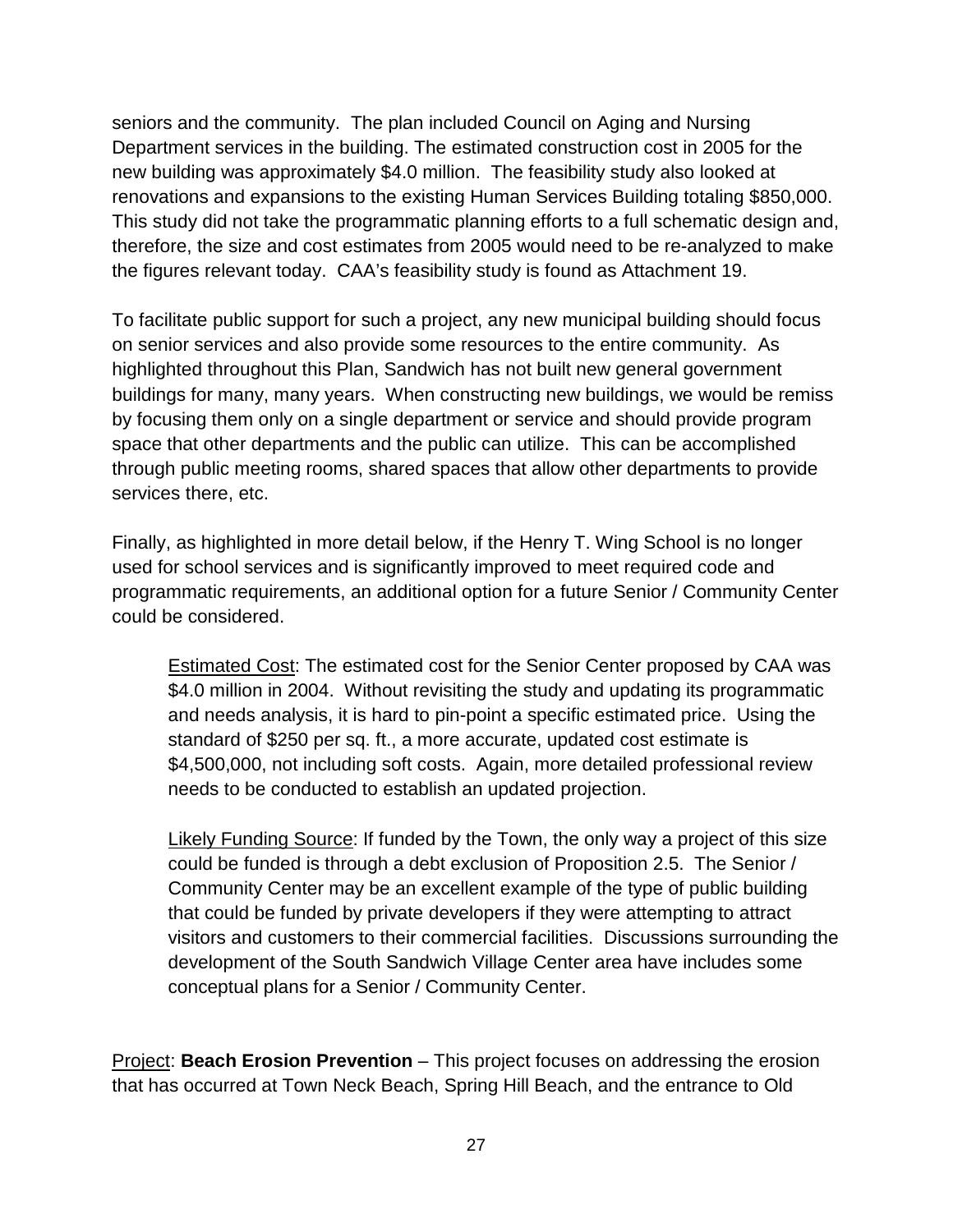Harbor. The Town has worked for many years with Woods Hole Group (WHG) to attempt to receive permits for a beach management plan and for stabilizing the Old Harbor inlet which has significantly contributed to the erosion. In addition to the permitting efforts, the Town has worked for many years with the Army Corps of Engineers to accept responsibility for the negative impact of the east end jetties of the Cape Cod Canal. These man-made structures installed and expanded by the Army Corps has caused the Sandwich ecosystem in the referenced areas to be starved of the natural migration of sand, thereby greatly exacerbating the erosion and impact of regular storm events. In 2004 the Town filed a Draft Environmental Impact Report (Attachment 12) with the Commonwealth for the Old Harbor Inlet Stabilization project and Beach Management Plan. It was clear after repeated meetings and additional analysis that permits would not be received. Efforts were redoubled after a revised DEIR was submitted with much outreach undertaken through the state and federal legislative delegations. In March 2012, the Town signed a new Scope of Work with WHG to prepare an updated permitting effort on both the beach management and Old Harbor projects. A copy of this contract is found as Attachment 14.

Estimated Cost: Not enough new technical and engineering work has been completed to prepare an updated cost estimate. It is known that cost estimates from the 2004 DEIR are no longer valid and have increased substantially. More accurate cost estimates will be known as the permitting process proceeds over the next 18 months. The Town and WHG are also exploring any smaller, stopgap projects that could assist before the larger erosion projects are funded.

Likely Funding Source: Ideally, partial or full funding would be received from the federal and state governments. This effort has proven to be very difficult for the Army Corps of Engineers to accept full or even partial responsibility for the negative impacts of the east end Cape Cod Canal jetties. Section 111 and Section 933 review requests were filed by the Town with the Army Corp in 2006 and 2007 respectively. Thus far, no report has been issued on either effort. The most important study for the Town to receive from the Army Corps is the Section 111 report. If approved, the federal government would accept full and permanent responsibility for erosion mitigation efforts. If denied, the Town would be required to provide between 50% and 100% of the funding which will clearly be in the range of several million dollars. The only way the Town could fund projects of this size would be through a debt exclusion of Proposition 2.5.

Project: **Water Resources Management** – This title encompasses many, many different on-going efforts, from the Comprehensive Water Resources Management Plan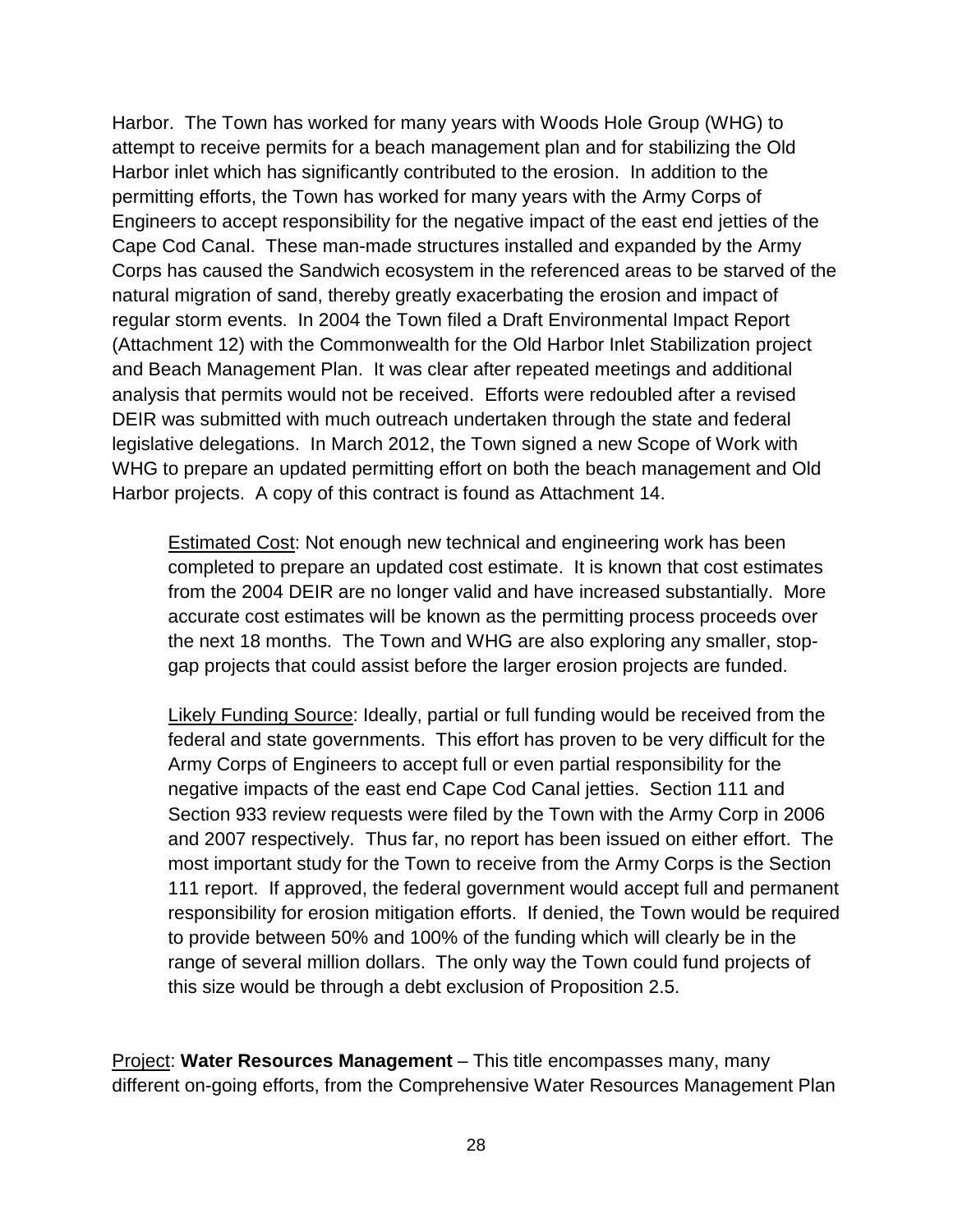(CWRMP) and Interim Wastewater Solutions Plan (IWS) being conducting by Wright-Pierce to the longstanding efforts of the Sandwich Water District to protect the Town's existing public water supply and find new sources for the future. The CWRMP study is a lengthy, formal review process required by the Department of Environmental Protection (DEP) which has been primarily funded by a \$400,000 grant from Textron settlement funds from contamination that occurred at the Massachusetts Military Reservation (MMR). The Town is approximately halfway through the completion of the CWRMP. The IWS report prepared by Wright-Pierce focused on interim wastewater solutions to allow for more immediate economic development, primarily in the SSVC and Sandwich Industrial Park (SIP) areas. This is found as Attachment 22.

Estimated Cost: The total cost for the various water resources management efforts cannot be identified at this point. It is fair to say that eventual wastewater solutions will likely cost the Town tens of millions of dollars or more. Most likely, interim solutions will be realized for much less than that, with possible funding coming from private developers and end-users. Again, it's far too early to assign accurate cost estimates to all these efforts. Even the IWS report called for an interim solution costing approximately \$25 million in capital costs alone depending on the volume of wastewater flows to any constructed wastewater facility or facilities. The Town has identified several Town parcels to assist in wastewater treatment and disposal which may cover some of the early municipal costs associated with interim and long term solutions. In terms of public water supply protection and future sources, the Sandwich Water District has done an outstanding job of anticipating these needs and funding public water efforts through the internal processes afforded them under M.G.L.

Likely Funding Source: Projects of this magnitude are very complex and can be funded through various means, the most straight-forward of which is a debt exclusion of Proposition 2.5. It is hoped, particularly in the interim, that private developers and end users will fund the bulk of costs associated with early solutions. It is also likely that maintenance and operations will be covered by user fees, which may also be able to recoup some of the initial capital cost of addressing wastewater needs. Several of these concepts are discussed in the IWS report prepared by Wright-Pierce, with a financing overview provided by Town Counsel.

Project: **Public Roads / Infrastructure** – This project relates to the condition of the Town's public roads and infrastructure. Infrastructure would include items like drainage, curbing, sidewalks, roadways / driveways leading to public buildings, and outdoor public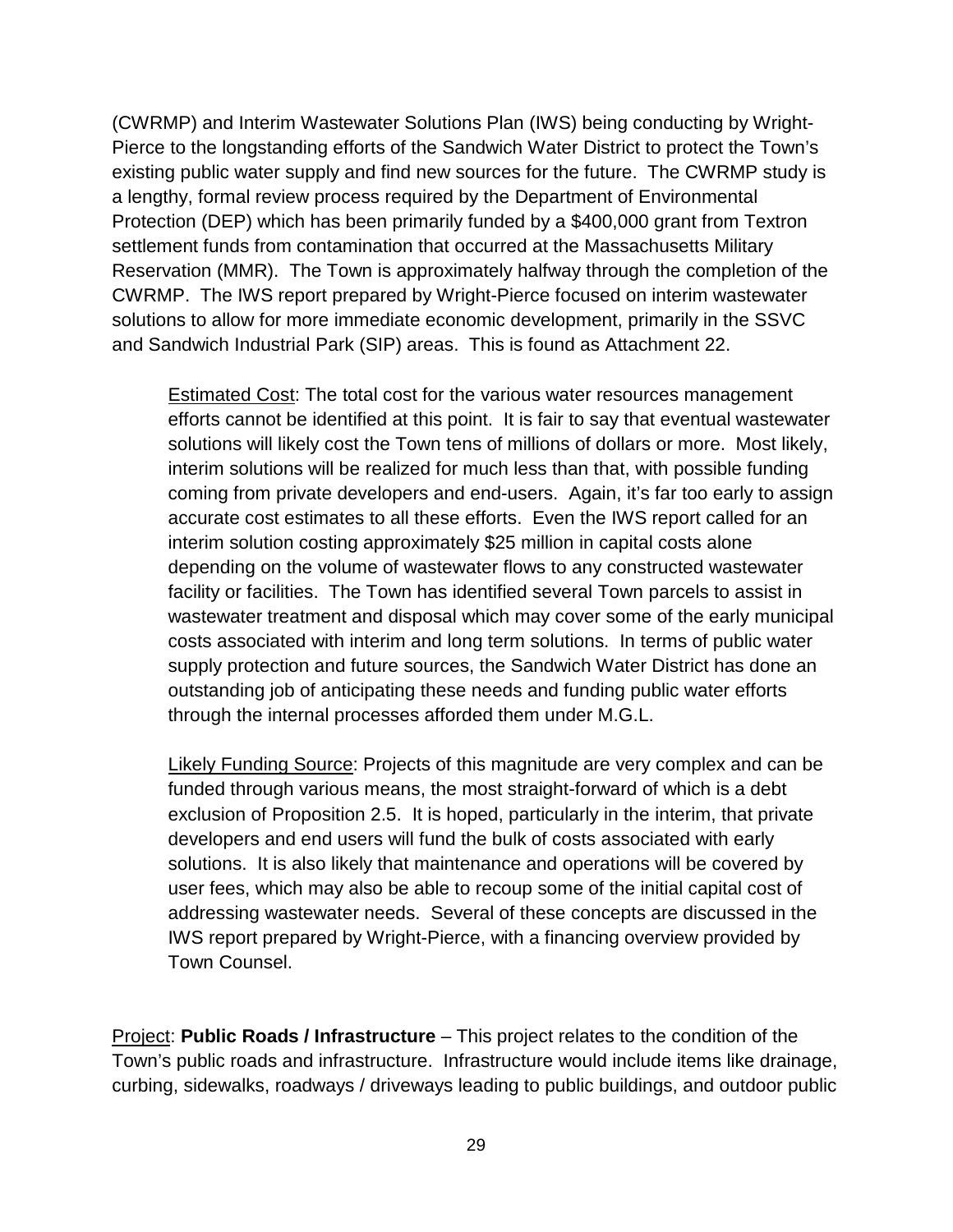recreation courts and facilities. The Town has previously issued a road bond debt exclusion to repair and improve public roads and infrastructure in 1996 for \$3.2 million. Our public road network is, by far, the most valuable capital asset we possess. Regular upkeep is needed to keep these facilities at an acceptable standard and the Department of Public Works has not, and does not, possess sufficient funding in its operating budget and through Ch. 90 funding from the State to maintain these assets to the required level. Therefore, periodic debt exclusions or infusions of funds are required to maintain these roads and infrastructure properly. Directors of Public Works over the last 25 years have repeatedly shown through pavement management analyses how much funding is needed to maintain our roads through a combination of direct capital funds and a permanent increase in operating funds. The Town has not funded these requests with the exception of the one instance mentioned above.

**Estimated Cost:** For addressing just the public road needs to bring the streets to acceptable standard, a minimum of \$3.5 million is needed, as outlined in the January 2012 Road Infrastructure Report (Attachment 23). This does not include additional public infrastructure that needs repair such as the entrance roads to Oak Ridge School, Forestdale School, Sandwich Hollows Golf Club, and parking lots like Sandwich High School, Wing School, Human Services Buildings, and recreation courts like the tennis and basketball courts at all schools. To add these needed improvements another \$1.5 million would be needed at a minimum. Most important, the DPW has always stated that in order to maintain these roads and infrastructure once they are improved, an additional \$300,000 is needed annually in the DPW operating budget to supplement existing repair funds and Ch. 90 monies.

Likely Funding Source: The only way a project of this magnitude could be funded is either through an exclusion of Proposition 2.5, an override of Proposition 2.5, or a combination of the two. It is likely a debt exclusion or series of capital exclusions is needed to fund the initial capital improvements and an override is needed to maintain the public roads and infrastructure for the long term, thereby avoiding future debt exclusions.

Project: **School Consolidation (STEM)** – This project relates to the stated efforts of the Sandwich School Department to move the  $7<sup>th</sup>$  and  $8<sup>th</sup>$  graders from the 3 K-8<sup>th</sup> grade schools to Sandwich High School (SHS). Part of this effort relates to the so-called Science Technology Engineering Math, or STEM, focus being considered for these grades. Significant decreases in enrollment in the public school system have enabled this concept of moving the  $7<sup>th</sup>$  and  $8<sup>th</sup>$  grades to SHS to be considered. When SHS was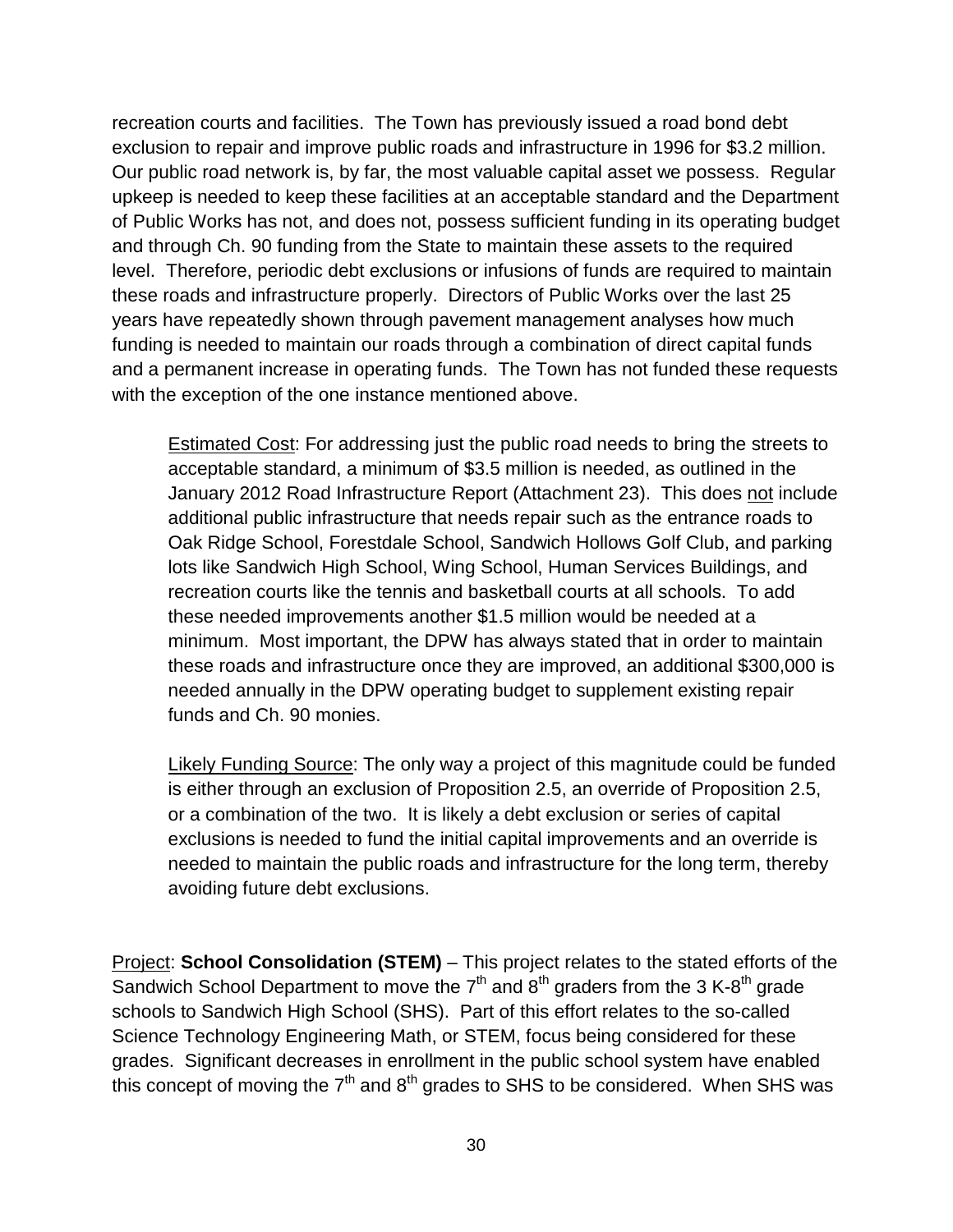expanded and renovated in the late 1990s, it created the capacity to house 1,450 students. In the 2012-13 school year, it is likely 800 or fewer students will be at SHS. The capital component of this initiative has yet to be determined, but it is likely there will be costs associated with this relocation, primarily focusing on classroom retro-fitting and reconfiguration. Proper accommodations may also need to be found for the School Administration and Community School offices. SMMA has preliminarily addressed some of these projected relocation costs, but more detailed work is required. The School Department also has to ensure that prior reimbursement levels from the Massachusetts School Building Authority (MSBA) are not jeopardized by these efforts. Finally, it should be noted that no other relocation of students, potentially from the Wing School to the Oak Ridge and Forestdale Schools, can be realistically contemplated based on current and projected enrollments until such time as the  $7<sup>th</sup>$  and  $8<sup>th</sup>$  grades are relocated to SHS. SMMA's Master Plan report is found as Attachment 18.

Estimated Cost: Again, additional architectural review work from SMMA is needed to determine a more exact cost estimate. Preliminary estimates from the July 2012 master plan report provided to the School Department show a potential cost of \$14 - \$15 million. This amount could fluctuate substantially based on what decisions are made by the School Committee in terms of how classrooms are utilized and retro-fitted. It is possible that relatively low cost solutions could be implemented as the student consolidation is explored in more detail. It is too soon to provide a detailed cost estimate on this project until additional professional review work is undertaken and commensurate educational decisions made.

Likely Funding Source: A project of this size will likely require a debt exclusion of Proposition 2.5 to fund. Unlike other municipal capital projects exclusive of any branch library funding, the MSBA does provide direct savings for approved School projects, if the School Department decides to proceed this way. Typically, MSBA funding levels have been between 45% - 55% of the total project cost. Smaller, limited capital work could be partially funded by the annual capital budget or School operating budget, but this remains to be determined based on the extent of work contemplated and the actual educational program decisions made by the School Committee.

Project: **Henry T. Wing School Re-Use** – This project is speculative in the sense that many other issues need to be addressed with a corresponding decrease in enrollment levels for re-use to be contemplated. As stated in Section 2, RLB was hired to review the condition of virtually all Town and School buildings. When it came to addressing the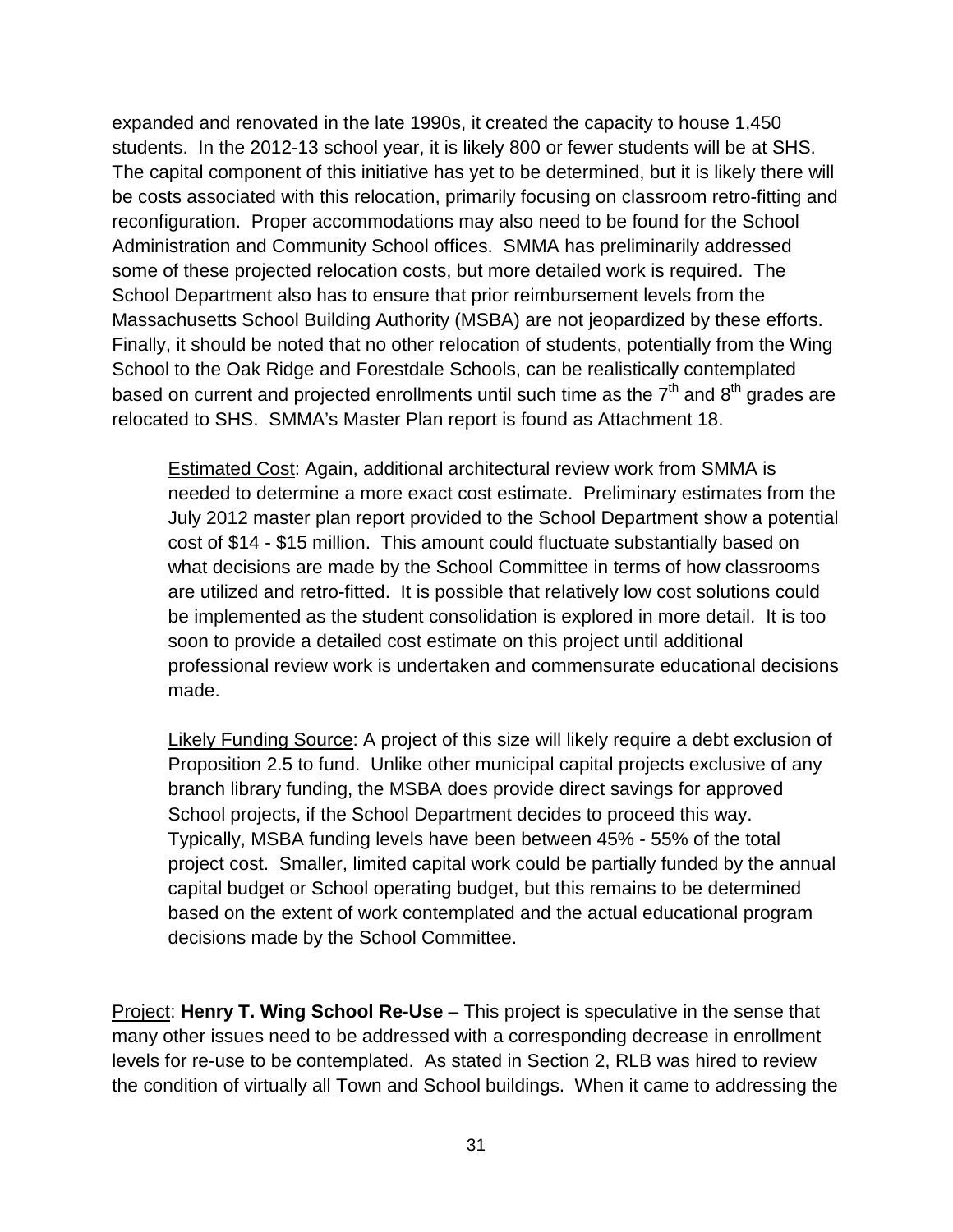condition of the Wing School, RLB recommended more detailed forensic analysis of the structure and associated building systems before being able to assign a repair and improvement cost estimate. Funding was appropriated at Town Meeting to address this recommendation and SMMA was retained to review the property with several professional subcontractors and consultants. SMMA's findings related to the current condition of the Wing School were very grave for the building's future use a public school. Virtually every building envelope and mechanical system was found to be failing and needing full replacement or repair. Accessibility deficiencies abound and would not be able to be properly addressed without substantial structural changes to the building. Two quotes from the SMMA report showing the severity of the problems are found in Section 2. These problems, combined with decreasing enrollments, have led to thoughts about potentially relocating all students at Wing to the Oak Ridge and Forestdale Schools. Additional decreases in enrollment need to occur for this to happen, but if current trends continue, this may be possible within the next decade. If there were no longer students at the Wing School, the buildings and grounds could potentially be re-used by the Town with appropriate levels of investment. SMMA's Master Plan is found as Attachment 16.

Estimated Cost: SMMA's report stated that the cost to properly repair the Wing School was between \$28 and \$34 million. This cost relates to repair the building and continuing to use it as a public school. If Wing School students were relocated to other Sandwich schools, it may be possible to not have to complete repairs to the level identified in the SMMA report since codes for public buildings are different that requirements for public schools. That said, to properly re-life and re-use this building, many significant repairs would be required. It's also important to note the SMMA report indicates that razing the existing structure and building a new structure may be cheaper than complete renovations. This would all need to be looked at much closer before any solid and accurate cost estimates can be made.

Likely Funding Source: In light of the huge improvement expense with re-using the Wing School, a debt exclusion of Proposition 2.5 would be required to fund this project(s).

Project: **Library Facilities** – As summarized in Section 2, this project relates to the construction of a new 42,400 sq. ft. branch library in the South Sandwich Village Center area. The current library, located on Main Street, is severely cramped for the volume of services it provides and clients it serves, so efforts to seek a branch library more centrally located in Sandwich started several decades ago. Ultimately, DRA architects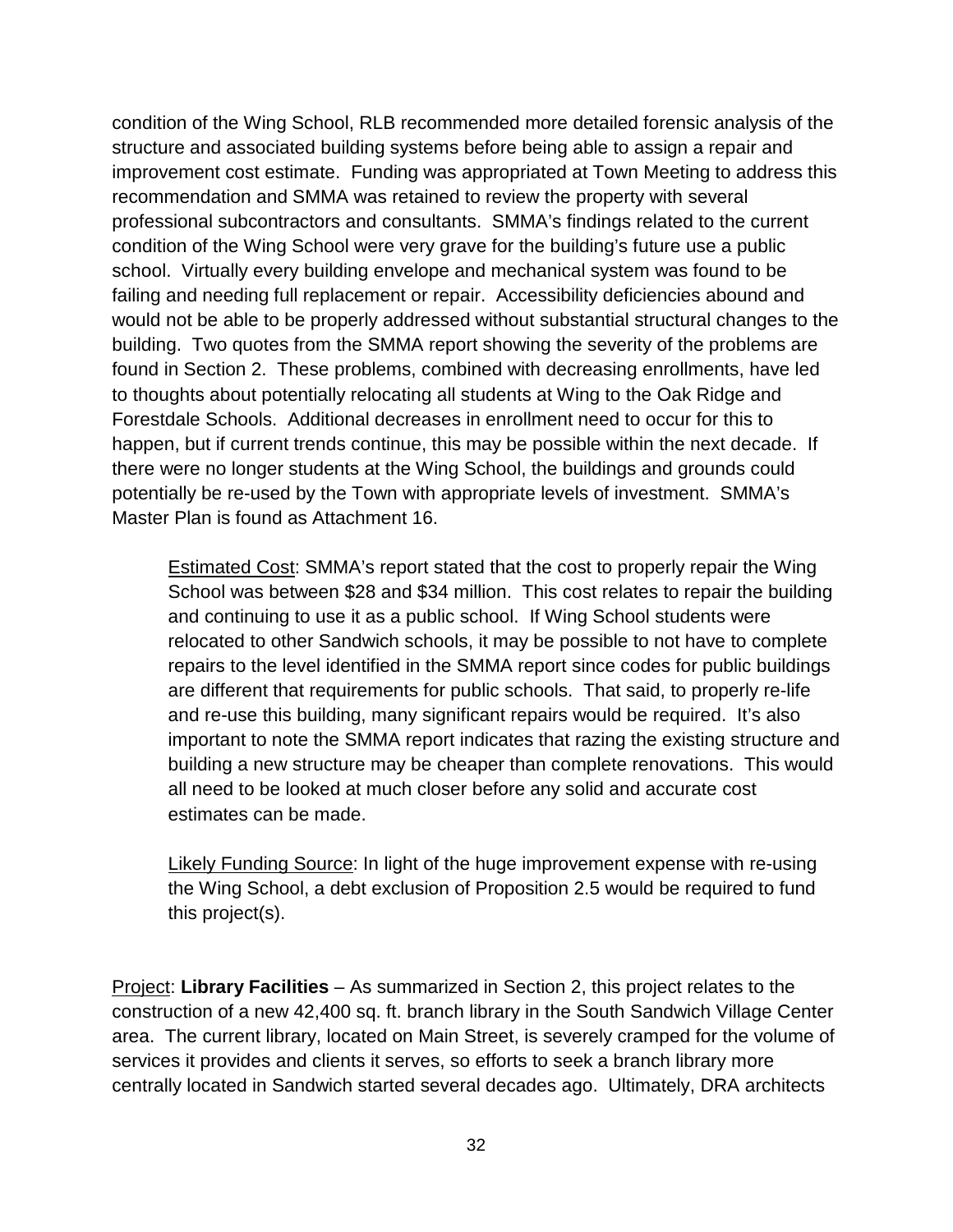was hired to prepare a master plan for a branch library that could be submitted to the Massachusetts Public Library Construction Program overseen by the Massachusetts Board of Library Commissioners. If communities receive approval and funding through this program, historically about 50% of the project cost is funded by the State. As stated previously, the detailed DRA report and application submitted by the Board of Library Trustees is found as Attachment 15.

Estimated Cost: DRA estimates the construction cost for the recommended branch library to be \$15.25 million. Similar to other Town efforts, this estimate is based on conceptual and schematic plans, not formal construction plans and documents.

Likely Funding Source: Even if the Town received half or partial funding from the State grant program, the amount of money needed to complete the project would require a debt exclusion of Proposition 2.5.

Project: **Municipal Offices Consolidation** – This project could only be accomplished through the construction of new, centralized municipal office building or the re-using and re-lifing of a public school no longer used for educational purposes, such as the Wing School. No formal study has looked at this effort since the proposed consolidation of Town offices in the mid-1980s. At that time, it appeared that approximately 40,000 sq. ft. with expandable basement space was needed to house all non-public safety and DPW offices. Space and program assessments would need to be conducted to provide an accurate space estimate relevant to 2012 staffing. In short, the Town does not possess any accurate engineering and architectural reviews of a building like this since the 1980s. It should be noted that anecdotally, other architects who have worked for the Town on other projects have said that the historic 40,000 sq. ft. estimated would likely not be too far off from what they would recommend.

The formal report of the Municipal Building Needs Committee presented to Town Meeting back in 1986 stated:

"The conclusion of the Committee is that of amazement; that the present system with its individual parts bunched up in inadequate space in some departments, spread out, and out of direct contact with management in other instances, can work at all. The lack of space, the inability to have actual hourly, or even daily contact with management and/or other department heads cannot be looked upon in any other light than that of inefficiency and extreme high cost."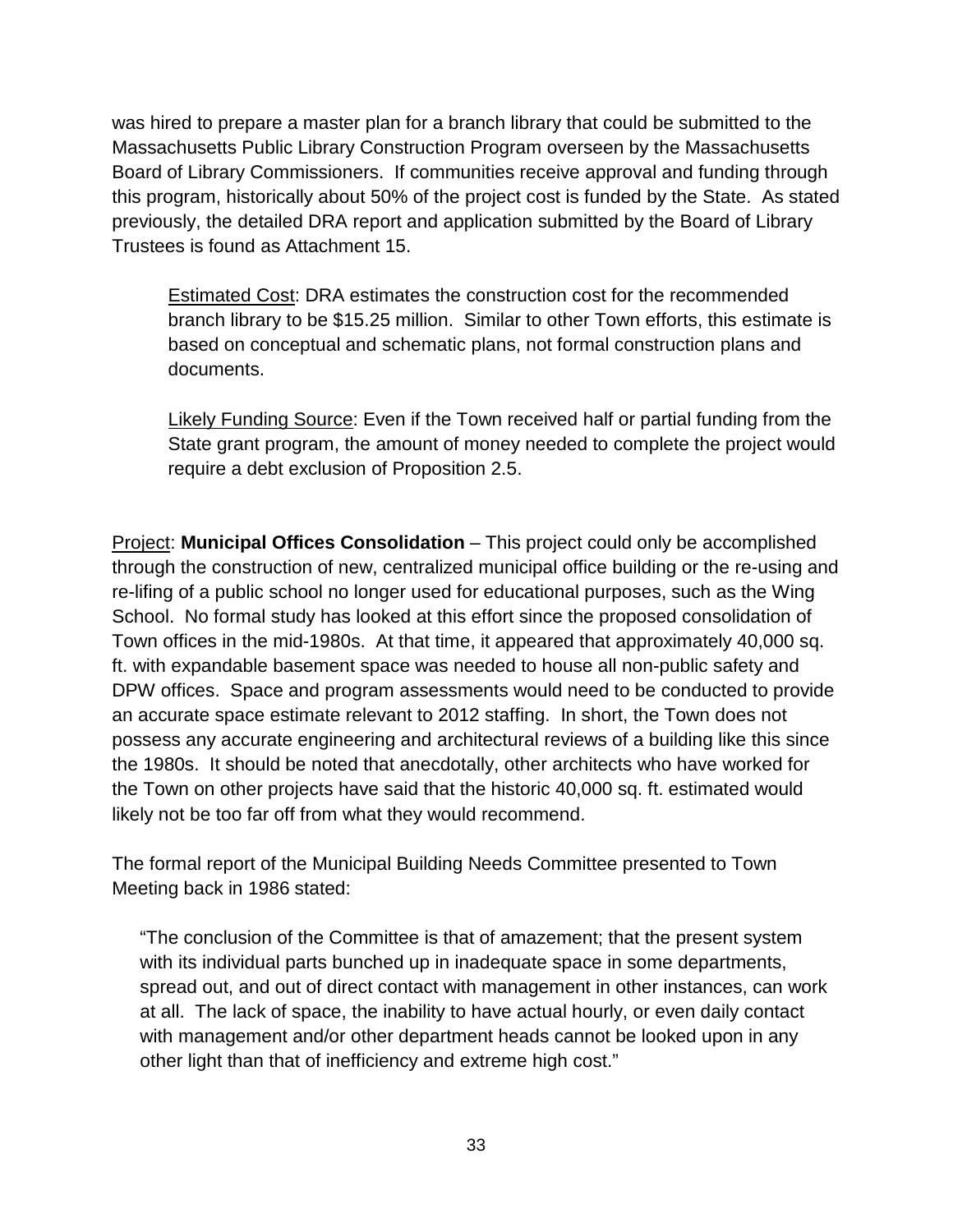Almost 30 years later, this description still holds true, except that Town departments are now spread out in even more buildings.

Some existing municipal buildings that house Town offices may need to be significantly addressed in terms of building renovations and improvements before any total office consolidation is able to occur or acted upon. Perhaps the best example of this is the Town Hall Annex which currently is home to 4 Town offices and 15 employees. This building has several code deficiencies and other shortcomings that prove it was not constructed for the level and volume of office activity that currently occurs in that building every day. The 2010 RLB report recommended a minimum of \$935,000 be spent just to begin to address the Annex's building and mechanical system needs. In short, it is likely the deficiencies of the Town Hall Annex will need to be addressed well before a more comprehensive solution for consolidating all municipal offices and buildings is achieved.

Estimated Cost: Insufficient professional review has been conducted at this point to provide an accurate cost estimate. As stated previously, SMMA in its review of the Wing School said \$28 - \$34 million in renovations was needed to properly address code and operational deficiencies to be used as a public school. It's possible some, but certainly not all, of these improvements could be avoided depending on the long term use, but that has yet to be determined. Depending on the method used consolidate municipal offices, it may be necessary to address more immediate problems sooner at individual buildings. A good example of this is the Town Hall Annex. Again, the RLB report said a minimum of \$935,000 in repairs at the Annex was needed just to make it functional and address code issues back in 2010.

Likely Funding Source: A project of this size – or even several smaller buildingspecific projects – would require funding through a debt exclusion of Proposition 2.5. If some smaller effort was contemplated (i.e., Annex), potentially any funds generated from the sale of Town property which is legally required to be placed in a so-called sinking fund that can only be spent on projects for which debt has already or could be issued, could fund some of these needs.

Project: **Marina Office Building** – This project relates to the construction of a new office building for the Sandwich Marina. Since the Town took over operations and oversight of the Marina in 1989, the office building housing 5 year-round employees is located above one of the docks over the water off Ed Moffit Drive. The Town has worked with the property owners, the Army Corps of Engineers (ACE), for more than 25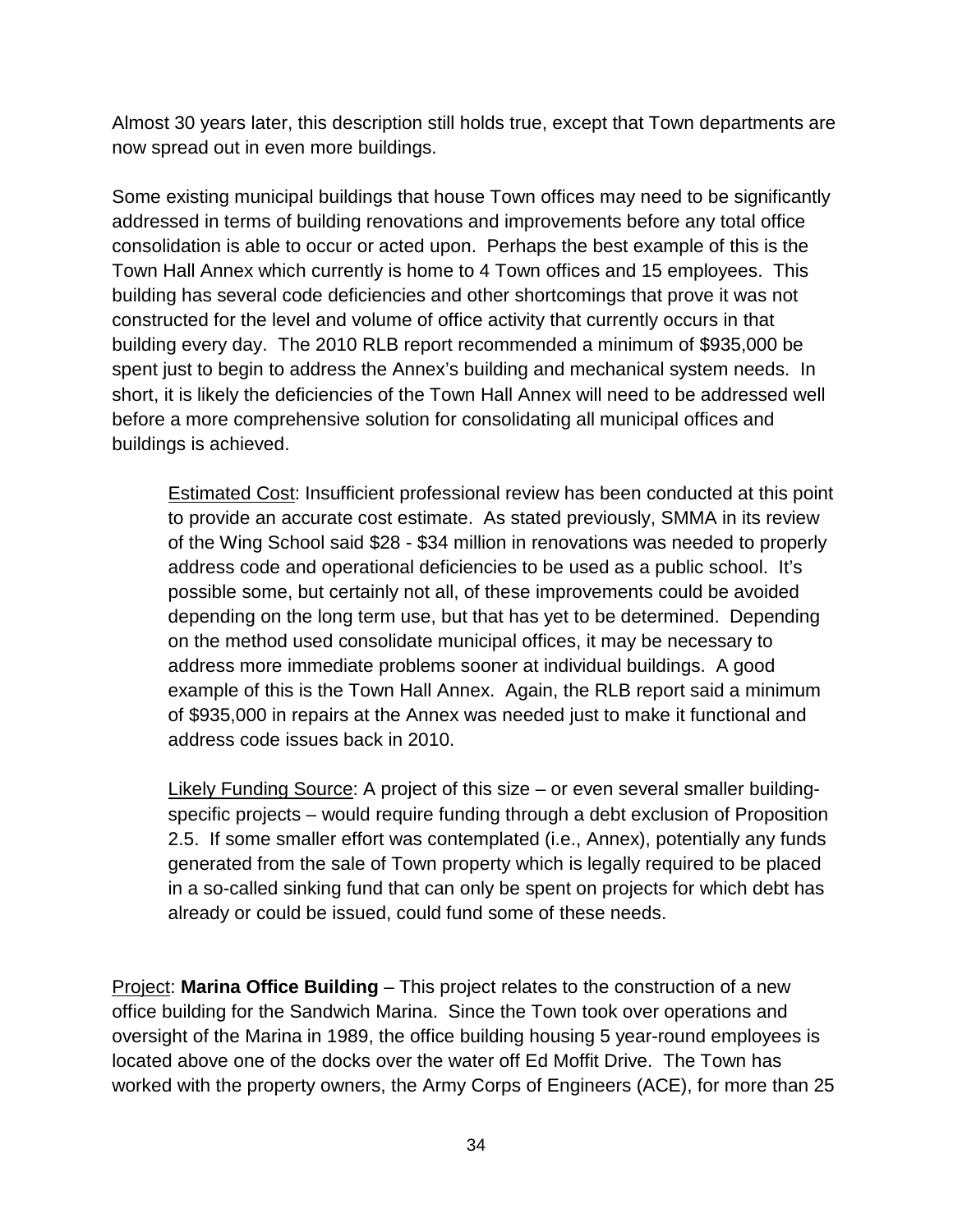years to attempt to address the construction of new office facility using funds generated from Marina users, not the Town. Many failed efforts eventually led to the formal approval of the ACE to use federal Marina funds to pay for the construction of the building, based on design plans that the ACE would need to approve. Currently, the ACE is reviewing a request from the Town on where the building will be located with two locations being considered within the federally owned marina parcels. It is expected that the ACE will determine the approved location by the end of 2012, allowing the Town to proceed with design plans with an architectural firm. Beyond doubt, the existing marina office is the poorest Town or School facility that houses a Sandwich department and year-round staff.

Estimated Cost: No detailed professional review has occurred for the construction of this facility. Very rough schematic plans have been reviewed and prepared, but much more work needs to be accomplished before an accurate cost estimate can be made. It's likely, based on the building's proximity to water and the type of storm events it will encounter, the cost per sq. ft. for the building will be much higher than other municipal office space. For planning purposes only, a very rough estimate of \$2.0 million can be used.

Likely Funding Source: The construction of a new marina office building is acknowledged and authorized in the Town's lease of the East Boat Basin (Sandwich Marina) with the ACE. As such, the new office building will be designed and constructed using funds generated at the Marina, which are technically federal funds. In is anticipated that no municipal funds will be needed for this project. It should be noted that even though funding will not come from the Town, the total appropriation and borrowing authority still needs to be granted by Town Meeting for this project to proceed.

Project: **Recreation Field Development Plan** (RFDP) – This project relates to the planning effort spearheaded by the Recreation Department in 2007 as referenced in Section 2. The RFDP is found as Attachment 24 and was completed and presented to the Board of Selectmen in 2007. Most importantly, the Plan was developed with the cooperation and support of the dozen youth sports organizations in Sandwich and reflected their individual and collective needs, with many groups agreeing to share field space and facilities. The report provides very specific recommendations on the number and types of fields that are needed to properly address participation levels, prevent over-use of fields, etc. It has been recognized for decades that the fields located on School Department facilities are over-used and need to be rested more than they are currently. While funding has not been appropriated to address the recommendation of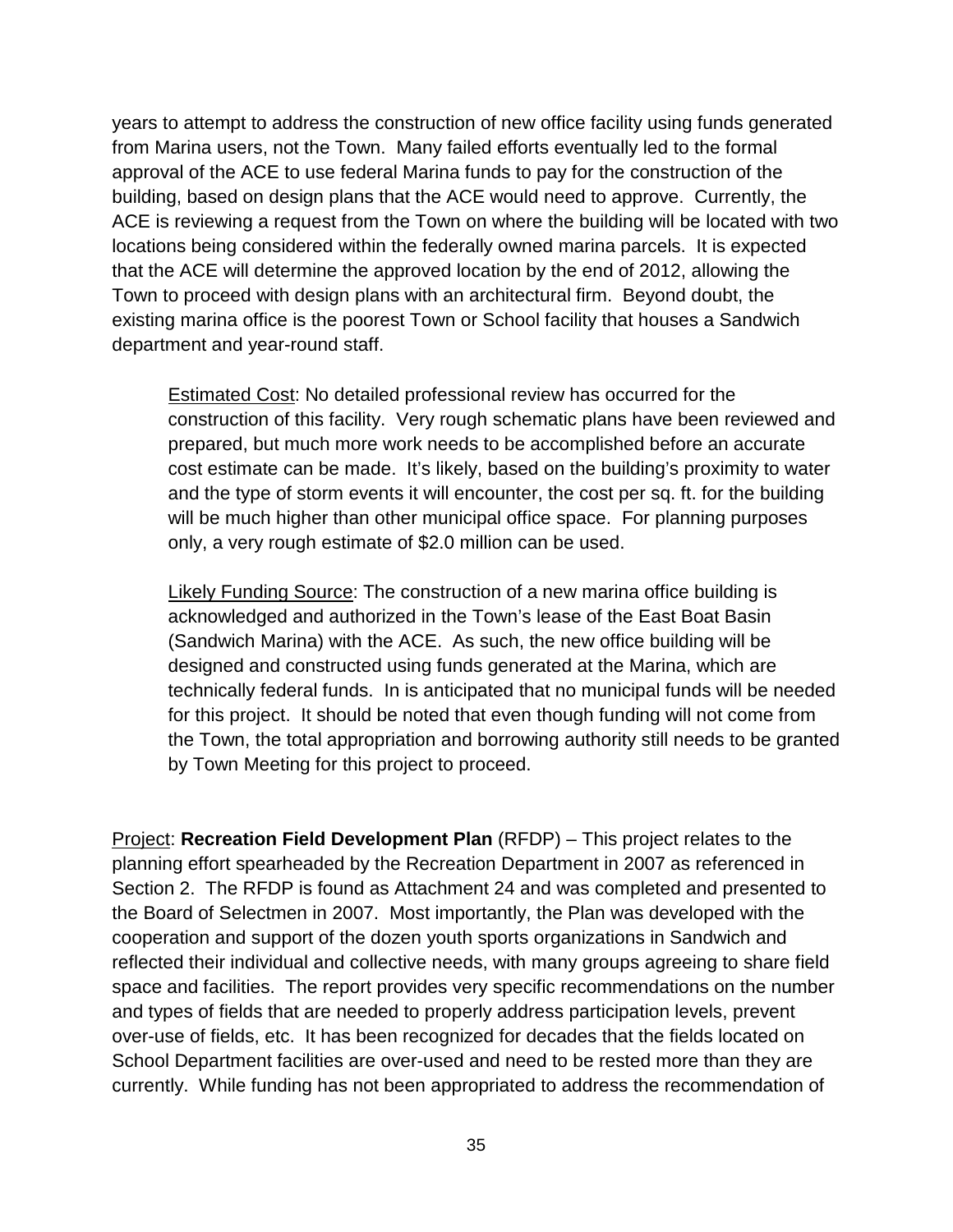the RFDP, significant progress has been made in that the allowed uses for the Sandwich Hollows Golf Club property were expanded in 2011 through a special act of the legislature (Attachment 25) to allow the land to be used for "active recreation" purposes. This means we now have an identified location that could be set aside by the Selectmen to house the fields and facilities contemplated by the RFDP. Furthermore, in 2011 the Town worked with Horsley Witten to prepare a recommended sketch plan for the SHGC property that included specified areas for public recreation fields and facilities. A copy of this use plan is found as Attachment 26. The Town has also recently received \$25,000 in CPA administrative funds to complete a more detailed feasibility study of constructing future recreation fields at SHGC.

While not specifically addressed as part of the RFDP, this Capital Plan should also contemplate the synthetic turf field inside the improved track at SHS. It has been the longstanding goal of non-profit group working on the sports complex at SHS to add a synthetic turf field inside the SHS track as paid by the Community Preservation Act (CPA) funds.

Estimated Cost: The estimated cost to construct the fields identified in the RFDP was \$4.5 million in 2007, which does not include the internal field at SHS. This figure would need to be updated to determine current costs and add in a cost of the proposed field inside the track at SHS.

Likely Funding Source: For a project of this side, a debt exclusion of Proposition 2.5 would be required. Two other realistic options for the fields identified in the RFDP and at SHS are to work with the relevant youth sports boards to find potential funding or requesting CPA funds now that the allowed use for these funds has been expanded to include public recreation activities. More research would need to be done on the last two options to determine how realistic they may be.

Project: **Pedestrian / Bike Path Improvements** – The Town has been working with staff from the Cape Cod Commission (CCC) for many years to develop a formal bike path in Sandwich that would connect the Cape Cod Canal recreation path to other public bike paths all the way to Provincetown. The official State bikeway (Claire Saltonstall Bike Path) actually goes down the entire length of Service Road into Barnstable but proper, safe riding areas are obviously not included in the current street layout. In addition to these bike path efforts, the Town has had a longstanding goal of expanding sidewalks throughout Sandwich. Much has been accomplished through Town-sponsored road improvements, but there is significantly more we'd like to do. An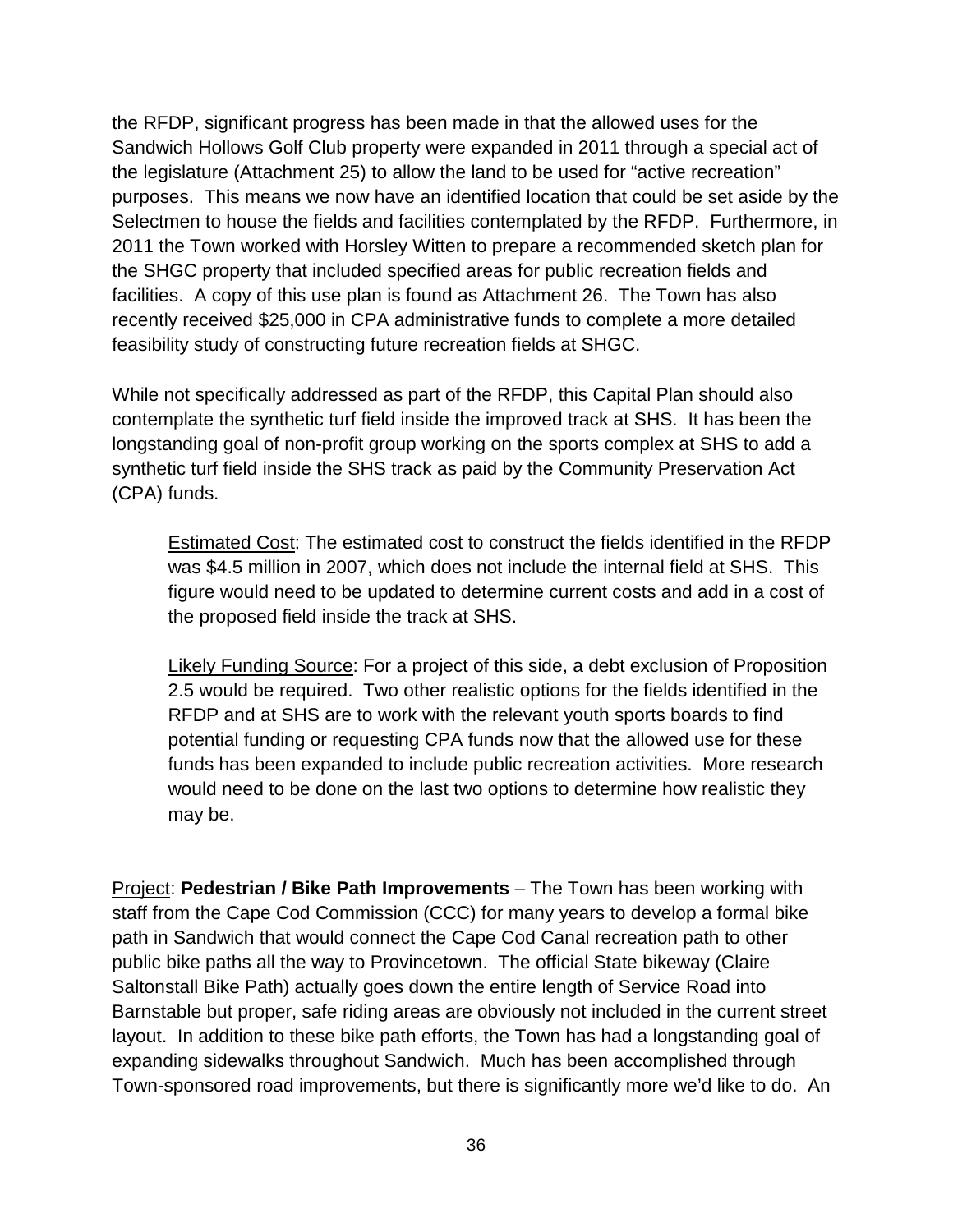example of these efforts is a Quaker Meetinghouse Road sidewalk from Route 6A to Route 130. The Town was just notified in the Summer of 2012 that it will be receiving State funding to complete this effort. We have also improved sidewalks with major Town Hall Square reconstruction efforts and other public projects. Similar efforts are desired in other parts of Sandwich as well.

Project Cost: This figure is very tenuous depending on the level of improvements decided upon. If only a bike path was considered to connect the Canal area through Merchant's Square to the rest of the Cape, this amount would be very different than if we added in all the desired sidewalk improvements in town. The CCC staff will be estimating the cost to construct a bike path in Sandwich, but not enough technical work has been completed to develop an accurate estimate. Costs to improve sidewalks where desired would be substantially more than this.

Likely Funding Source: Because of the regional coordination and involvement of the CCC and its participating partners, it's possible that grant funding may be able to be received for the bike path project, most likely through the federal and state governments. Sidewalk projects would be more expensive and would vary based on where the work was contemplated. It's too premature to identify specific funding sources, but the most direct way to fund any major capital project is through a debt exclusion of Proposition 2.5.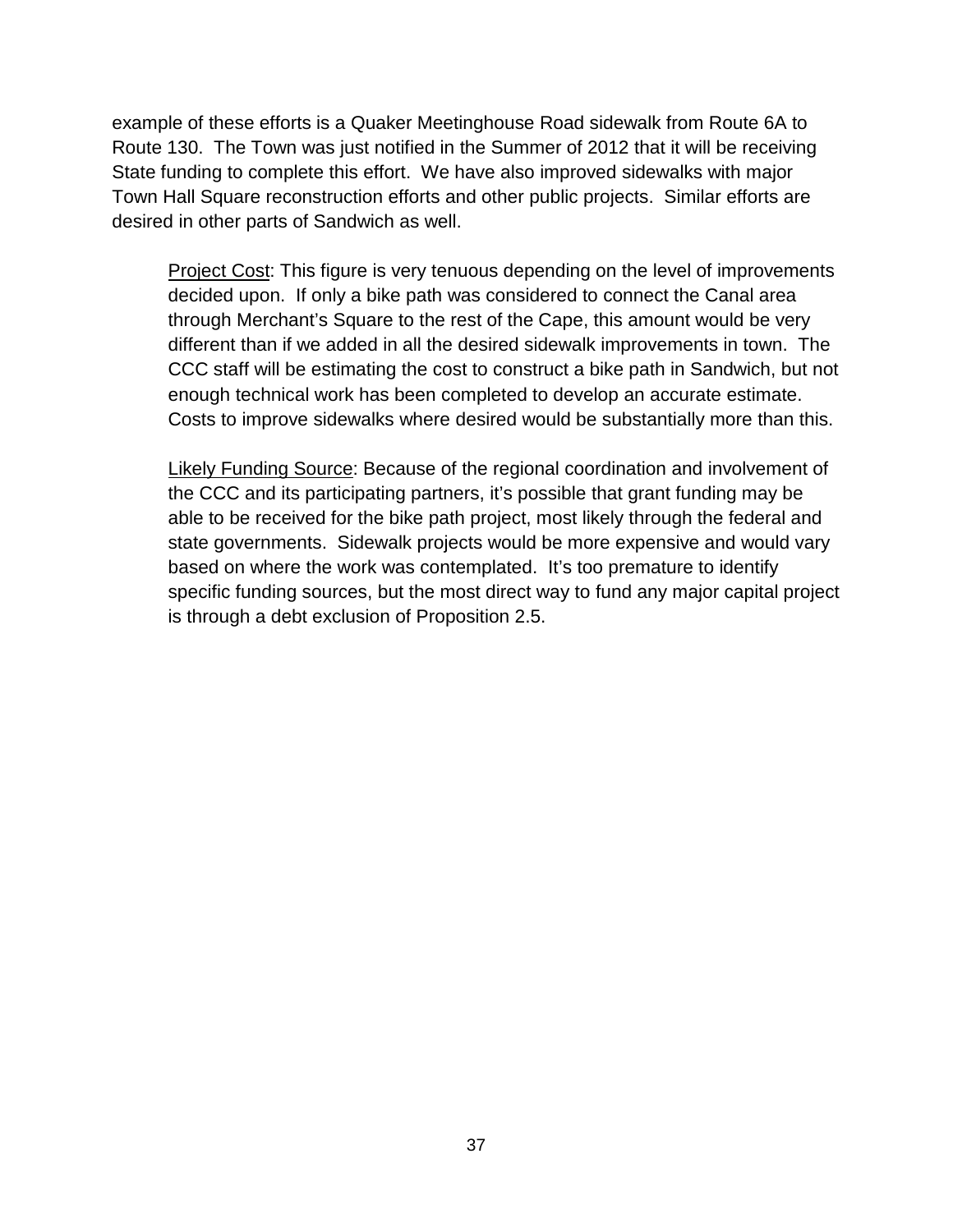#### **Section 5: Recommended Priorities**

Each project has been rated by the CIPC based on the prioritization criteria outlined below. In developing these criteria, the CIPC wanted to construct an unbiased foundation on which to base the recommended priorities to the Selectmen for their consideration. The CIPC recognizes that the Board of Selectmen makes the ultimate decision on presenting projects for funding and voter approval and wants to establish a reasonable framework for providing input to the Board. In developing this input, the CIPC paid careful attention to the preliminary list of prioritized projects presented by the Selectmen to the committee. Each of the criteria listed below has three ranking levels: high, middle, and low. The ratings for all the criteria were then compiled with the projects receiving the highest number of total points ranked above those with the lowest. The list was then grouped as presented in the Executive Summary in Section 1, and is also presented at the end of this section.

#### Criteria for Establishing Priorities:

1. Urgency of Need – One factor used in determining priorities is the urgency of need for improvements or construction. Urgency used in this context relates to issues like: compliance with building codes and standards; the rate at which improvement costs will rise if work is not completed in the near future; public safety hazards; and the susceptibility of a project to major damage. Good examples of this criteria would be a building that employees work in that doesn't meet current codes or how quickly road surfaces deteriorate with rapidly increasing repair costs if issues aren't addressed before road surfaces reach a certain level of deterioration.

This criteria is ranked on a scale of High v. Medium v. Low, with High being the most urgent.

2. Population Served – This factor addresses the volume of residents and visitors / users served by a particular project. The more people served, the higher the ranking. For example, a wholesale improvement of public road conditions impacts the entire population while improvements at a specific school impact the students and staff in that school only.

This critera is ranked on a scale of All v. Many v. Few based on how many residents/visitors/users are served by the project versus the entire Sandwich population.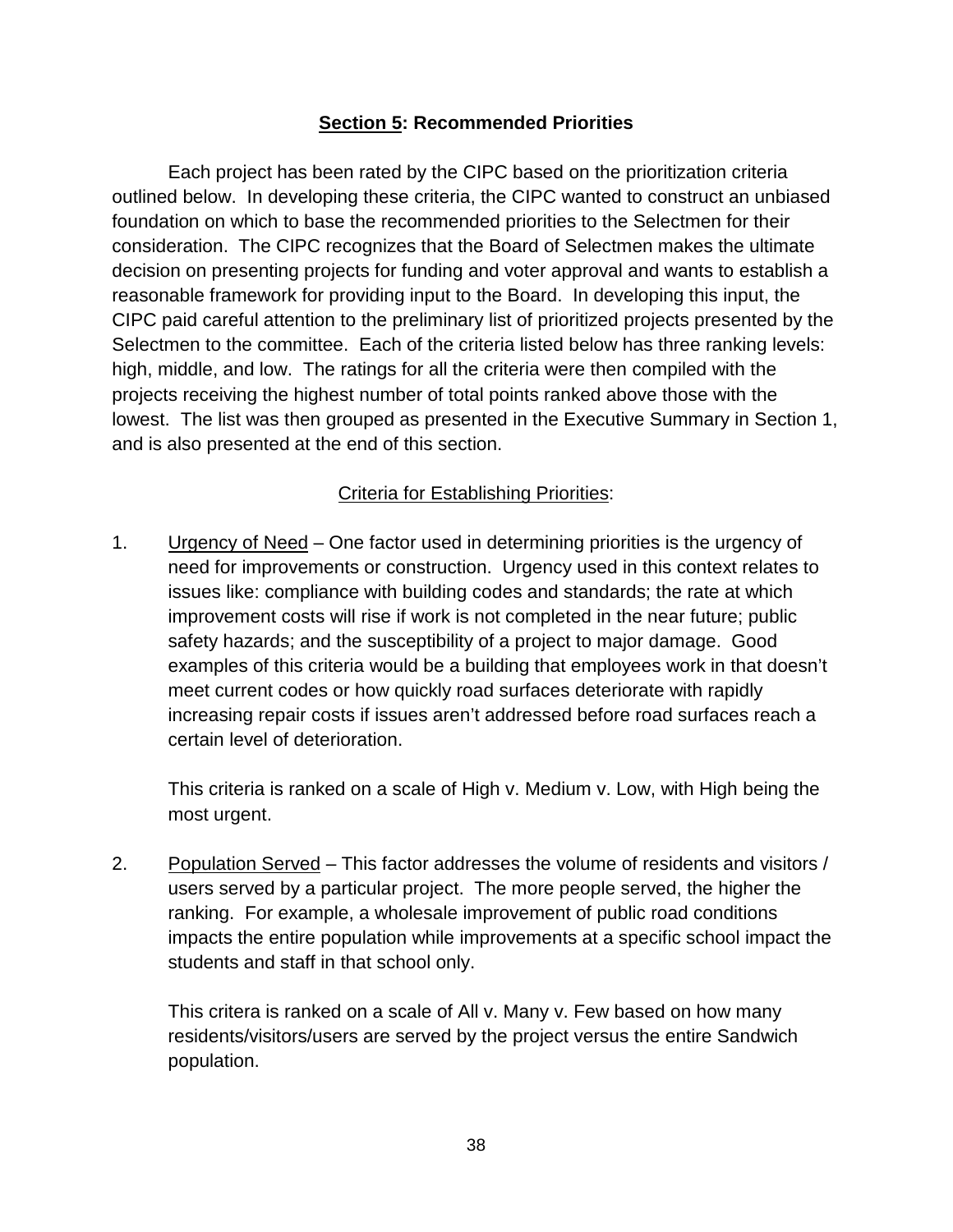3. Likely Availability of Funding – This factor measures the likelihood that funds will be available to complete the project. This factor is more subjective than the prior two factors and attempts to gauge the feasibility that funds will be approved to complete the work. Perhaps the best example of a project with a very strong likelihood of funds being available is a new Marina office building which does not require a debt exclusion or Town funds to complete, but can be constructed using funds generated by the users of the marina.

This criteria is ranked on a scale of High v. Medium v. Low, with High representing a strong likelihood that funds will be available for the specific project.

4. Anticipated Level of Public Support – This factor measures the projected level of public support to complete the project. Like the previous factor, this rating is somewhat more subjective in that the final decision, in many cases, is ultimately determined by the voters through a public ballot vote, not by our best attempts at determining how much support there is for a project. The best way to determine this support is to ask the voters, but this is not always possible except when the final vote is being taken to fund a project. A good example of previous projects that have received widespread public support are the construction and renovation projects surrounding Sandwich High School, Oak Ridge School, and Forestdale School.

This criteria is ranked on a scale of High v. Medium v. Low, with High representing a strong level of anticipated public support for a project.

5. Improved Delivery of Public Services – This factor measures how much the delivery of services to the public is improved by the proposed project. Obviously, any newer facility or enhanced infrastructure improves the level of service, but some projects have a much greater impact in terms of efficiency and effectiveness than others, particularly as they relate to internal municipal operations and the delivery of public services.

This criteria is ranked on a scale of High v. Medium v. Low with High representing a very significant degree of improvement of service delivery and efficiency.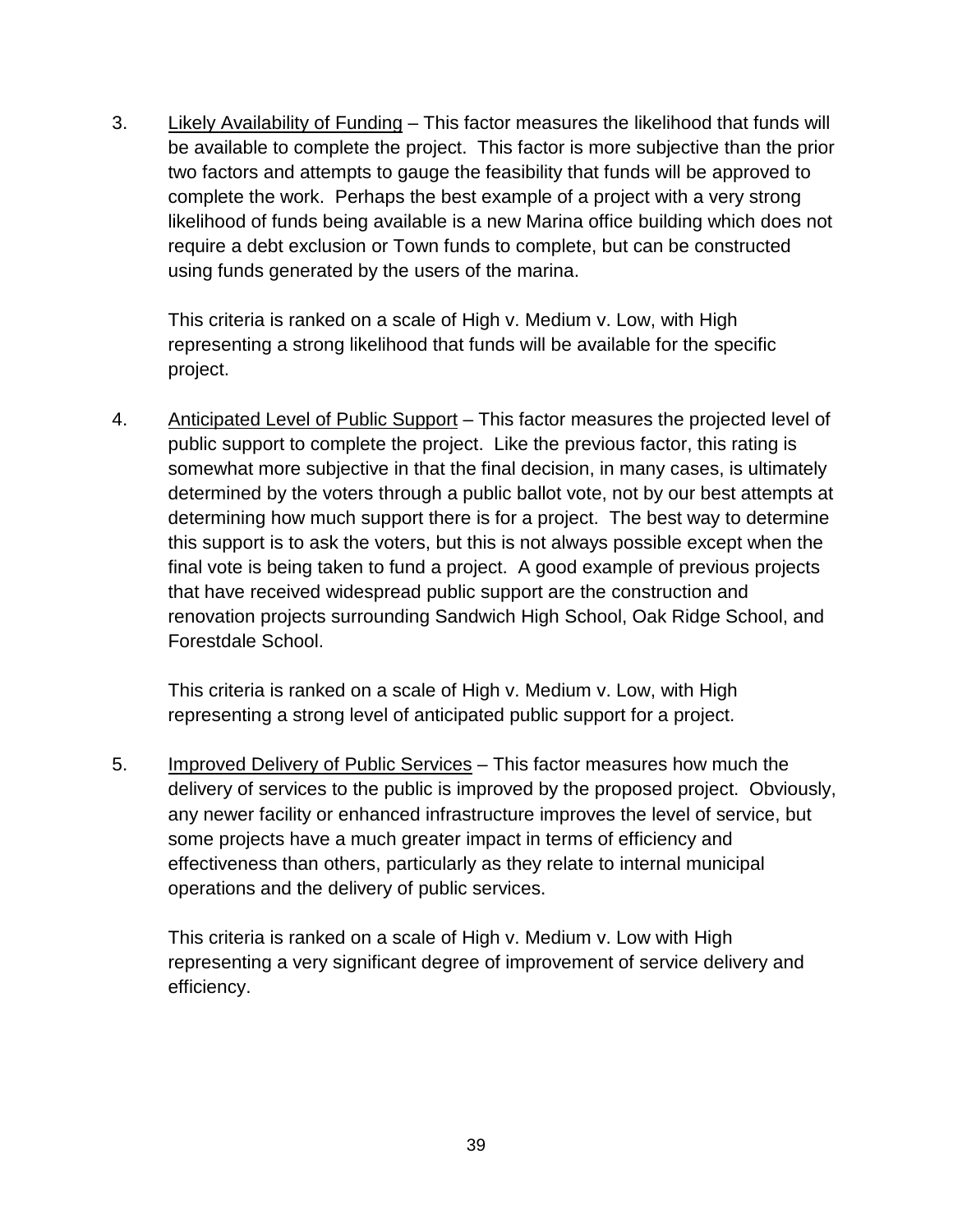#### **Charts of Prioritized Projects**:

In addition to the criteria-based ranking effort of the CIPC, the Selectmen also prepared a prioritized ranking following a slightly different ranking system which, when totaled, ranked projects from those with the highest scores as the top priorities to those with the lowest total scores. Listed below are two charts outlining the prioritized rankings of the projects identified in Section 4 based on the thoughts of the Board of Selectmen and CIPC. The first chart represents the Selectmen's prioritized list of capital projects based on their input on what projects are most important, regardless of the ranking categories explained above. The second chart represents the ranking of the same projects based on the criteria detailed above as determined by the CIPC.

#### **BOARD OF SELECTMEN – PRIORITIZATION OF LARGE SCALE CAPITAL NEEDS**

In a preliminary ranking exercise conducted by the Board of Selectmen, Town Manager, and Assistant Town Manager, a total of 50 points was assigned to the 12 projects with 10 being the maximum number of points that could be assigned to any one project. Every project had to have an assignment of at least 1 point. The ranked results, which were presented to the CIPC to provide guidance in developing the Long Range Capital Plan recommendations, were as follows:

|     | <b>Rank Project</b>                      | <b>Total Score</b> | <b>Ave. Score</b> |
|-----|------------------------------------------|--------------------|-------------------|
| 1.  | <b>Joint Public Safety Facilities</b>    | 65                 | 9.29              |
| 2.  | <b>Public Roads / Infrastructure</b>     | 56                 | 8.00              |
| 3.  | <b>Water Resources Management</b>        | 39                 | 5.57              |
| 4.  | <b>Beach Erosion Prevention</b>          | 38                 | 5.43              |
| 5.  | <b>Municipal Offices Consolidation</b>   | 27                 | 3.86              |
| 6.  | Henry T. Wing School Re-Use              | 24                 | 3.43              |
| 7.  | <b>School Consolidation (STEM)</b>       | 24                 | 3.43              |
| 8.  | Senior / Community Center                | 23                 | 3.29              |
| 9.  | <b>Recreation Field Development Plan</b> | 18                 | 2.57              |
| 10. | Marina Office Building                   | 16                 | 2.29              |
| 11. | <b>Library Facilities</b>                | 12                 | 1.71              |
| 12. | Pedestrian / Bike Path Improvements      | 8                  | 1.14              |

When this list is compared to the list recommended by the CIPC in the Executive Summary of the Plan, you will see that all of the projects are listed in a very similar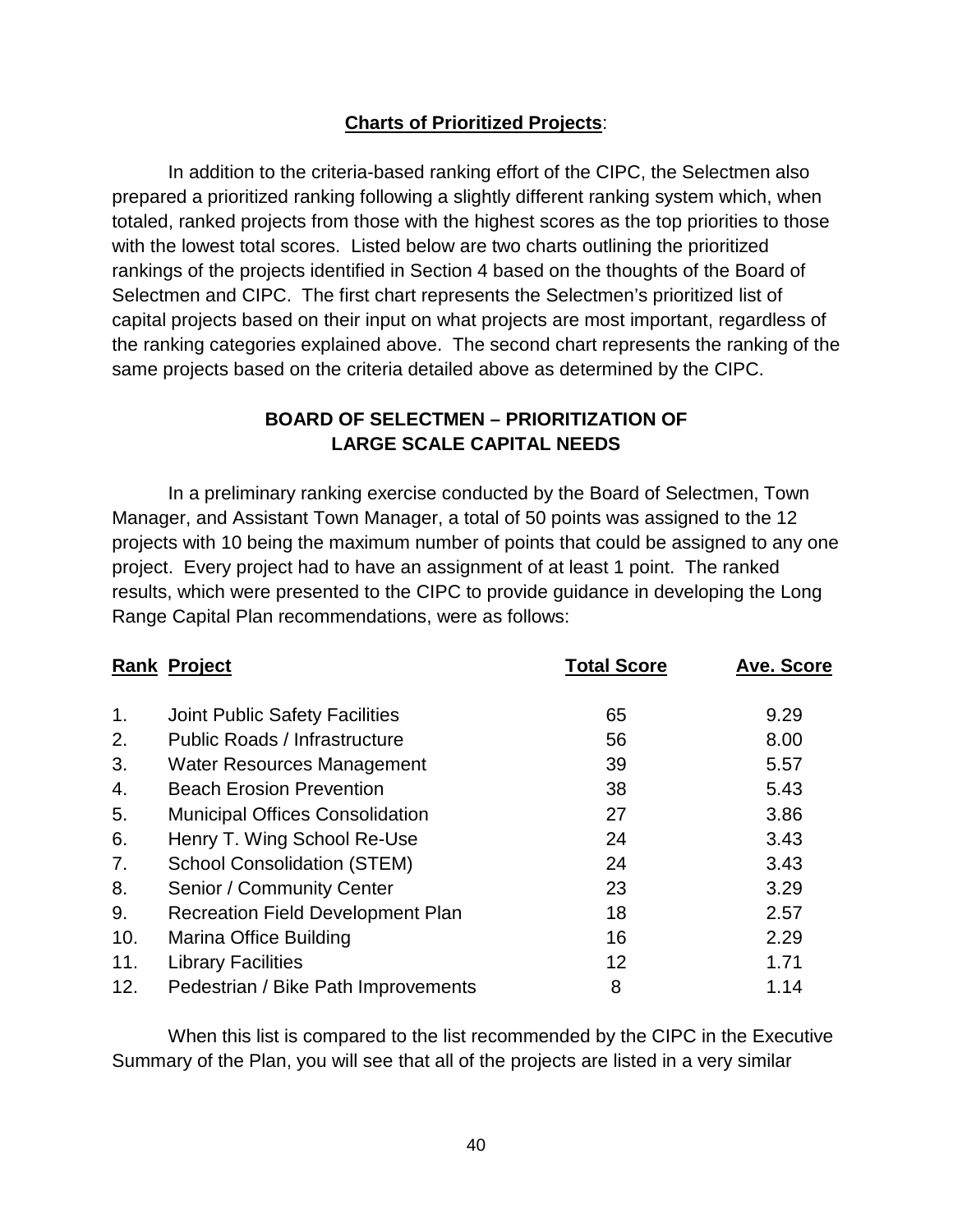prioritized ranking. The CIPC's recommended list – using the three grouping of projects outlined in the Executive Summary – is as follows:

#### **CAPITAL IMPROVEMENT PLANNING COMMITTEE – SUMMARY OF PRIORITIZED LARGE-SCALE CAPITAL PROJECTS**

#### **Group A – Top Priorities**:

- 1. Joint Public Safety Building
- 2. Public Roads / Infrastructure
- 3. Water Resources Management
- 4. Beach Erosion Prevention

#### **Group B – Secondary Priorities**:

(Subject to Completion of Feasibility Study of Henry T. Wing School Re-Use)

- 5. Municipal Offices Consolidation
- 6. Henry T. Wing School Re-Use
- 7. School Consolidation (STEM)
- 8. Senior / Community Center
- 9. Library Facilities

### **Group C – Lowest Priorities**:

- 10. Recreation Field Development Plan
- 11. Marina Office Building
- 12. Pedestrian / Bike Path Improvements

The Board of Selectmen's prioritization and the CIPC's summary of prioritized projects are extremely similar, with the only real difference being the grouping of Library Facilities under the Secondary Priorities. Any potential re-use of the Henry T. Wing School can only be considered if the building is no longer used for School Department purposes based on a vote of the School Committee.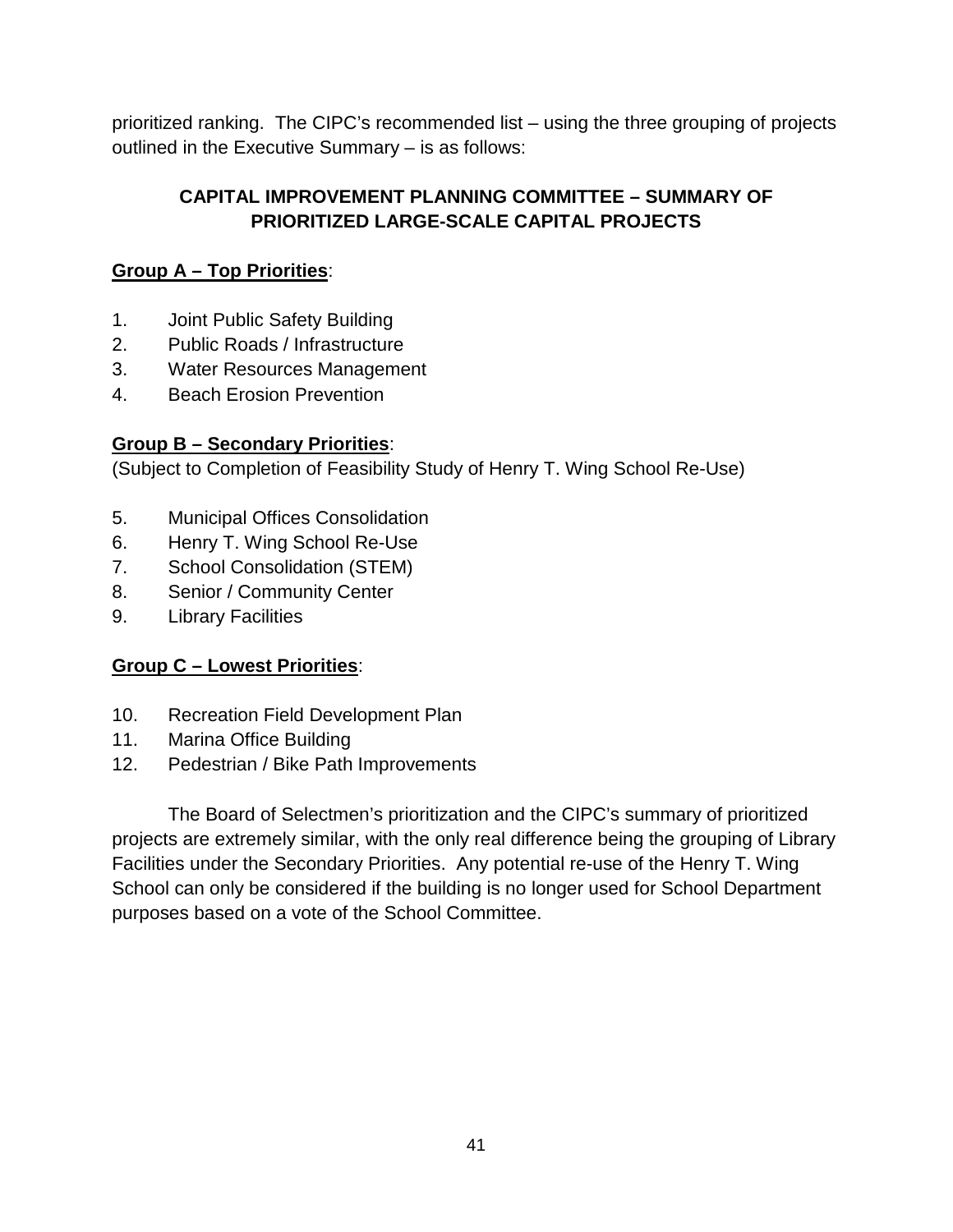#### **Section 6: Estimated Tax Impact**

Before highlighting estimated tax impacts, it's important to reiterate the primary reasons why municipalities should issue debt, as spelled out in Section 1, Introduction and Executive Summary, of this Plan.

#### **Reasons to Issue Debt:**

- it is prudent for communities to realistically plan for and project future needs and how they might be funded;
- Sandwich's debt payments outside of Proposition 2.5 have declined by \$2.7 million since their recent peak in FY'07;
- it is a longstanding goal of every Long Range Plan adopted by the Board of Selectmen – including the first one issued in FY'05 – to issue new debt as retiring debt is paid off;
- the Town is very close to its build out population so any building needs we address will be sufficient for our projected maximum population;
- the issuance of debt is a healthy sign that a community recognizes its long term infrastructure needs and takes the appropriate, responsible steps to fund these efforts for the benefit of future generations – towns that regularly agree to address growing infrastructure needs are rated higher in terms of their credit ratings and are deemed healthier than towns that don't.;
- Sandwich's bond rating has never been higher and interest rates have never been lower;
- the longer the Town waits to issue debt to address infrastructure needs, the more expensive the projects will become – it's clear that what \$1.0 million in debt bought in FY'00 is much greater than what \$1.0 million in debt will buy in FY'20.

Despite any logical understanding that all municipalities need to regularly issue capital debt to keep facilities viable, it is unrealistic to believe that all 12 long range capital projects identified in the Plan will be funded over the next 10 years. It is also unrealistic to provide accurate bond estimates for projects that would not commence for at least a decade. Therefore, we have focused on providing realistic estimates of the tax impact of the top 2 prioritized projects – the Joint Public Safety Facilities and the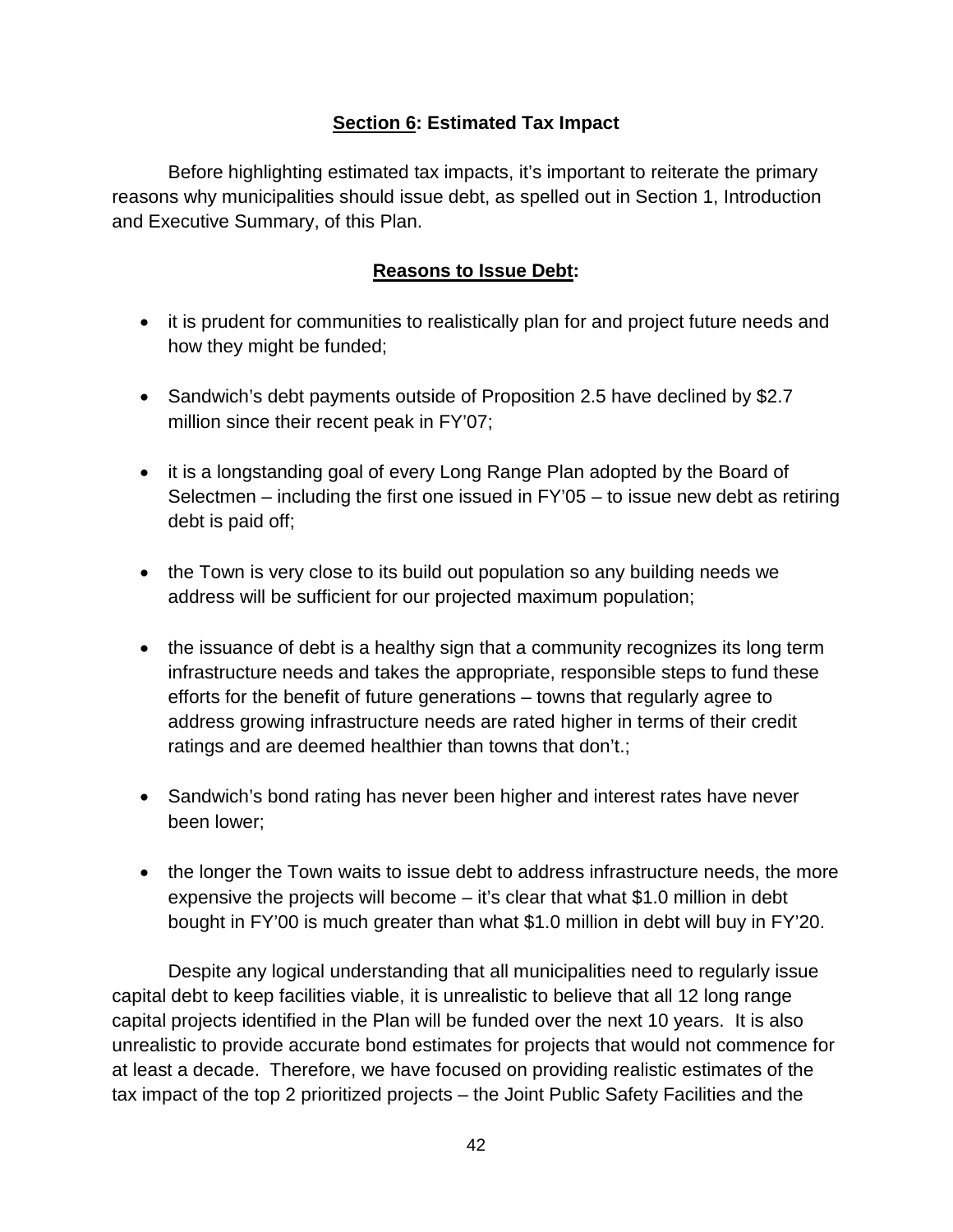Public Roads / Infrastructure improvements – and the Oak Ridge and Forestdale School roofs and windows projects which have already been authorized but not yet bonded. Bonding for the other 10 projects listed in the Plan can be readily provided once accurate costs and realistic timing is known.

In developing the estimated tax impact of the prioritized and already authorized projects, total estimated costs were assigned for each project, along with a realistic estimate of when the bonding would occur for each project, and a projection of the average interest rate for the bonds depending on the length and amount of the bonds. As stated in Section 4, cost estimates are based on today's dollars, not what the cost is projected to be in the future. Typically, an annual inflation factor of 3-4% is accurate for municipal projects based on long term public project analysis. As expected, when forecasting bond rates many years from now, a higher rate than currently experienced is typically used. In determining the rates for this analysis, we have relied on our Town Treasurer and Bond Advisor's input and expertise.

For the purposes of this Plan, a 10-year window was used to project the tax impact for the prioritized projects earmarked for funding over the next decade. Any projections beyond the 10-years are extremely speculative in terms of estimated project costs, borrowing amounts, borrowing rates, etc. and should not be considered accurate. Listed below is a chart depicting the Town's estimated exempt debt if the top 2 priority projects – Joint Public Safety Facilities and Public Roads / Infrastructure – are approved, along with the already authorized bonds for the Oak Ridge and Forestdale School roofs and windows. In addition to the following chart, detailed bonding information and annual estimated impacts on the average tax payer for each of the three projects is found in Attachment 27.

As explained in greater detail in Attachment 27, the following chart shows the Oak Ridge & Forestdale Schools Roofs and Windows projects being bonded in FY'14, the Public Roads & Infrastructure project being bonded in FY'15, and the Joint Public Safety Building project being bonded in FY'16. Existing debt is shown in blue and the estimated new debt for the three specified projects is shown in red.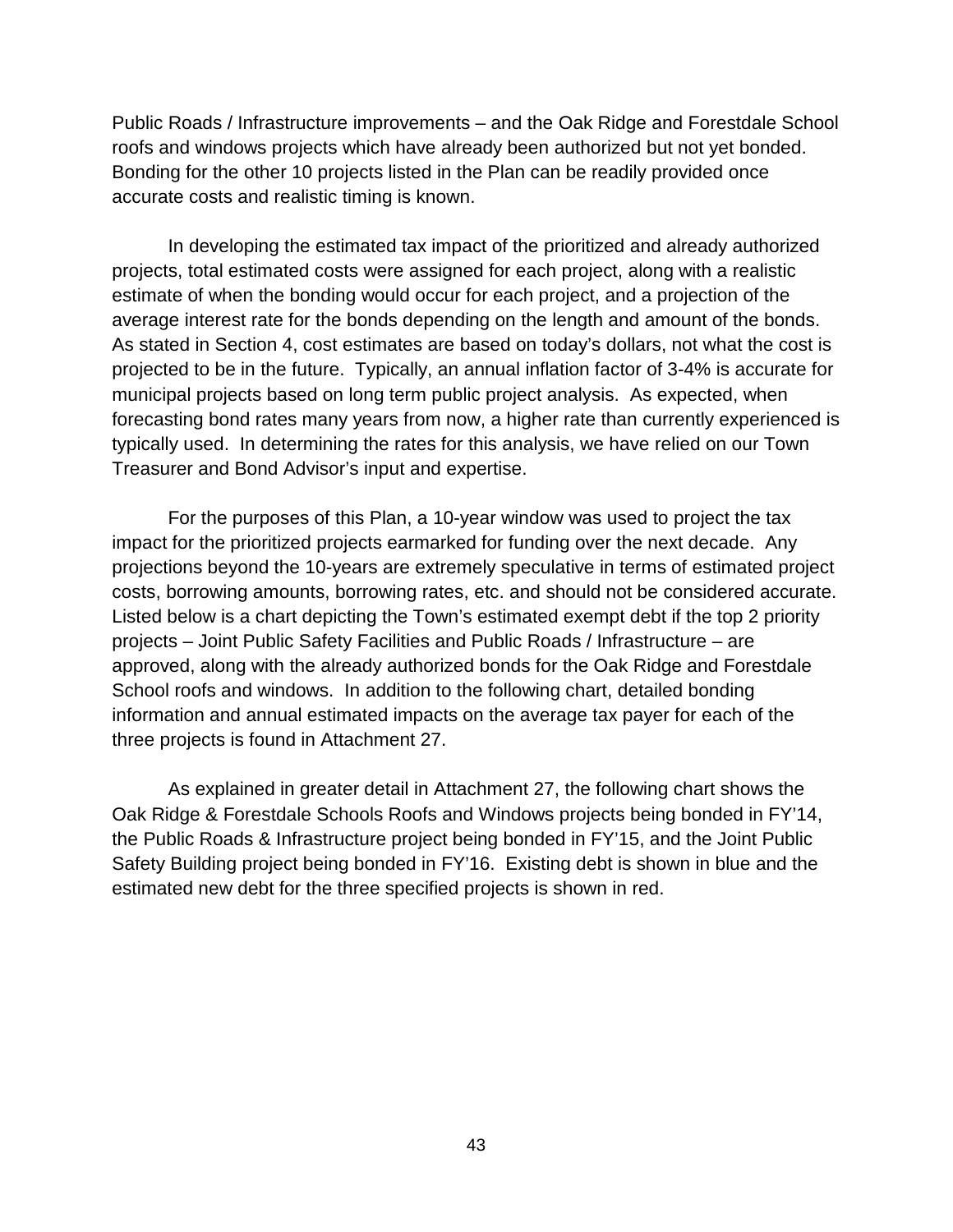

Again, Town staff can readily provide additional bonding and tax impact estimates of other projects once more accurate costs and realistic timeframes are known. This chart clearly shows that significant long range capital projects can be funded on a periodic basis within the volume of debt funded by the Town less than 10 years ago. It also shows that once new projects are funded and annual bond costs diminish, projects beyond the 3 identified above can be approved without exceeding the threshold recommended by the CIPC.

As explained in the Introduction and Executive Summary, it is prudent and financially healthy for municipalities to responsibly plan for future large scale capital needs and how they might be funded. The majority of Sandwich's municipal buildings were built several decades ago when the Town's population was many times less than it is today and they are inadequate to meet current building codes and staffing levels. Because Sandwich is so close to its projected build out population, future improvements and new structures should sufficiently provide services for the foreseeable future – all the more reason why debt should be issued to address these needs as previously approved debt is paid off.

The need to issue new debt as old debt is paid off has been recognized for many years by the Selectmen in the numerous Long Range Plans they have approved, and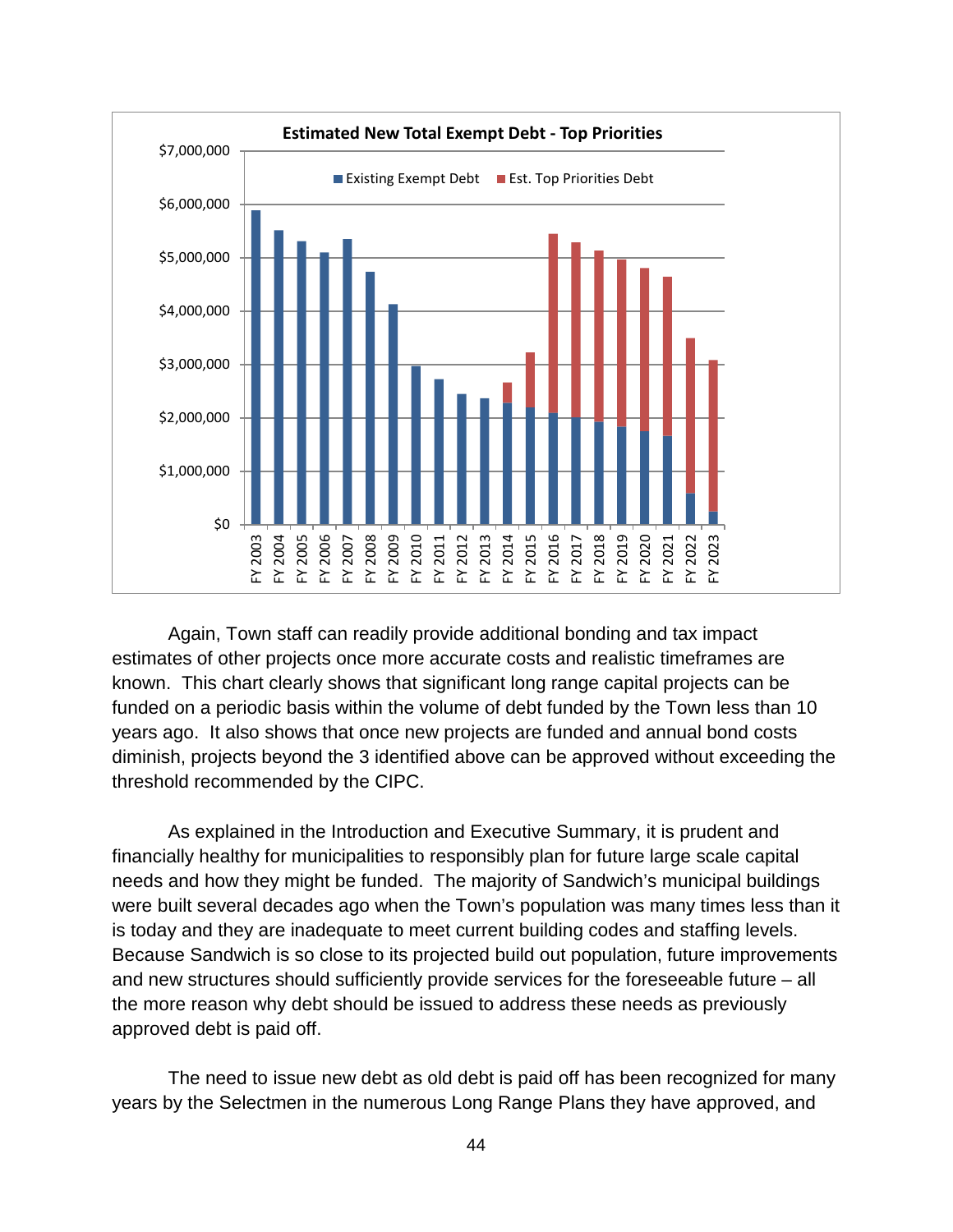by the CIPC and Finance Committee. In light of this fact, we wanted to highlight what could be funded in the future as the top identified priorities – Joint Public Safety Building and Public Roads / Infrastructure projects – begin to be paid off, recognizing that one of the CIPC's recommendations is to issue new debt so it at least equals the levels funded in FY'07. Clearly, \$1.0 million in debt issued in FY'07 does not equal \$1.0 million in debt issued in FY'13 due to much higher construction and personnel costs, but we feel the FY'07 debt amount is a realistic one to emulate.

Listed below is a chart that shows what could be funded as the top, new priorities begin to be paid off. This graph shows (in green) that \$22.5 million in debt for a new project – or projects – could be funded with roughly the same amount of total debt the Town had in FY'07. We did not want to specify this future project – or projects – since it would be too difficult to speculate what the primary need(s) and cost would be a decade from now. The details of this information are found in Attachment 27.



Funding long range capital projects is prudent to address long-standing capital needs and deficiencies, shows that residents of Sandwich are financially responsible and willing to issue debt when deemed appropriate, and exemplifies a commitment to future generations. As difficult as it is to ask voters to support desperately needed capital improvements, what will the costs for the same projects be in another 20 years?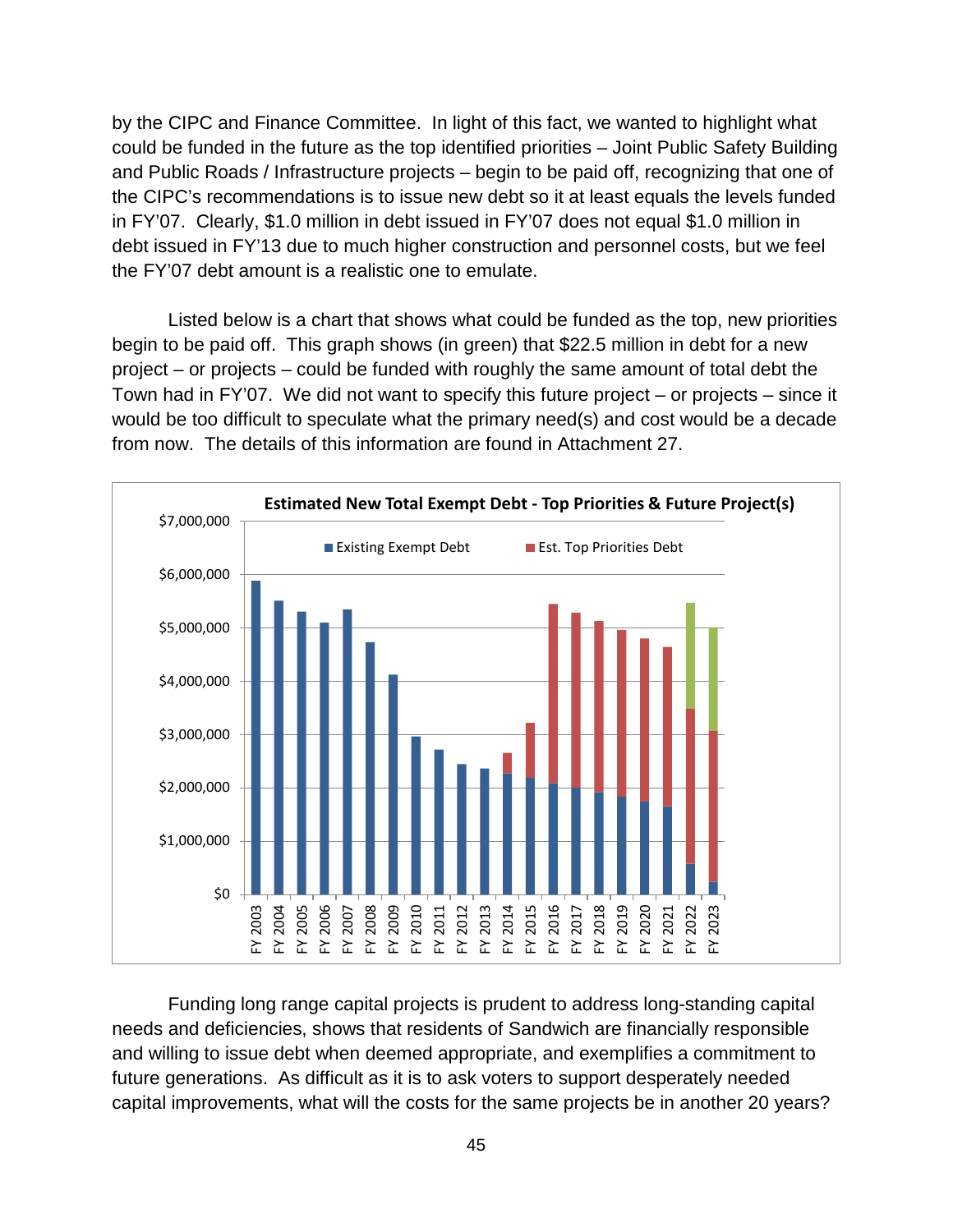What would have happened if voters did not approve more than \$67 million in school improvements since the late 1980s? It is clear based on all of the work presented in this Plan, and the dozens of prior efforts highlighted in Section 2, that if the Town wants to address its long range capital needs, now is the time for action.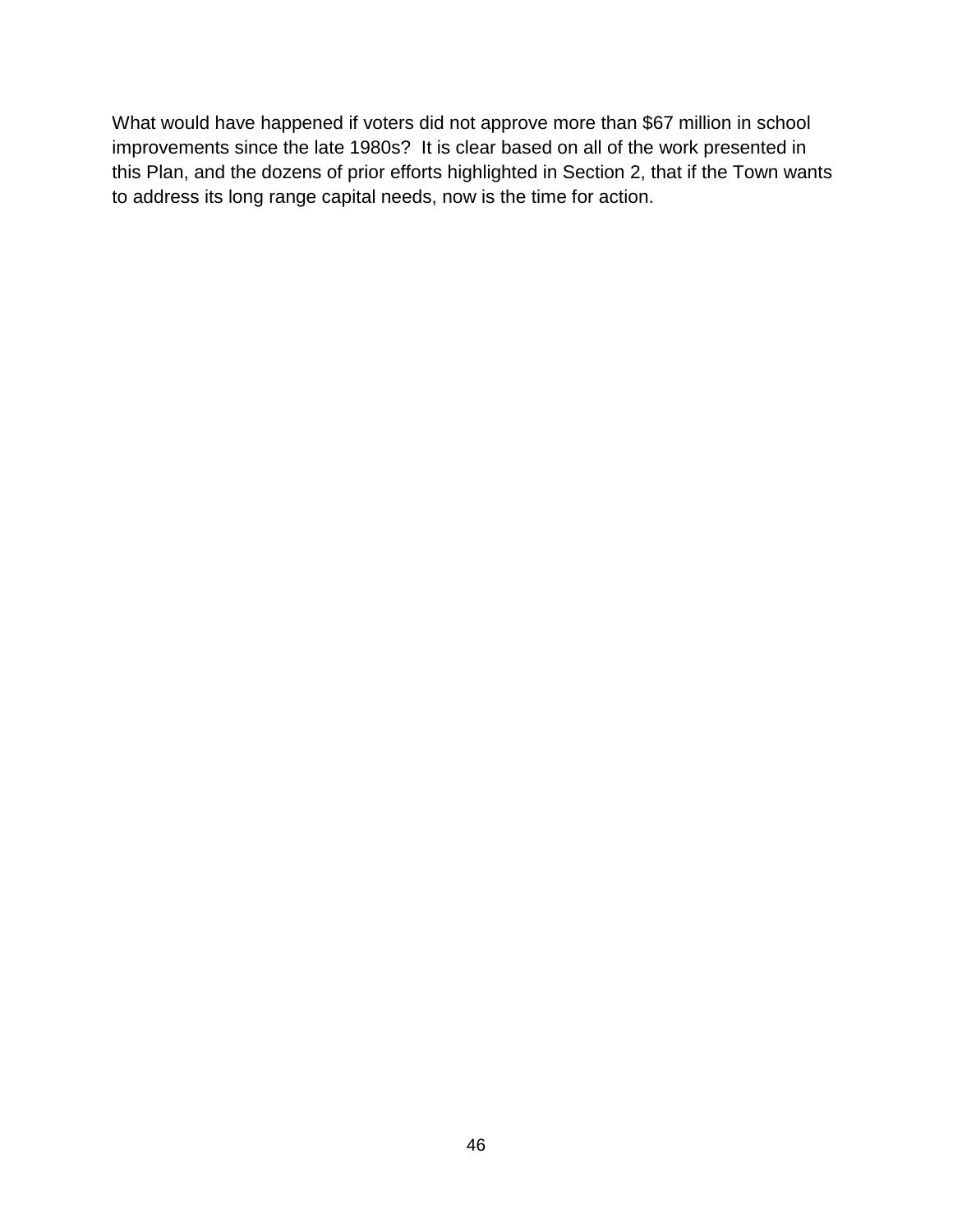#### **Section 7: List of Attachments Found Electronically**

- 1. Chart & Details of Town's Declining Exempt Debt
- 2. Town of Sandwich Debt Schedule
- 3. Town Population and School Enrollment Figures
- 4. Infrastructure Investment Fund Effort
- 5. 1995 Municipal Building Needs Effort
- 6. 1997 Municipal Building Needs Effort
- 7. 1999 Municipal Building Needs Effort
- 8. 1996 Local Comprehensive Plan
- 9. Corsano Engineering "Building Inspections for Capital Planning Committee"
- 10. 2007 Town & School Capital Needs Effort
- 11. CIPC Prioritized Listing of Large Scale Capital Needs in Annual Capital Budget
- 12. 2006 Old Harbor Inlet Stabilization Project & Beach Management Plan Draft Environmental Impact Report (DEIR)
- 13. 2009 Local Comprehensive Plan
- 14. Rider Levett Bucknall Capital Project Cost Planning Report
- 15. Woods Hole Group 2012 Scope of Work & Summary of Beach Erosion Efforts
- 16. Kaestle Boos Associates New Sandwich Public Safety Building Report
- 17. Drummey Rosanne Anderson South Sandwich Village Library Project Report
- 18. Symmes Maini & McKee Associates Sandwich Public Schools System-Wide Master Plan Study